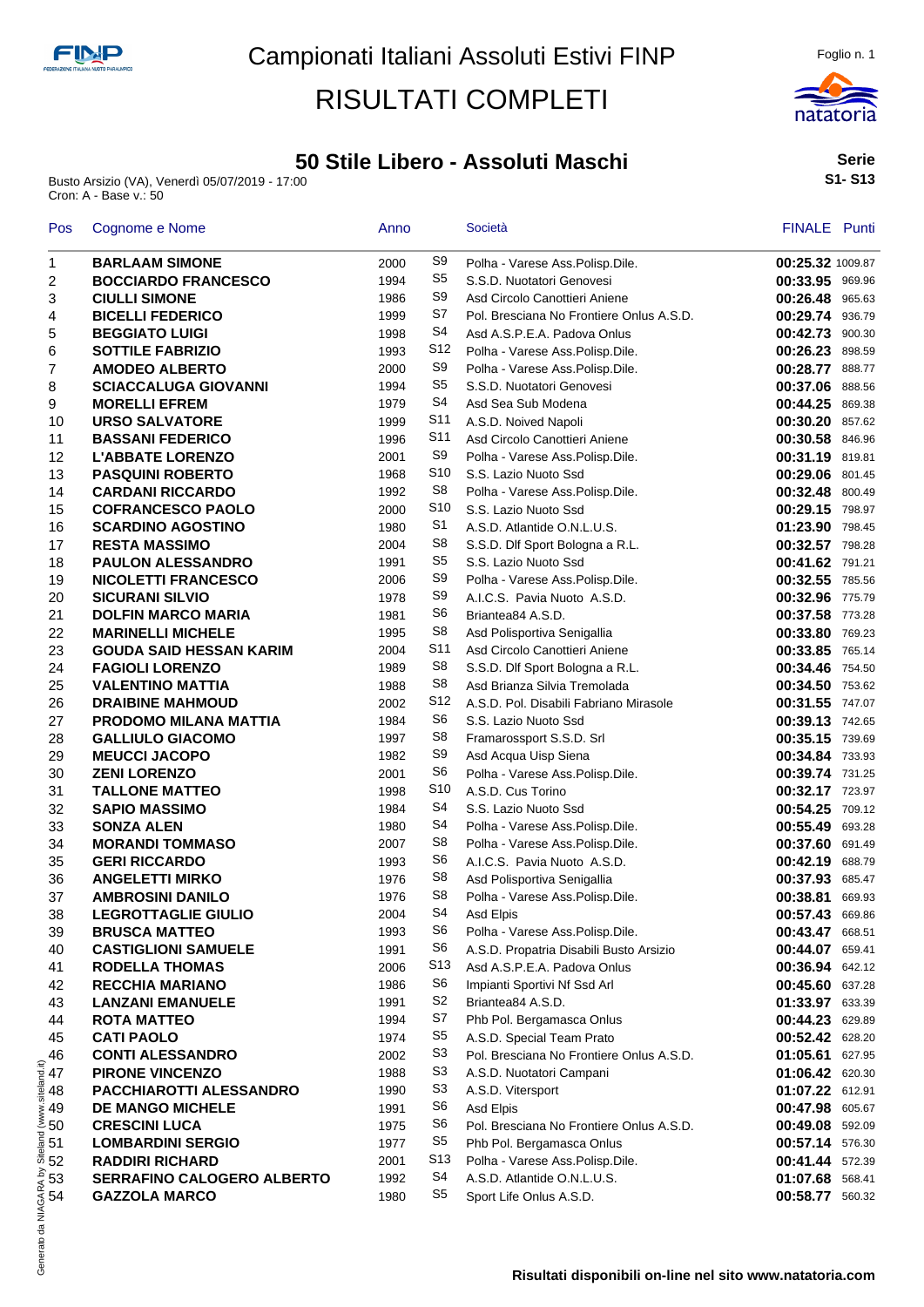

| 55             | <b>ROSSI CLAUDIO</b>           | 1982 | S12 | A.S.D. Ticino Cuggiono      | 00:42.14 559.33 |                |
|----------------|--------------------------------|------|-----|-----------------------------|-----------------|----------------|
| 56             | <b>FRISON WILLIAM</b>          | 1978 | S3  | Asd A.S.P.E.A. Padova Onlus | 01:14.49 553.09 |                |
| 57             | <b>FRIGERIO SIMONE</b>         | 1985 | S3  | Briantea84 A.S.D.           | 01:17.30 532.99 |                |
| 58             | <b>CAMPIONE VINCENZO</b>       | 1982 | S3  | A.S.D Anthropos             | 01:25.03 484.53 |                |
| 59             | <b>PERENCIN LUCA</b>           | 1998 | S1  | A.S.D. Fai Sport            | 02:20.46 476.93 |                |
| 60             | <b>GASPARINI YURI GIUSEPPE</b> | 1977 | S3  | A.S.D. Atlantide O.N.L.U.S. | 01:28.53 465.38 |                |
| $\sim$         | <b>MIF DARIUS VASILE</b>       | 2005 | S10 | S.S. Lazio Nuoto Ssd        | 00:29.98        | FG             |
| $\sim$         | <b>DURBACA ALEXANDRU</b>       | 1988 | S3  | A.S.D Effegiguadro          | 01:08.56        | FG             |
| $\sim$         | <b>PERUZZO LORENZO</b>         | 2000 | S5  | S.S. Lazio Nuoto Ssd        | <b>ASS</b>      | $\overline{0}$ |
| $\blacksquare$ | <b>FRANZONI ANTONIO MARCO</b>  | 1989 | S10 | A.S.D. Nuotatori Campani    | <b>ASS</b>      | $\overline{0}$ |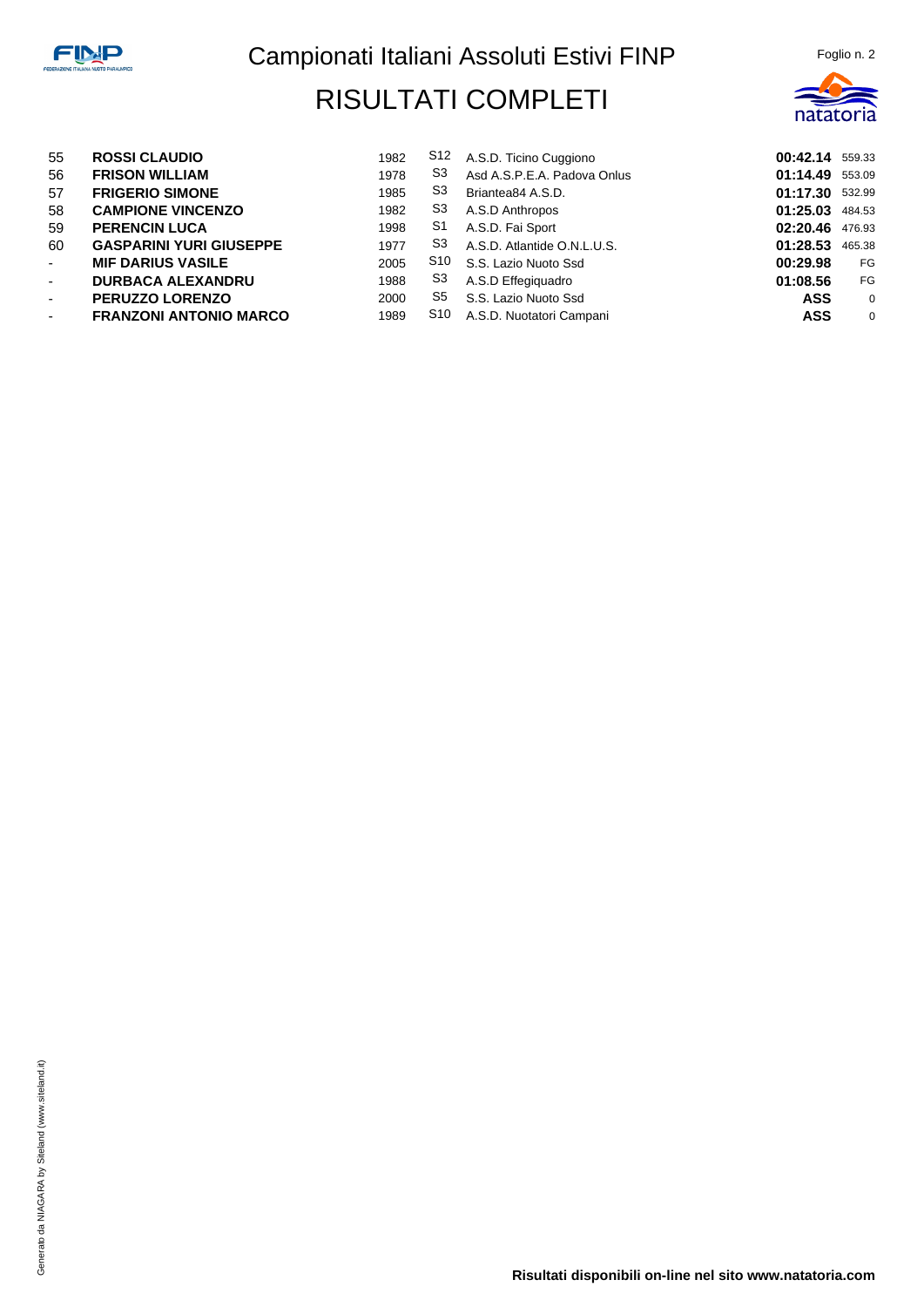### **50 Stile Libero - Assoluti Femmine**

Busto Arsizio (VA), Venerdì 05/07/2019 - 17:15 Cron: A - Base v.: 50



**Serie S1- S13**

| Pos                      | Cognome e Nome                      | Anno |                 | Società                                  | FINALE Punti     |    |
|--------------------------|-------------------------------------|------|-----------------|------------------------------------------|------------------|----|
| 1                        | <b>TRIMI ARJOLA</b>                 | 1987 | S <sub>4</sub>  | Polha - Varese Ass.Polisp.Dile.          | 00:39.51 1041.51 |    |
| 2                        | <b>GILLI CARLOTTA</b>               | 2001 | S <sub>13</sub> | Rari Nantes Torino Ssd Arl               | 00:28.12 984.35  |    |
| 3                        | <b>BERRA ALESSIA</b>                | 1994 | S12             | Polha - Varese Ass.Polisp.Dile.          | 00:28.73 960.67  |    |
| 4                        | <b>TERZI GIULIA</b>                 | 1995 | S7              | Polha - Varese Ass.Polisp.Dile.          | 00:34.07 950.98  |    |
| 5                        | <b>SCORTECHINI ALESSIA</b>          | 1997 | S <sub>10</sub> | Asd Circolo Canottieri Aniene            | 00:29.72 934.05  |    |
| 6                        | <b>TALAMONA ARIANNA</b>             | 1994 | S5              | Polha - Varese Ass. Polisp. Dile.        | 00:39.64 921.80  |    |
| 7                        | <b>ROMANO EMANUELA</b>              | 1990 | S6              | A.S.D. Nuotatori Campani                 | 00:39.14 868.42  |    |
| 8                        | PALAZZETTI DANIELA                  | 1996 | S <sub>10</sub> | S.S. Lazio Nuoto Ssd                     | 00:33.72 823.25  |    |
| 9                        | <b>AERE KATIA</b>                   | 1971 | S7              | Asd Trivium                              | 00:39.43 821.71  |    |
| 10                       | <b>LUSCRI' CAMILLA</b>              | 2002 | S <sub>13</sub> | A.I.C.S. Pavia Nuoto A.S.D.              | 00:34.25 808.18  |    |
| 11                       | <b>MESCHINI CATERINA</b>            | 2002 | S6              | S.S. Lazio Nuoto Ssd                     | 00:43.09 788.81  |    |
| 12                       | <b>AGOSTINI IRENE</b>               | 2001 | S <sub>5</sub>  | Asd A.S.P.E.A. Padova Onlus              | 00:46.85 779.94  |    |
| 13                       | <b>TEOFILI VIVIANA</b>              | 2003 | S13             | S.S. Lazio Nuoto Ssd                     | 00:35.63 776.87  |    |
| 14                       | <b>VICCH SILVIA</b>                 | 2000 | S <sub>9</sub>  | Phb Pol. Bergamasca Onlus                | 00:37.31 770.57  |    |
| 15                       | <b>BELOTTI SARA</b>                 | 1999 | S <sub>12</sub> | Olimpic Swim Pro A.S.D.                  | 00:36.11 764.33  |    |
| 16                       | <b>PIETRONI ELENA</b>               | 1996 | S <sub>6</sub>  | Briantea84 A.S.D.                        | 00:42.51 762.17  |    |
| 17                       | <b>FAUCETTA NOEMI</b>               | 2002 | S7              | A.S.D. Propatria Disabili Busto Arsizio  | 00:43.02 753.14  |    |
| 18                       | <b>CIKA ADLIN</b>                   | 2008 | S10             | Polha - Varese Ass.Polisp.Dile.          | 00:38.66 718.05  |    |
| 19                       | <b>FOTIA GIORGIA</b>                | 2006 | S6              | A.S.D. Il Faro Onlus Augusta             | 00:47.37 717.54  |    |
| 20                       | <b>CORNACCHINI SOFIA</b>            | 1997 | S8              | A.S.D. Atlantide O.N.L.U.S.              | 00:43.36 695.11  |    |
| 21                       | <b>GHIRETTI GIULIA</b>              | 1994 | S <sub>5</sub>  | Ego Nuoto A.S.D.                         | 00:53.31 685.42  |    |
| 22                       | <b>GRANCEA FLORENTINA</b>           | 2000 | S9              | Pol. Bresciana No Frontiere Onlus A.S.D. | 00:42.12 682.57  |    |
| 23                       | <b>SOLA YLENIA</b>                  | 1995 | S <sub>6</sub>  | Pol. Bresciana No Frontiere Onlus A.S.D. | 00:50.19 677.23  |    |
| 24                       | <b>ESABOTINI AURORA</b>             | 2002 | S7              | A.S.D. Polisportiva Team 14              | 00:48.03 674.58  |    |
| 25                       | <b>GASTALDI ANNA LAURA</b>          | 2000 | S <sub>12</sub> | Asd A.S.P.E.A. Padova Onlus              | 00:41.22 669.58  |    |
| 26                       | <b>MANTOAN LARA</b>                 | 1999 | S <sub>12</sub> | Asd A.S.P.E.A. Padova Onlus              | 00:42.30 652.48  |    |
| 27                       | <b>FRESTA DENISE</b>                | 1996 | S <sub>5</sub>  | Asd All Sporting                         | 00:56.38 648.10  |    |
| 28                       | <b>MELOCCHI GARCIA CHIARA MARIA</b> | 2003 | S <sub>6</sub>  | Phb Pol. Bergamasca Onlus                | 00:54.55 623.10  |    |
| 29                       | <b>VELLUCCI CHIARA</b>              | 1997 | S5              | S.S. Lazio Nuoto Ssd                     | 01:01.46 594.53  |    |
| 30                       | <b>ZANCOPE CHIARA</b>               | 1973 | S <sub>4</sub>  | Asd A.S.P.E.A. Padova Onlus              | 01:12.58 566.96  |    |
| 31                       | <b>SIMION EMMA</b>                  | 1997 | S5              | Asd A.S.P.E.A. Padova Onlus              | 01:04.83 563.63  |    |
| 32                       | <b>LUPANO KIRA</b>                  | 1987 | S7              | A.S.D. Cus Torino                        | 00:57.66 561.91  |    |
| 33                       | <b>STASI MARIANGELA</b>             | 1997 | S <sub>9</sub>  | Polisport Dream Team Asd                 | 00:52.42 548.45  |    |
| 34                       | <b>ALBICINI CRISTINA</b>            | 1969 | S12             | Pol. Bresciana No Frontiere Onlus A.S.D. | 00:51.53 535.61  |    |
| 35                       | <b>AMODEO GIORGIA</b>               | 2001 | S <sub>2</sub>  | Pol. Dil. Integrabili                    | 01:49.29 518.25  |    |
| 36                       | <b>DAL PAOS ELEONORA</b>            | 1993 | S4              | A.S.D. Fai Sport                         | 01:19.60 516.96  |    |
| 37                       | <b>BONVECCHI MARIA</b>              | 1985 | S <sub>5</sub>  | S.S.D. Team Marche Cis S.R.L.            | 01:13.15 499.52  |    |
| 38                       | <b>CORTE ALESSIA</b>                | 1985 | S4              | Sport Life Onlus A.S.D.                  | 01:26.16 477.60  |    |
| 39                       | <b>PINZONI CARLOTTA</b>             | 1982 | S2              | Ssd Sportmanagement Spa                  | 02:03.58 458.33  |    |
| 40                       | <b>BELLETTI DANIELA</b>             | 1984 | S3              | Sport Life Onlus A.S.D.                  | 01:51.05 399.10  |    |
| $\overline{\phantom{a}}$ | <b>PROCIDA ANGELA</b>               | 2000 | S <sub>2</sub>  | A.S.D. Nuotatori Campani                 | 01:16.86         | FG |
| $\overline{\phantom{a}}$ | <b>PADOVAN MICHELA</b>              | 1999 | S <sub>3</sub>  | A.S.D. Cus Torino                        | <b>ASS</b>       | 0  |
|                          | <b>FRANDOLI JASMIN</b>              | 1985 | S <sub>3</sub>  | <b>Adus Triestina Nuoto</b>              | <b>ASS</b>       | 0  |
|                          | PEZZOTTA CAMILLA                    | 2007 | S <sub>13</sub> | Asd Omero Bergamo                        | <b>ASS</b>       | 0  |
|                          | <b>SANTONOCITO LISA</b>             | 1982 | S5              | Asd Brianza Silvia Tremolada             | <b>ASS</b>       | 0  |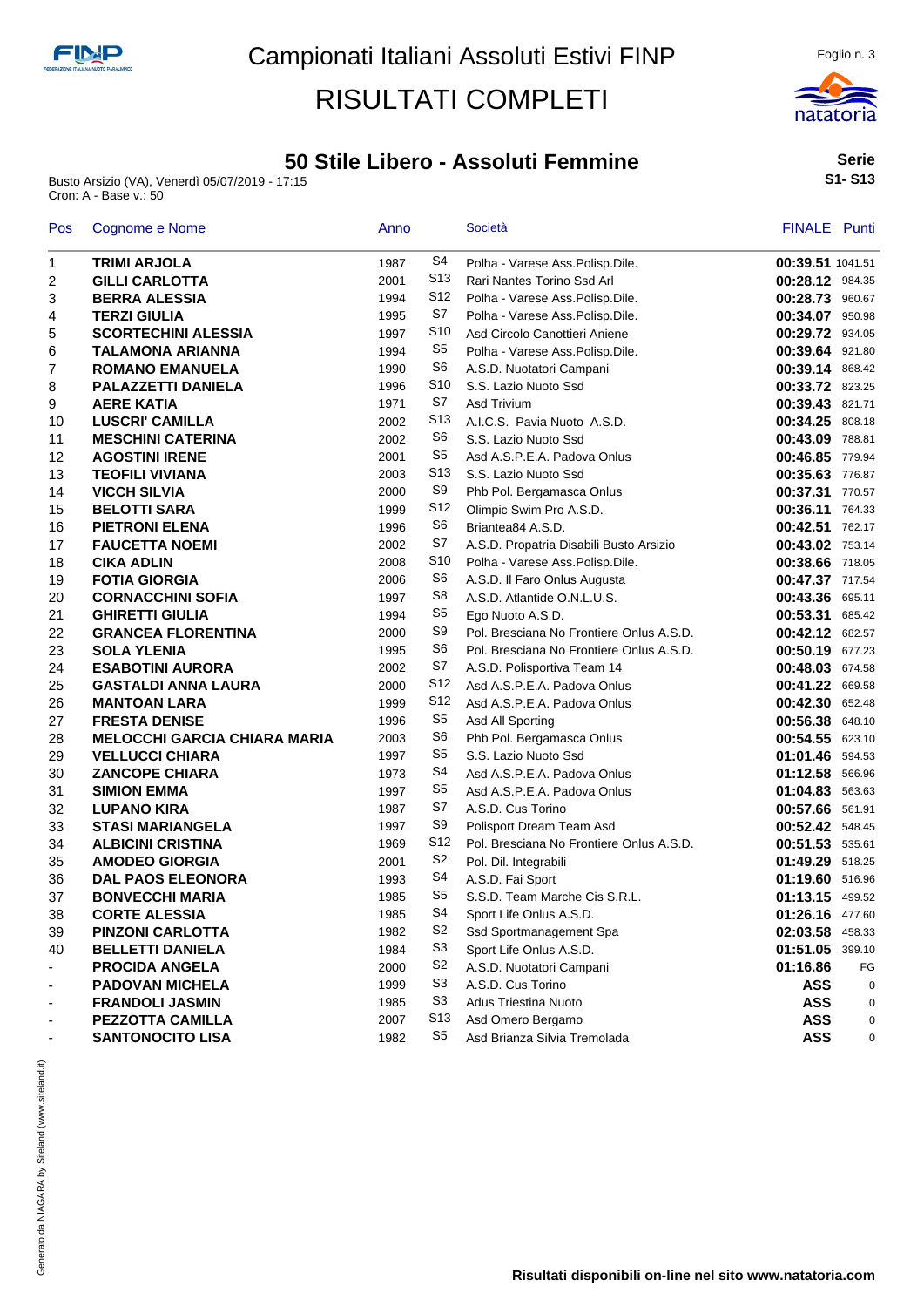

#### **150 Misti - Assoluti Maschi**

Busto Arsizio (VA), Venerdì 05/07/2019 - 17:30 Cron: A - Base v.: 50

|  | <b>Serie</b>     |
|--|------------------|
|  | <b>SM3 - SM4</b> |

| <b>Pos</b>     | Cognome e Nome<br>Società          | Anno            | 50 <sub>m</sub> | 100 <sub>m</sub> | <b>FINALE</b>   | Punti  |
|----------------|------------------------------------|-----------------|-----------------|------------------|-----------------|--------|
|                | <b>MORELLI EFREM</b>               | 1979            | 51.74           | 01:49.76         | 02:41.42 914.76 |        |
|                | Asd Sea Sub Modena                 | SM4             |                 | 58.02            | 51.66           |        |
| $\overline{2}$ | <b>MARIGLIANO EMANUELE</b>         | 1995            | 01:07.68        | 02:28.81         | 03:45.87 742.64 |        |
|                | A.S.D. Nuotatori Campani           | SM <sub>3</sub> |                 | 01:21.13         | 01:17.06        |        |
| 3              | <b>CONTI ALESSANDRO</b>            | 2002            | 01:14.96        | 02:50.72         | 04:05.66        | 682.81 |
|                | Pol. Bresciana No Frontiere Onlus, | SM <sub>3</sub> |                 | 01:35.76         | 01:14.94        |        |
| 4              | <b>SARCINA GIACOMO</b>             | 1992            | 01:17.45        | 02:51.81         | 04:31.03        | 618.90 |
|                | Ssd Sportmanagement Spa            | SM <sub>3</sub> |                 | 01:34.36         | 01:39.22        |        |
| 5              | <b>VIDAL MATTEO</b>                | 1984            | 01:18.65        | 03:00.02         | 04:12.50        | 584.79 |
|                | Sport Life Onlus A.S.D.            | SM4             |                 | 01:41.37         | 01:12.48        |        |
| 6              | <b>BALDUZZI STEFANO</b>            | 1987            | 01:27.38        | 03:09.40         | 05:00.86        | 557.54 |
|                | Phb Pol. Bergamasca Onlus          | SM <sub>3</sub> |                 | 01:42.02         | 01:51.46        |        |
| $\overline{7}$ | <b>CAZZATO GIUSEPPE</b>            | 1967            | 01:22.72        | 03:07.05         | 04:30.55        | 545.78 |
|                | Sport Life Onlus A.S.D.            | SM4             |                 | 01:44.33         | 01:23.50        |        |
| 8              | <b>SERRAFINO CALOGERO ALBERTO</b>  | 1992            | 01:28.89        | 03:04.33         | 04:42.83        | 522.08 |
|                | A.S.D. Atlantide O.N.L.U.S.        | SM4             |                 | 01:35.44         | 01:38.50        |        |
| 9              | <b>GASPARINI YURI GIUSEPPE</b>     | 1977            | 01:32.09        | 03:24.50         | 05:34.34        | 501.70 |
|                | A.S.D. Atlantide O.N.L.U.S.        | SM <sub>3</sub> |                 | 01:52.41         | 02:09.84        |        |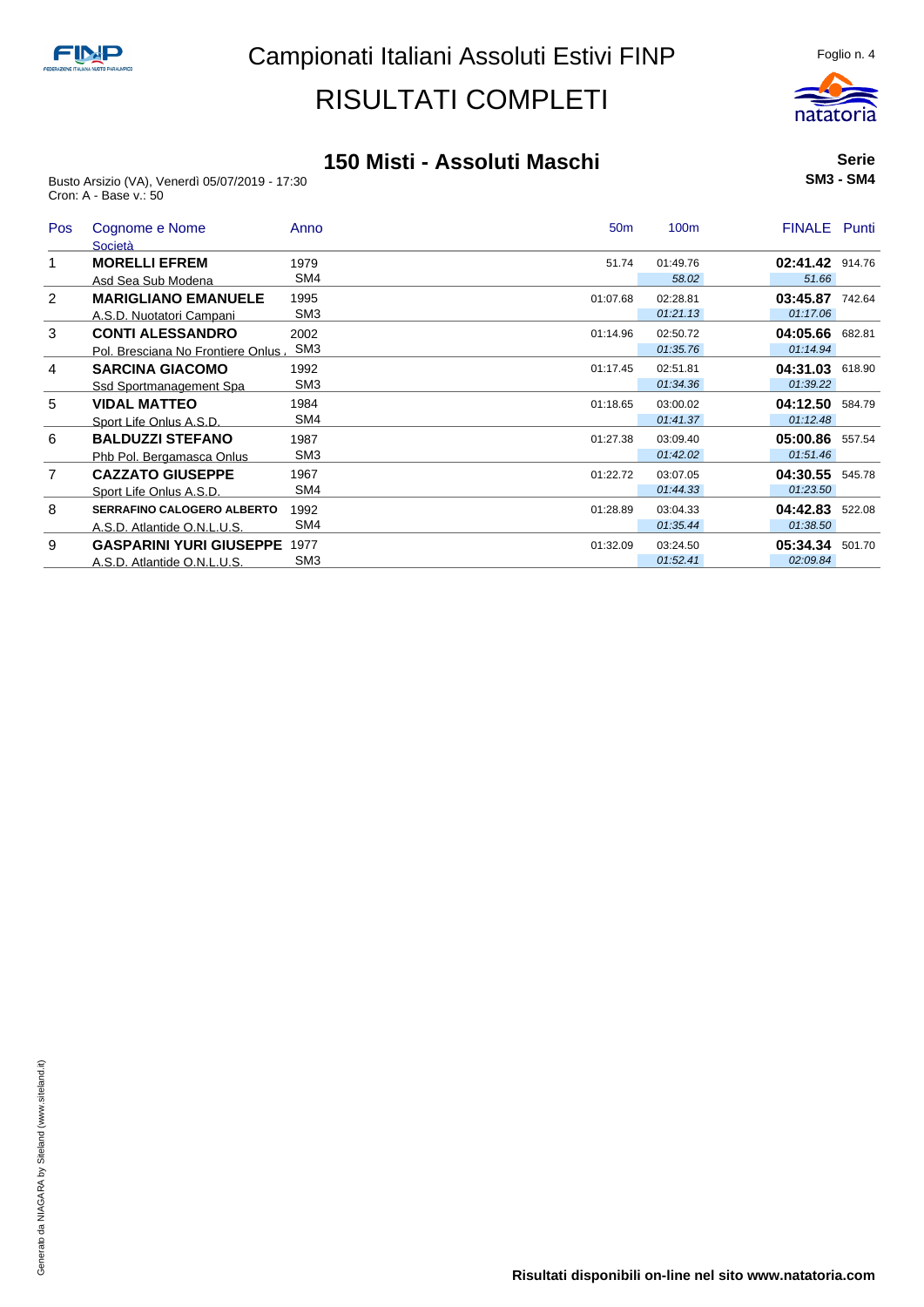

### **150 Misti - Assoluti Femmine**

Busto Arsizio (VA), Venerdì 05/07/2019 - 17:35 Cron: A - Base v.: 50

**Serie SM3 - SM4**

| Pos           | Cognome e Nome<br>Società            | Anno            | 50 <sub>m</sub> | 100m     | <b>FINALE</b> Punti |    |
|---------------|--------------------------------------|-----------------|-----------------|----------|---------------------|----|
|               | <b>KOSINSKA FRANCESCA</b>            | 1976            | 01:23.89        | 02:52.59 | 04:10.92 688.15     |    |
|               | S.S.D. Team Marche Cis S.R.L.        | SM4             |                 | 01:28.70 | 01:18.33            |    |
| $\mathcal{P}$ | <b>STROPPA FEDERICA</b>              | 1977            | 01:36.41        | 03:22.04 | 05:10.30 556.46     |    |
|               | A.S.D. Pol. Disabili Fabriano Miraso | SM4             |                 | 01:45.63 | 01:48.26            |    |
| $\sim$        | <b>ABDELSHAFI MALAK</b>              | 2003            |                 |          | <b>ASS</b>          | FG |
|               | Eavpt                                | SM <sub>5</sub> |                 |          |                     |    |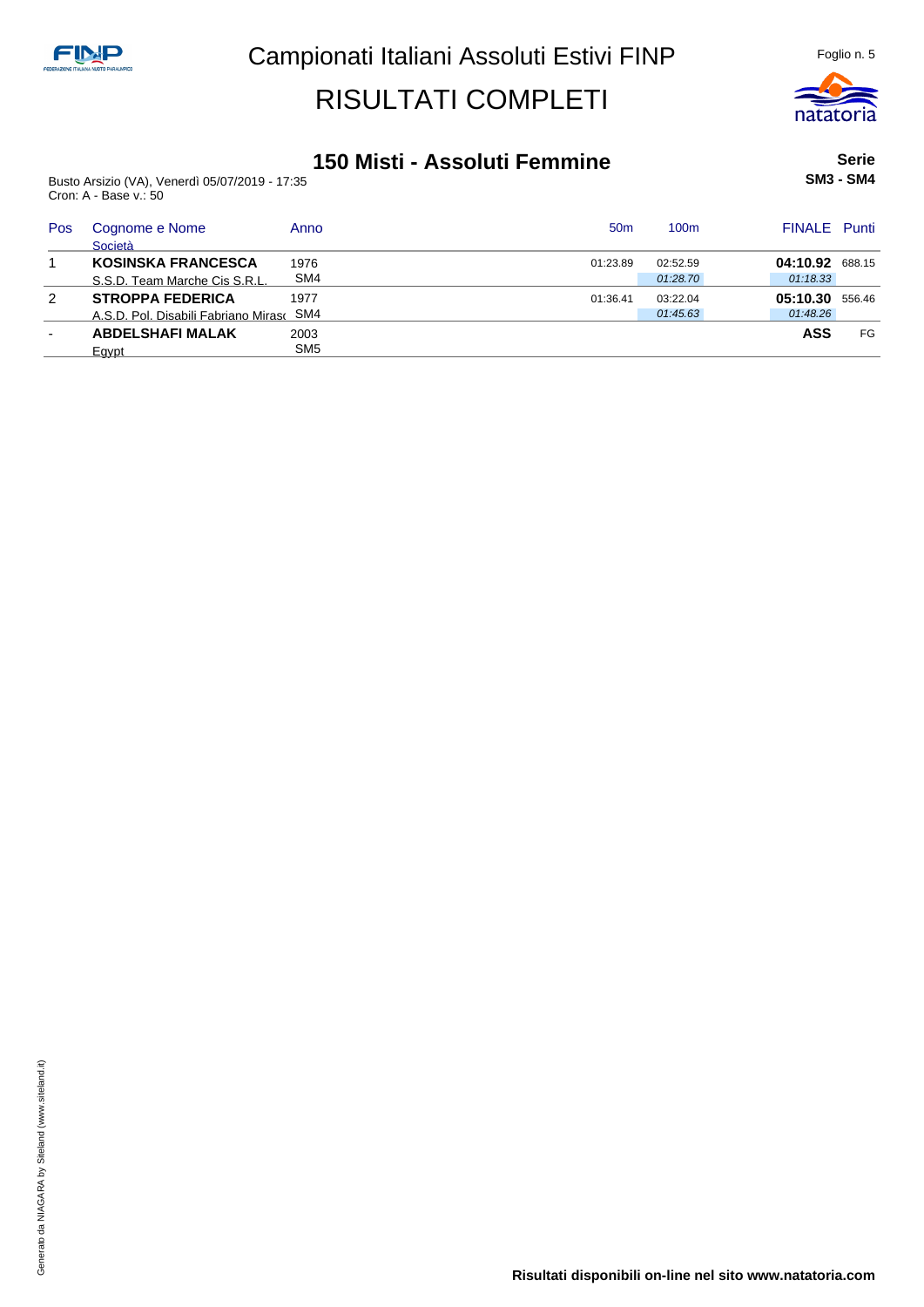

#### **200 Misti - Assoluti Maschi**

Busto Arsizio (VA), Venerdì 05/07/2019 - 17:45 Cron: A - Base v.: 50

**Serie SM5 - SM14**

| Pos            | Cognome e Nome                  | Anno |                  | Società                                | 50 <sub>m</sub> | 100 <sub>m</sub>     | 150 <sub>m</sub>     | <b>FINALE</b> Punti        |        |
|----------------|---------------------------------|------|------------------|----------------------------------------|-----------------|----------------------|----------------------|----------------------------|--------|
| 1              | <b>RAIMONDI STEFANO</b>         | 1998 | SM <sub>10</sub> | Asd Verona Swimming Team               | 26.64           | 01:00.47<br>33.83    | 01:40.59<br>40.12    | 02:11.77<br>31.18          | 981.71 |
| 2              | <b>BOCCIARDO FRANCESCO</b>      | 1994 | SM5              | S.S.D. Nuotatori Genovesi              | 40.76           | 01:29.61<br>48.85    | 59.53                | 02:29.14 03:08.52<br>39.38 | 940.86 |
| 3              | <b>MENCIOTTI RICCARDO</b>       | 1994 | SM <sub>10</sub> | Asd Circolo Canottieri Aniene          | 29.90           | 01:05.49<br>35.59    | 01:48.69<br>43.20    | 02:20.67<br>31.98          | 919.60 |
| 4              | <b>MASSUSSI ANDREA</b>          | 1994 | SM <sub>5</sub>  | Pol. Bresciana No Frontiere Onlus A.S. | 50.04           | 01:43.67<br>53.63    | 01:01.87             | 02:45.54 03:41.30<br>55.76 | 801.49 |
| 5              | <b>GOUDA SAID HESSAN KARIM</b>  | 2004 | SM <sub>11</sub> | Asd Circolo Canottieri Aniene          | 42.90           | 01:32.63<br>49.73    | 02:31.42<br>58.79    | 03:14.16<br>42.74          | 747.17 |
| 6              | <b>MISURI DAVIDE</b>            | 1998 | SM7              | Asd Verona Swimming Team               | 45.64           | 01:37.11<br>51.47    | 02:48.08<br>01:10.97 | 03:32.68<br>44.60          | 723.62 |
| $\overline{7}$ | <b>COTTICELLI GIUSEPPE</b>      | 2000 | SM <sub>5</sub>  | A.S.D. Nuotatori Campani               | 01:02.28        | 02:12.24<br>01:09.96 | 03:20.07<br>01:07.83 | 04:17.57<br>57.50          | 688.63 |
| 8              | <b>TOLASI ANTONIO</b>           | 1962 | SM <sub>8</sub>  | A.I.C.S. Pavia Nuoto A.S.D.            | 43.47           | 01:37.96<br>54.49    | 02:44.03<br>01:06.07 | 03:33.07<br>49.04          | 672.31 |
| 9              | <b>DE SIATO VITO</b>            | 1971 | SM7              | A.S.D. Il Faro Onlus Augusta           | 48.26           | 01:50.49<br>01:02.23 | 03:03.31<br>01:12.82 | 04:04.12<br>01:00.81       | 630.43 |
| 10             | <b>DI LUCA RAFFAELE VICENTE</b> | 1968 | SM7              | S.S. Lazio Nuoto Ssd                   | 51.37           | 02:05.42<br>01:14.05 | 03:18.91<br>01:13.49 | 04:26.55<br>01:07.64       | 577.38 |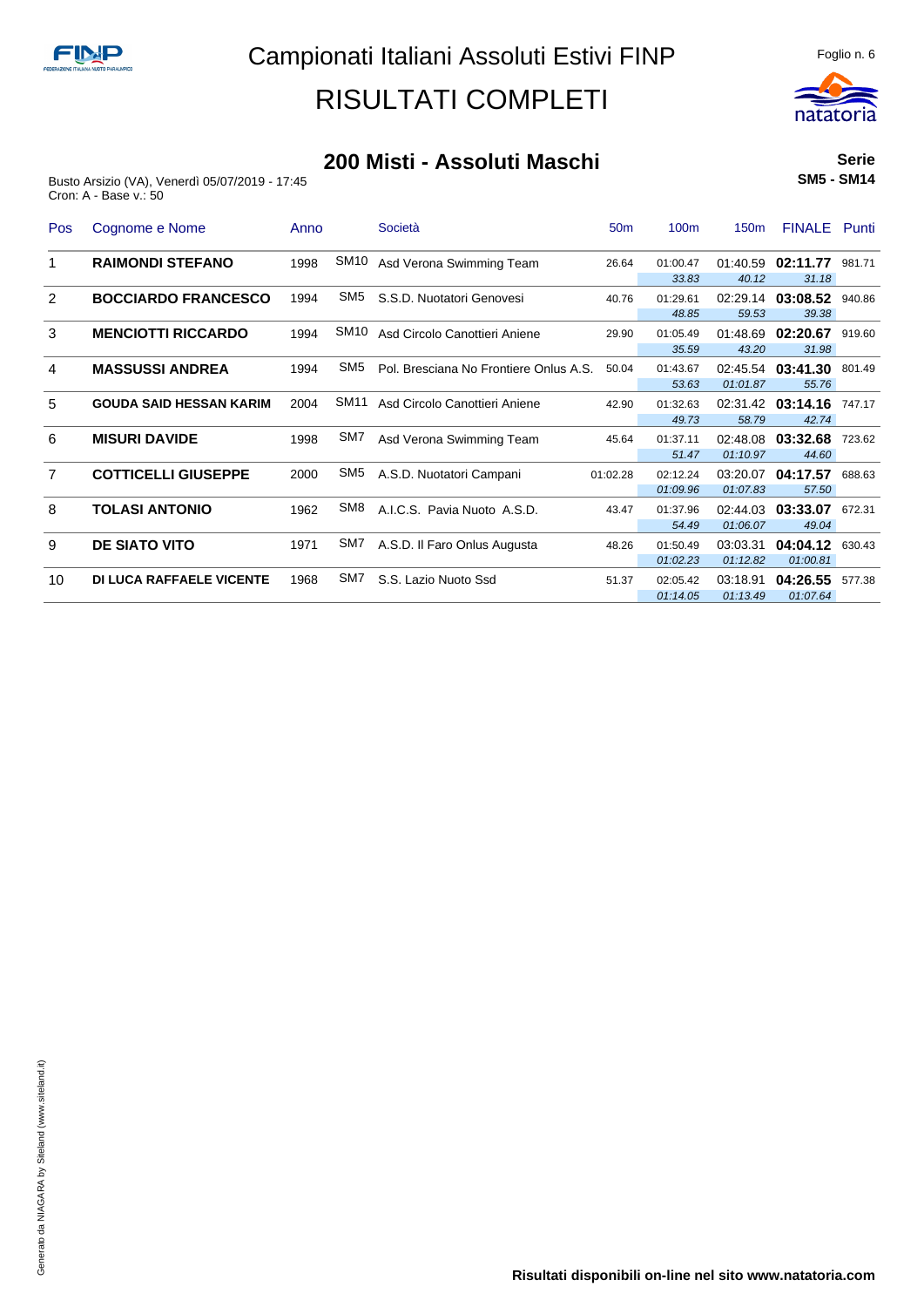

#### **200 Misti - Assoluti Femmine**

Busto Arsizio (VA), Venerdì 05/07/2019 - 18:00 Cron: A - Base v.: 50

**Serie SM5 - SM14**

| Pos            | Cognome e Nome                 | Anno |                  | Società                              | 50 <sub>m</sub> | 100 <sub>m</sub>     | 150 <sub>m</sub>     | <b>FINALE</b> Punti               |        |
|----------------|--------------------------------|------|------------------|--------------------------------------|-----------------|----------------------|----------------------|-----------------------------------|--------|
|                | <b>PALAZZO XENIA FRANCESCA</b> | 1998 | SM8              | Asd Verona Swimming Team             | 37.53           | 01:24.02<br>46.49    | 48.54                | 02:12.56 02:50.99 932.92<br>38.43 |        |
| 2              | <b>BOGGIONI MONICA</b>         | 1998 | SM <sub>5</sub>  | A.I.C.S. Pavia Nuoto A.S.D.          | 59.06           | 01:54.15<br>55.09    | 02:56.10<br>01:01.95 | 03:46.23<br>50.13                 | 897.76 |
| 3              | <b>RABBOLINI MARTINA</b>       | 1998 | SM11             | G.S. Dil. Non Vedenti Milano - Onlus | 43.18           | 01:31.70<br>48.52    | 02:25.37<br>53.67    | 03:09.75<br>44.38                 | 892.33 |
| 4              | <b>SECCI FRANCESCA</b>         | 1990 | SM9              | Sa.Spo. Cagliari Onlus               | 35.81           | 01:23.46<br>47.65    | 02:18.97<br>55.51    | 03:00.43 841.55<br>41.46          |        |
| 5              | <b>MARCHI GIORGIA</b>          | 2001 | SM <sub>14</sub> | <b>Adus Triestina Nuoto</b>          | 37.89           | 01:24.93<br>47.04    | 02:15.02<br>50.09    | 02:55.79<br>40.77                 | 816.37 |
| 6              | <b>SORINI MARGHERITA</b>       | 2004 | SM <sub>10</sub> | Adus Triestina Nuoto                 | 36.93           | 01:23.39<br>46.46    | 01:06.24             | 02:29.63 03:07.11<br>37.48        | 791.94 |
| $\overline{7}$ | <b>PETTINELLA MARINA</b>       | 1995 | SM14             | Asd Csi Trento Nuoto                 | 36.36           | 01:33.76<br>57.40    | 54.79                | 02:28.55 03:09.62<br>41.07        | 756.83 |
| 8              | <b>VICCH SILVIA</b>            | 2000 | SM <sub>9</sub>  | Phb Pol. Bergamasca Onlus            | 48.51           | 01:39.96<br>51.45    | 02:38.32<br>58.36    | 03:22.50<br>44.18                 | 749.83 |
| 9              | <b>POZZI FRANCESCA</b>         | 1989 | SM <sub>5</sub>  | Briantea84 A.S.D.                    | 01:20.90        | 02:33.77<br>01:12.87 | 03:49.61<br>01:15.84 | 04:59.31<br>01:09.70              | 616.08 |
| 10             | <b>MAGGI CAMILLA</b>           | 2001 | SM7              | A.S.D Effegiquadro                   | 01:03.95        | 02:14.27<br>01:10.32 | 01:33.07             | 03:47.34 04:49.28<br>01:01.94     | 609.44 |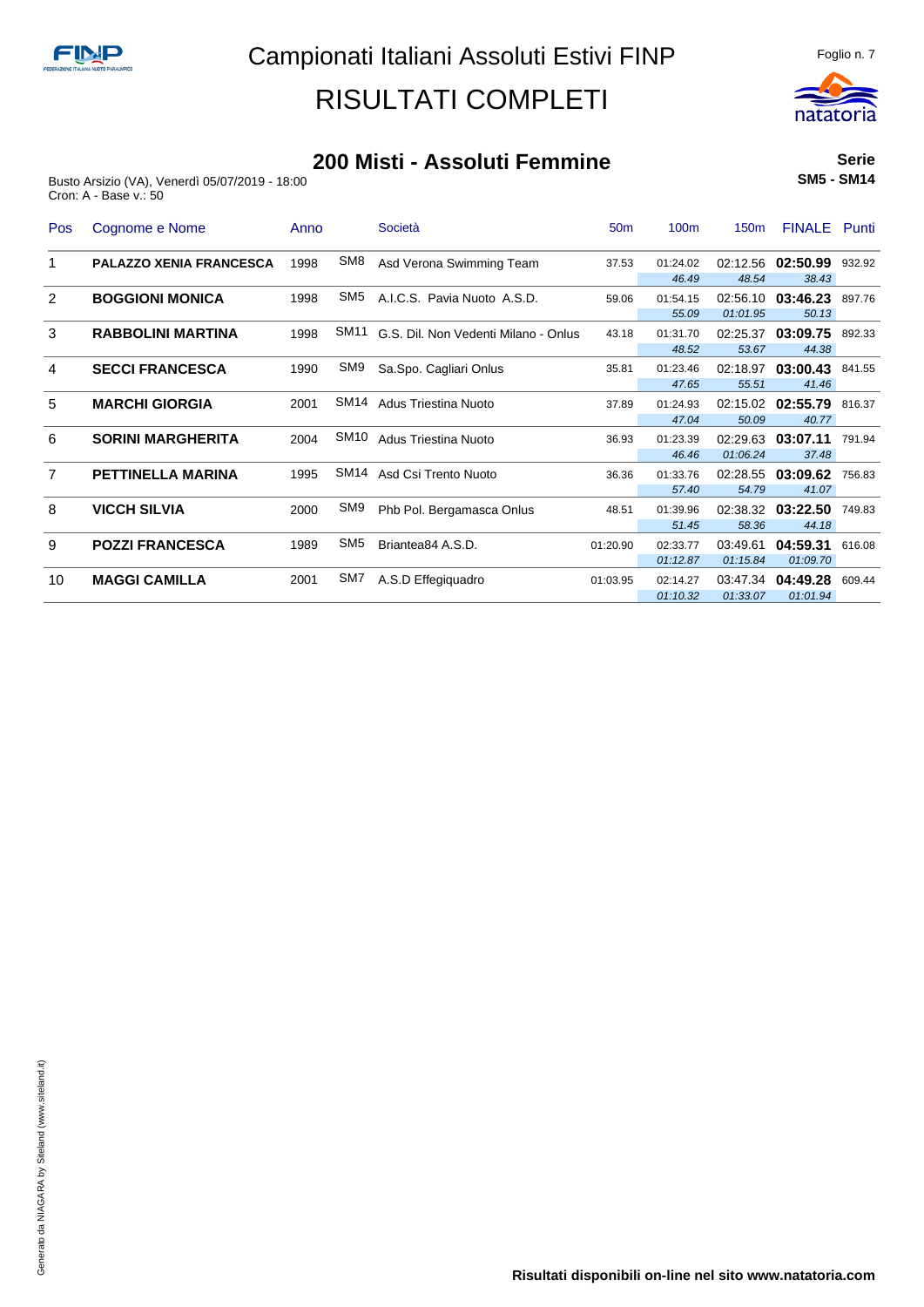

### **50 Stile Libero - Assoluti Maschi**

Busto Arsizio (VA), Venerdì 05/07/2019 - 18:10 Cron: A - Base v.: 50

**Serie finale open S1 - S6**

| Pos            | Cognome e Nome               | Anno |    | Società                     | <b>FINALE</b> Punti |        |
|----------------|------------------------------|------|----|-----------------------------|---------------------|--------|
|                | <b>BOCCIARDO FRANCESCO</b>   | 1994 | S5 | S.S.D. Nuotatori Genovesi   | 00:33.61            | 979.77 |
| 2              | <b>BEGGIATO LUIGI</b>        | 1998 | S4 | Asd A.S.P.E.A. Padova Onlus | 00:42.70            | 900.94 |
| 3              | <b>SCIACCALUGA GIOVANNI</b>  | 1994 | S5 | S.S.D. Nuotatori Genovesi   | 00:37.08 888.08     |        |
| 4              | <b>MORELLI EFREM</b>         | 1979 | S4 | Asd Sea Sub Modena          | 00:44.17            | 870.95 |
| 5              | <b>PAULON ALESSANDRO</b>     | 1991 | S5 | S.S. Lazio Nuoto Ssd        | 00:41.87            | 786.48 |
| 6              | <b>PRODOMO MILANA MATTIA</b> | 1984 | S6 | S.S. Lazio Nuoto Ssd        | 00:38.61            | 752.65 |
| $\overline{7}$ | <b>SCARDINO AGOSTINO</b>     | 1980 | S1 | A.S.D. Atlantide O.N.L.U.S. | 01:39.42 673.81     |        |
| 8              | <b>DOLFIN MARCO MARIA</b>    | 1981 | S6 | Briantea84 A.S.D.           | 00:46.88 619.88     |        |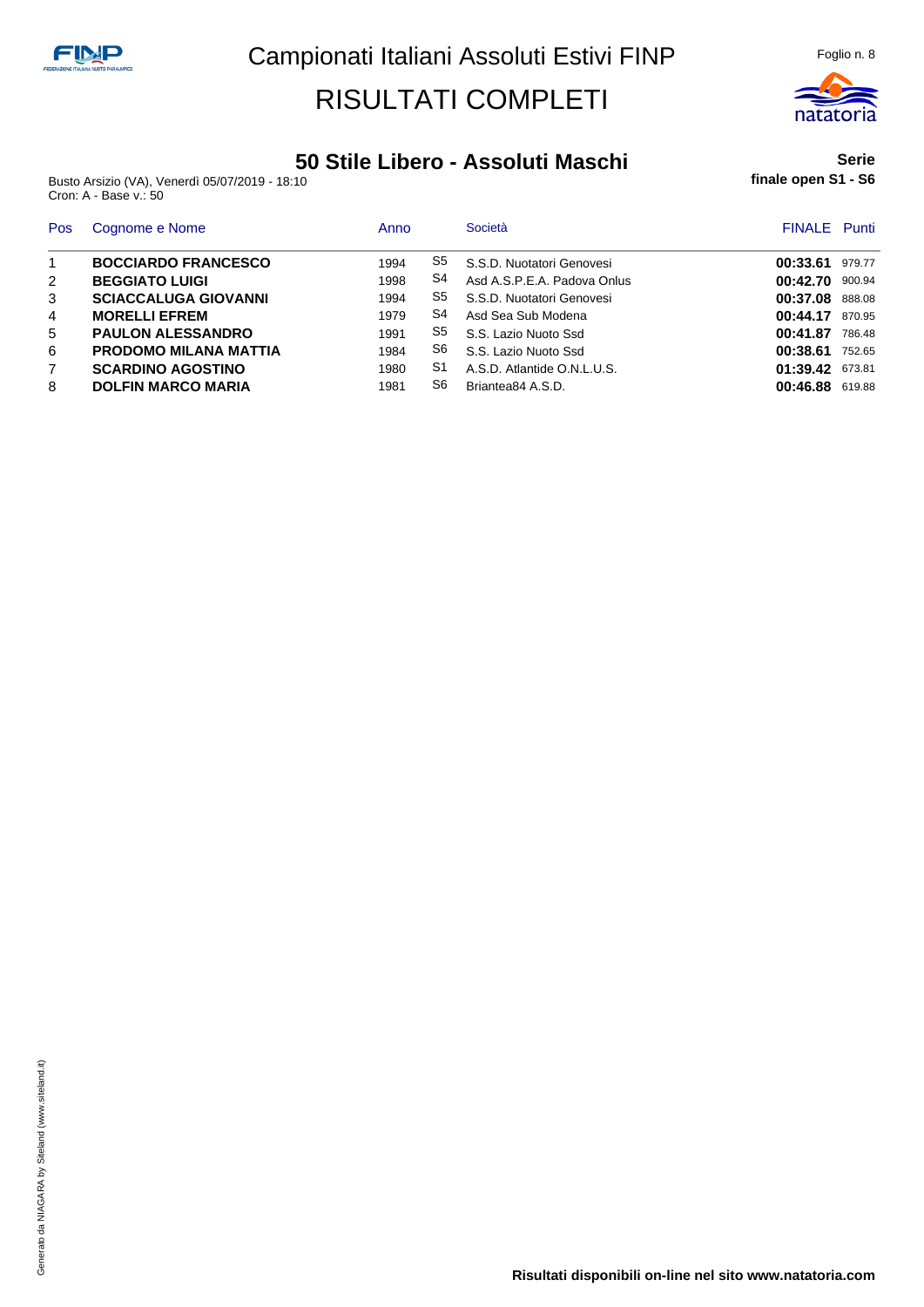

### **50 Stile Libero - Assoluti Femmine**

Busto Arsizio (VA), Venerdì 05/07/2019 - 18:15 Cron: A - Base v.: 50

#### **Serie finale open S1 - S6**

| Pos            | Cognome e Nome           | Anno |    | Società                                  | <b>FINALE</b> Punti |  |
|----------------|--------------------------|------|----|------------------------------------------|---------------------|--|
| $\overline{1}$ | <b>TRIMI ARJOLA</b>      | 1987 | S4 | Polha - Varese Ass. Polisp. Dile.        | 00:39.16 1050.82    |  |
| 2              | <b>TALAMONA ARIANNA</b>  | 1994 | S5 | Polha - Varese Ass.Polisp.Dile.          | 00:39.71<br>920.17  |  |
| 3              | <b>ROMANO EMANUELA</b>   | 1990 | S6 | A.S.D. Nuotatori Campani                 | 00:39.13<br>868.64  |  |
| $\overline{4}$ | <b>AGOSTINI IRENE</b>    | 2001 | S5 | Asd A.S.P.E.A. Padova Onlus              | 00:46.29<br>789.37  |  |
| 5              | <b>MESCHINI CATERINA</b> | 2002 | S6 | S.S. Lazio Nuoto Ssd                     | 00:43.13<br>788.08  |  |
| 6              | <b>FOTIA GIORGIA</b>     | 2006 | S6 | A.S.D. Il Faro Onlus Augusta             | 00:47.20<br>720.13  |  |
| 7              | <b>GHIRETTI GIULIA</b>   | 1994 | S5 | Ego Nuoto A.S.D.                         | 00:55.03<br>664.00  |  |
| 8              | <b>SOLA YLENIA</b>       | 1995 | S6 | Pol. Bresciana No Frontiere Onlus A.S.D. | 00:51.55<br>659.36  |  |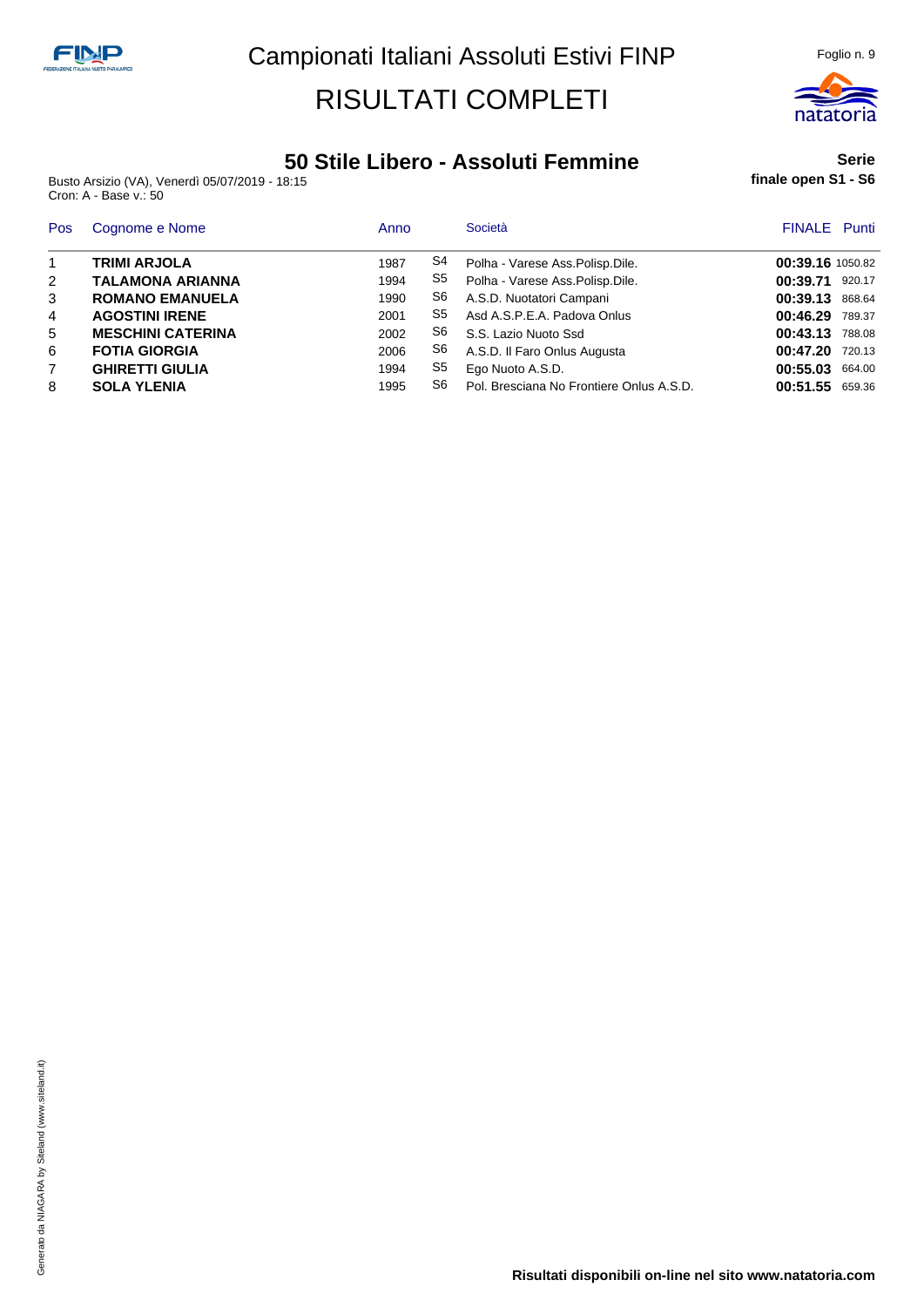Busto Arsizio (VA), Venerdì 05/07/2019 - 18:20 Cron: A - Base v.: 50

#### **50 Stile Libero - Assoluti Maschi**

Pos Cognome e Nome **Anno** Società **Anno Società** Anno Società e Anno Società e Anno Società e Anno 1992 e FINALE Punti **BARLAAM SIMONE** 2000 S9 Polha - Varese Ass.Polisp.Dile. **00:25.10** 1018.73 **CIULLI SIMONE** 1986 S9 Asd Circolo Canottieri Aniene **00:26.25** 974.10 **BICELLI FEDERICO** 1999 S7 Pol. Bresciana No Frontiere Onlus A.S.D. **00:29.95** 930.22 **SOTTILE FABRIZIO** 1993 S12 Polha - Varese Ass.Polisp.Dile. **00:26.27** 897.22 **AMODEO ALBERTO** 2000 S9 Polha - Varese Ass.Polisp.Dile. **00:28.91** 884.47 **BASSANI FEDERICO** 1996 S11 Asd Circolo Canottieri Aniene **00:29.92** 865.64 **URSO SALVATORE** 1999 S11 A.S.D. Noived Napoli **00:30.19** 857.90 **L'ABBATE LORENZO** 2001 S9 Polha - Varese Ass.Polisp.Dile. **00:30.91** 827.24



**Serie**

**finale open S7 - S13**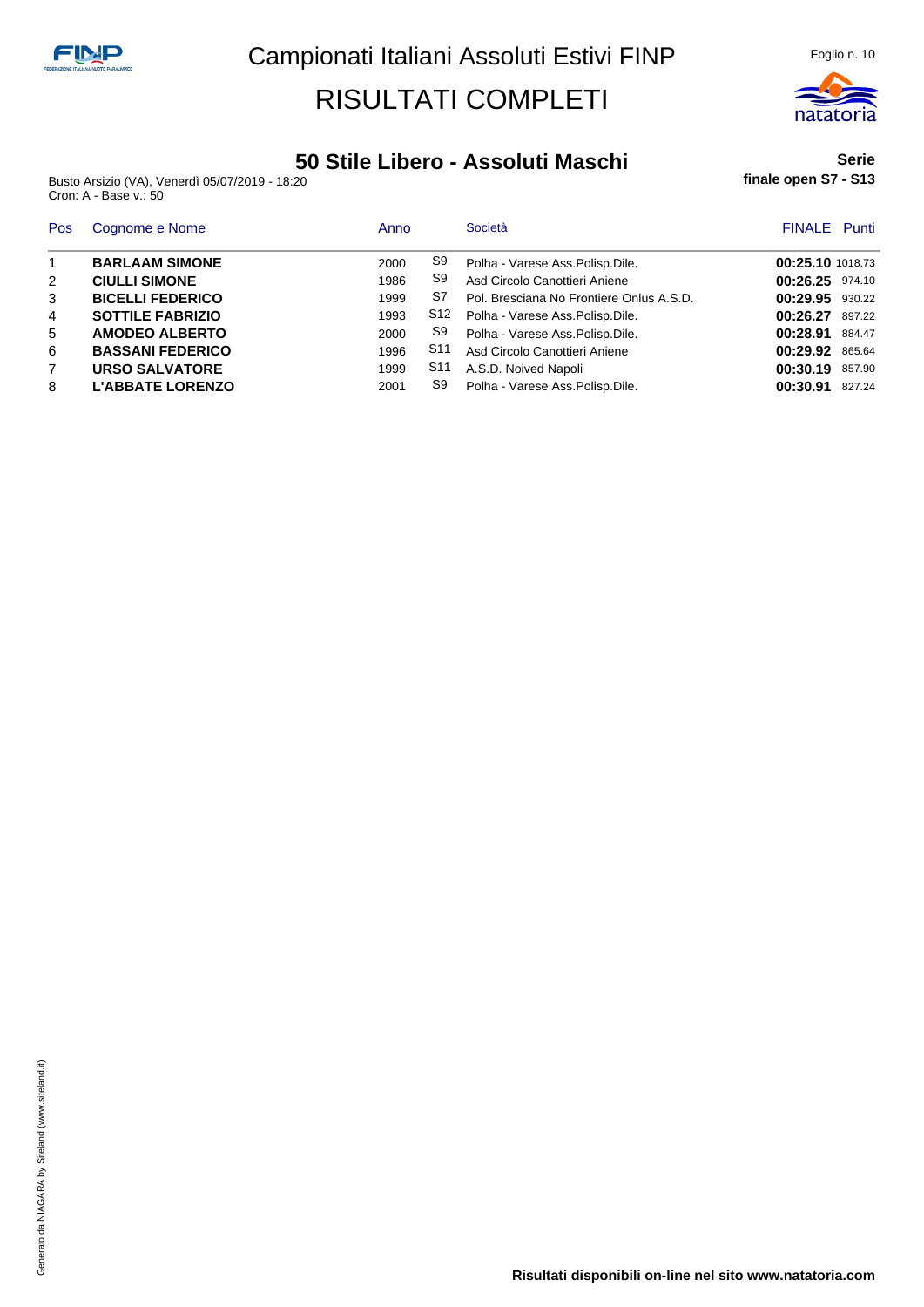

### **50 Stile Libero - Assoluti Femmine**

Busto Arsizio (VA), Venerdì 05/07/2019 - 18:25 Cron: A - Base v.: 50

**Serie finale open S7 - S13**

| Pos            | Cognome e Nome             | Anno |     | Società                               | <b>FINALE</b> Punti |          |
|----------------|----------------------------|------|-----|---------------------------------------|---------------------|----------|
| $\mathbf{1}$   | <b>GILLI CARLOTTA</b>      | 2001 | S13 | Rari Nantes Torino Ssd Arl            | 00:28.40            | 974.65   |
| 2              | <b>BERRA ALESSIA</b>       | 1994 |     | S12 Polha - Varese Ass. Polisp. Dile. | 00:29.01            | 951.40   |
| 3              | <b>SCORTECHINI ALESSIA</b> | 1997 | S10 | Asd Circolo Canottieri Aniene         | 00:29.39 944.54     |          |
| 4              | <b>PALAZZETTI DANIELA</b>  | 1996 |     | S10 S.S. Lazio Nuoto Ssd              | 00:33.58            | 826.68   |
| 5              | <b>LUSCRI' CAMILLA</b>     | 2002 |     | S13 A.I.C.S. Pavia Nuoto A.S.D.       | 00:33.77            | 819.66   |
| 6              | <b>AERE KATIA</b>          | 1971 | S7  | Asd Trivium                           | 00:40.01            | 809.80   |
| $\overline{7}$ | <b>TEOFILI VIVIANA</b>     | 2003 |     | S13 S.S. Lazio Nuoto Ssd              | 00:36.32            | 762.11   |
| $\blacksquare$ | <b>TERZI GIULIA</b>        | 1995 | S7  | Polha - Varese Ass. Polisp. Dile.     | <b>SQU</b>          | $\Omega$ |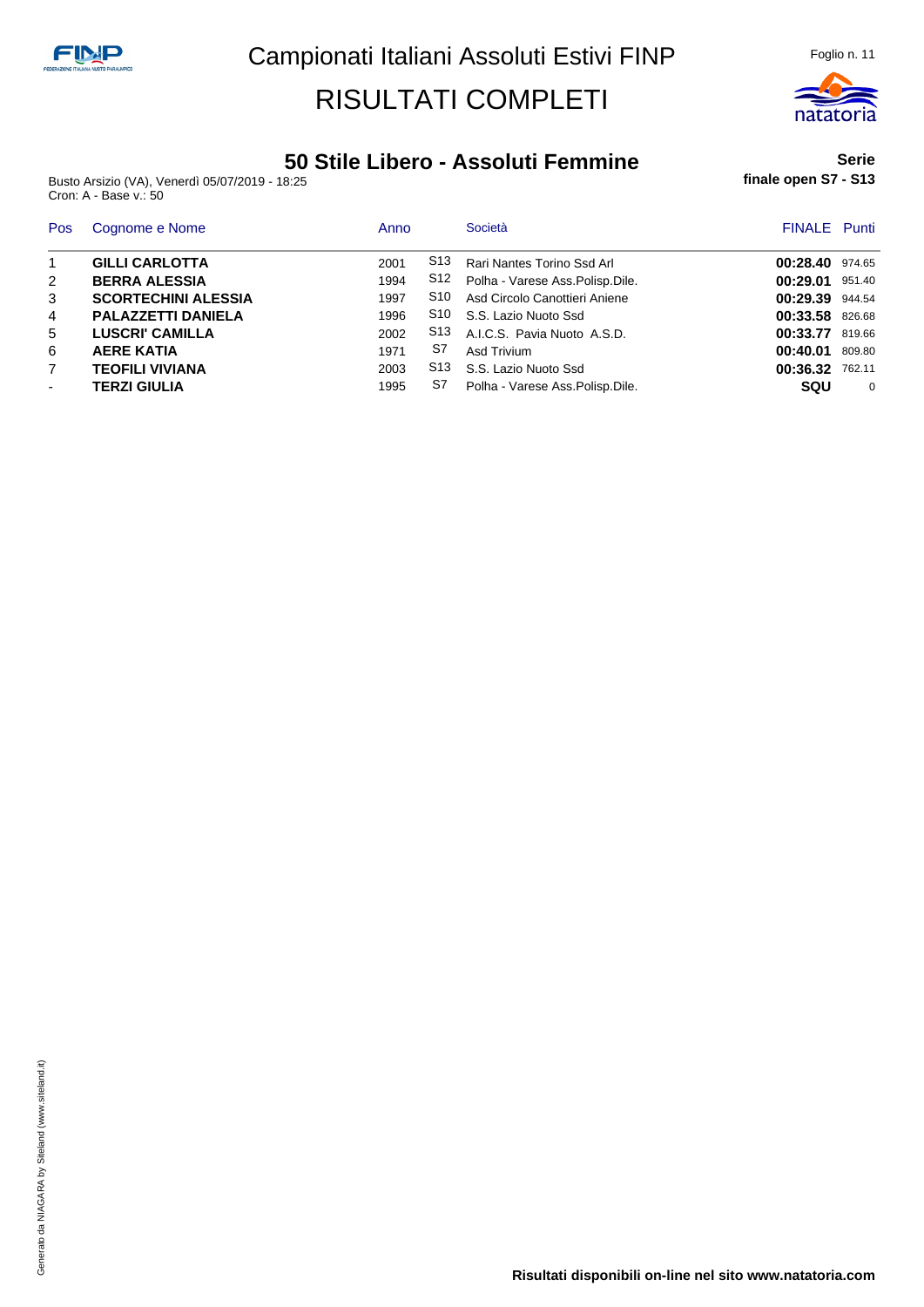

#### **150 Misti - Assoluti Maschi**

Busto Arsizio (VA), Venerdì 05/07/2019 - 18:30 Cron: A - Base v.: 50

**Serie premiazioni open SM3 - SM4**

| Pos            | Cognome e Nome<br>Società         | Anno            | <b>FINALE</b> Punti<br>100 <sub>m</sub><br>50 <sub>m</sub> |        |
|----------------|-----------------------------------|-----------------|------------------------------------------------------------|--------|
| $\mathbf 1$    | <b>MORELLI EFREM</b>              | 1979            | 02:41.42 914.76                                            |        |
|                | Asd Sea Sub Modena                | SM4             |                                                            |        |
| 2              | <b>MARIGLIANO EMANUELE</b>        | 1995            | 03:45.87 742.64                                            |        |
|                | A.S.D. Nuotatori Campani          | SM <sub>3</sub> |                                                            |        |
| 3              | <b>CONTI ALESSANDRO</b>           | 2002            | 04:05.66 682.81                                            |        |
|                | Pol. Bresciana No Frontiere Onlus | SM <sub>3</sub> |                                                            |        |
| 4              | <b>SARCINA GIACOMO</b>            | 1992            | 04:31.03 618.90                                            |        |
|                | Ssd Sportmanagement Spa           | SM <sub>3</sub> |                                                            |        |
| 5              | <b>VIDAL MATTEO</b>               | 1984            | 04:12.50                                                   | 584.79 |
|                | Sport Life Onlus A.S.D.           | SM4             |                                                            |        |
| 6              | <b>BALDUZZI STEFANO</b>           | 1987            | 05:00.86                                                   | 557.54 |
|                | Phb Pol. Bergamasca Onlus         | SM <sub>3</sub> |                                                            |        |
| $\overline{7}$ | <b>CAZZATO GIUSEPPE</b>           | 1967            | 04:30.55                                                   | 545.78 |
|                | Sport Life Onlus A.S.D.           | SM4             |                                                            |        |
| 8              | <b>SERRAFINO CALOGERO ALBERTO</b> | 1992            | 04:42.83                                                   | 522.08 |
|                | A.S.D. Atlantide O.N.L.U.S.       | SM4             |                                                            |        |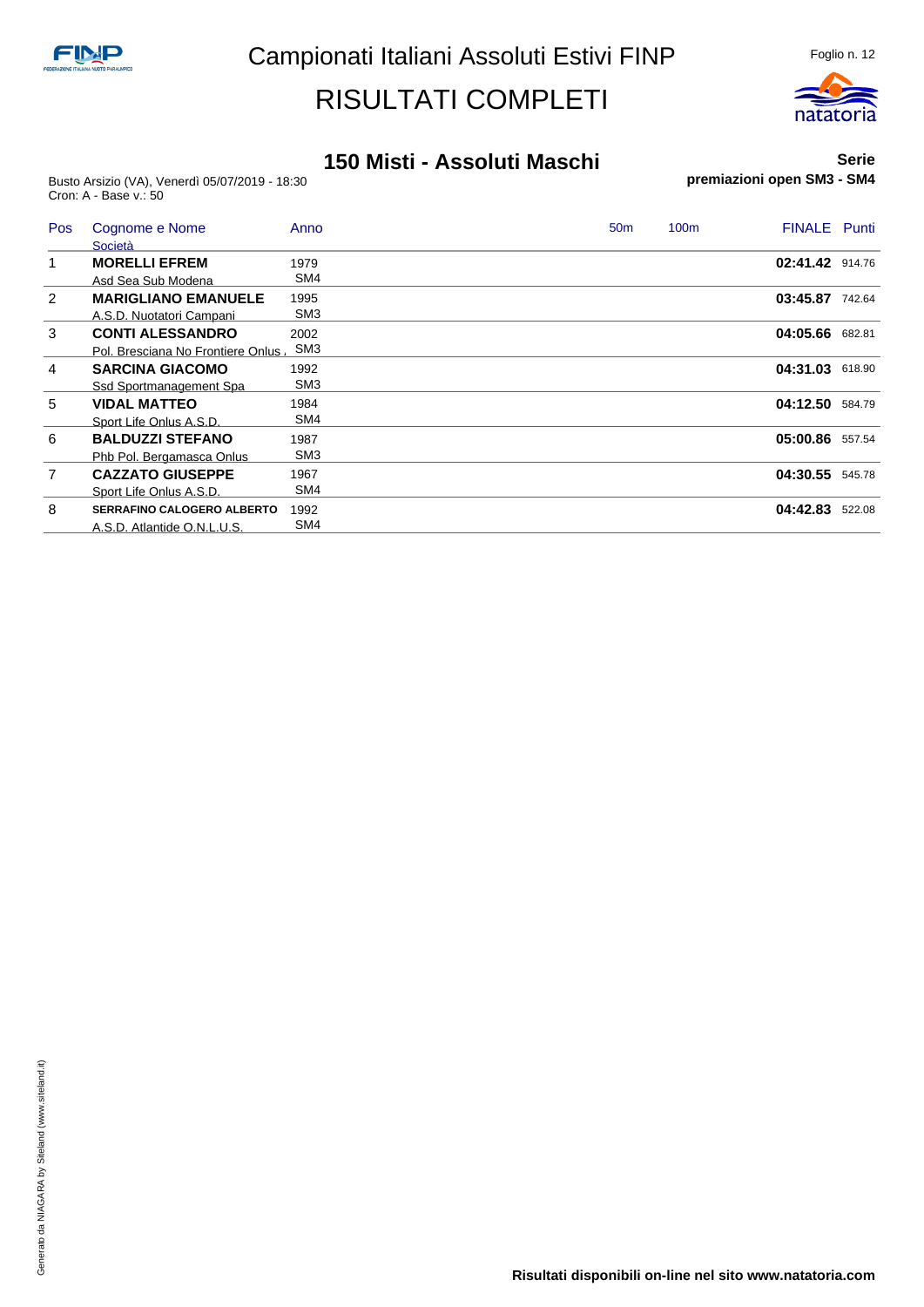

#### **150 Misti - Assoluti Femmine**

Busto Arsizio (VA), Venerdì 05/07/2019 - 18:31 Cron: A - Base v.: 50

Pos Cognome e Nome Società

**Serie premiazioni open SM3 - SM4**

| Anno | 50 <sub>m</sub> | 100 <sub>m</sub> | <b>FINALE</b> Punti |  |
|------|-----------------|------------------|---------------------|--|
|      |                 |                  |                     |  |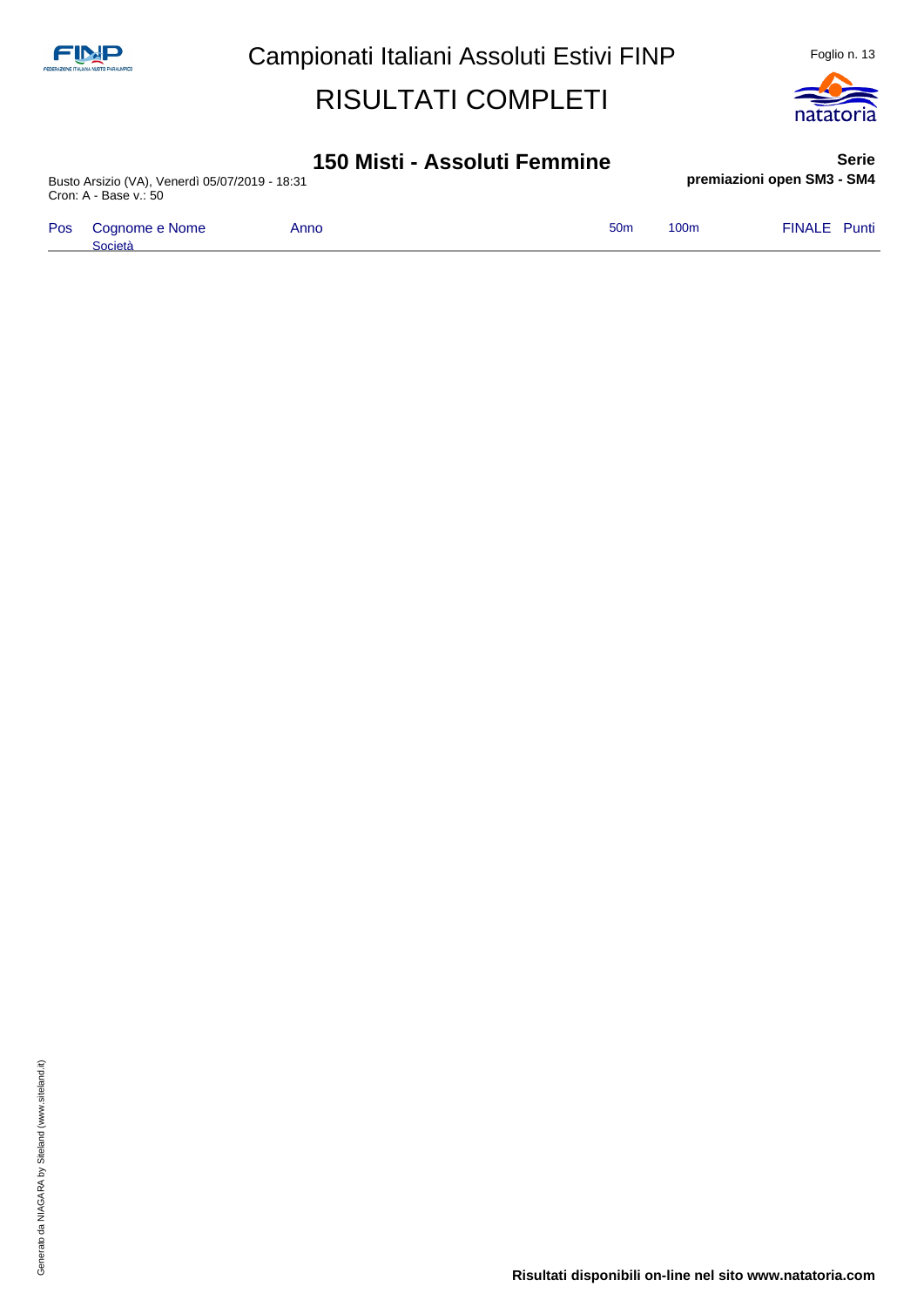

#### **200 Misti - Assoluti Maschi**

Busto Arsizio (VA), Venerdì 05/07/2019 - 18:32 Cron: A - Base v.: 50

**Serie premiazioni open SM5 - SM14**

| Pos            | Cognome e Nome                 | Anno |                  | Società                                  | 50 <sub>m</sub> | 100 <sub>m</sub> | 150 <sub>m</sub> | <b>FINALE</b> Punti |        |
|----------------|--------------------------------|------|------------------|------------------------------------------|-----------------|------------------|------------------|---------------------|--------|
| 1              | <b>RAIMONDI STEFANO</b>        | 1998 | SM10             | Asd Verona Swimming Team                 |                 |                  |                  | 02:11.77            | 981.71 |
| 2              | <b>BOCCIARDO FRANCESCO</b>     | 1994 | SM5              | S.S.D. Nuotatori Genovesi                |                 |                  |                  | 03:08.52 940.86     |        |
| 3              | <b>MENCIOTTI RICCARDO</b>      | 1994 | SM10             | Asd Circolo Canottieri Aniene            |                 |                  |                  | 02:20.67            | 919.60 |
| 4              | <b>MASSUSSI ANDREA</b>         | 1994 | SM5              | Pol. Bresciana No Frontiere Onlus A.S.D. |                 |                  |                  | 03:41.30            | 801.49 |
| 5              | <b>GOUDA SAID HESSAN KARIM</b> | 2004 | SM <sub>11</sub> | Asd Circolo Canottieri Aniene            |                 |                  |                  | 03:14.16            | 747.17 |
| 6              | <b>MISURI DAVIDE</b>           | 1998 | SM7              | Asd Verona Swimming Team                 |                 |                  |                  | 03:32.68            | 723.62 |
| $\overline{7}$ | <b>COTTICELLI GIUSEPPE</b>     | 2000 | SM5              | A.S.D. Nuotatori Campani                 |                 |                  |                  | 04:17.57            | 688.63 |
| 8              | <b>TOLASI ANTONIO</b>          | 1962 | SM8              | A.I.C.S. Pavia Nuoto A.S.D.              |                 |                  |                  | 03:33.07            | 672.31 |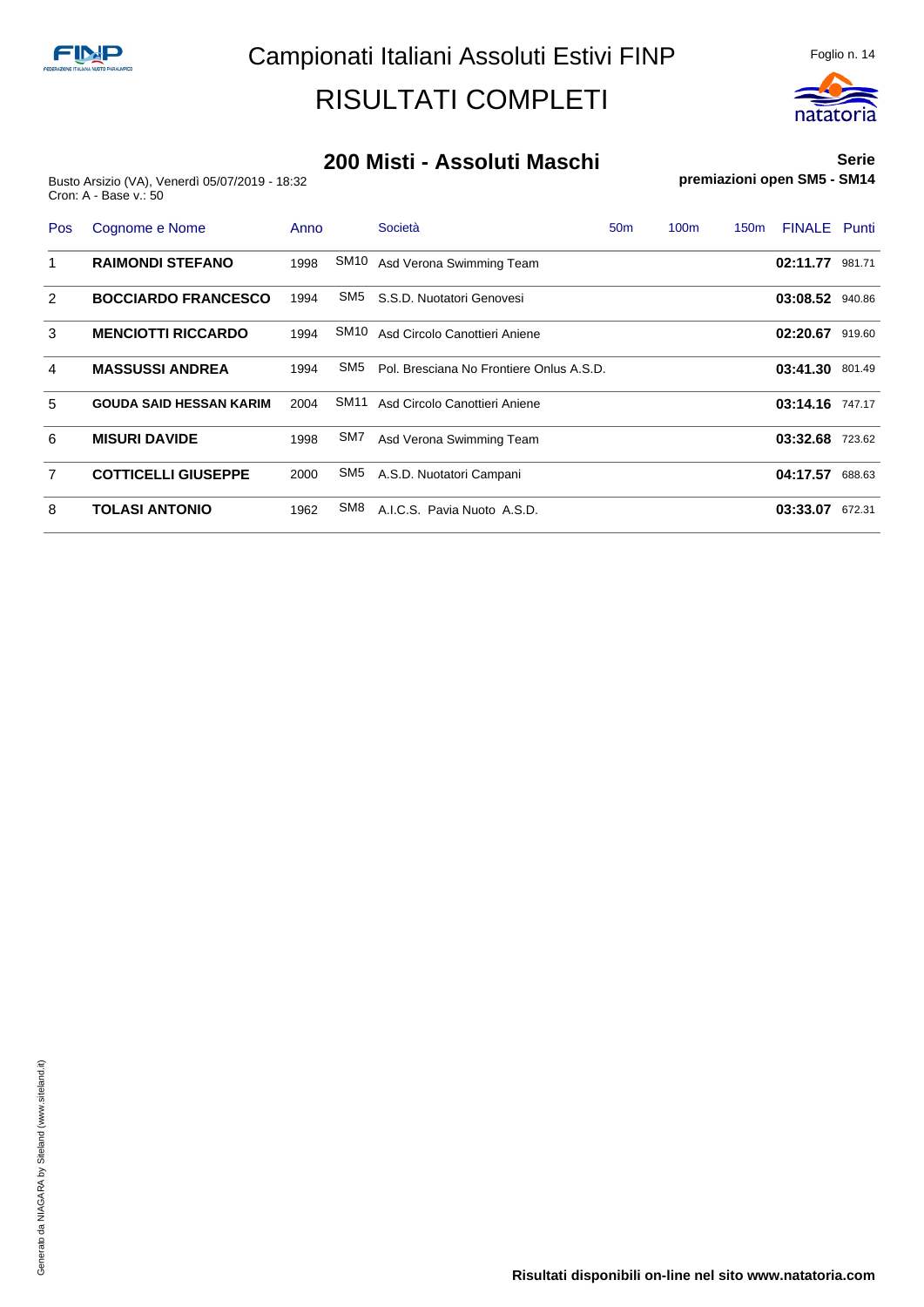

#### **200 Misti - Assoluti Femmine**

Busto Arsizio (VA), Venerdì 05/07/2019 - 18:33 Cron: A - Base v.: 50

**Serie premiazioni open SM5 - SM14**

| Pos            | Cognome e Nome                 | Anno |                  | Società                              | 50 <sub>m</sub> | 100 <sub>m</sub> | 150 <sub>m</sub> | <b>FINALE</b> Punti |        |
|----------------|--------------------------------|------|------------------|--------------------------------------|-----------------|------------------|------------------|---------------------|--------|
| 1              | <b>PALAZZO XENIA FRANCESCA</b> | 1998 | SM8              | Asd Verona Swimming Team             |                 |                  |                  | 02:50.99 932.92     |        |
| $\overline{2}$ | <b>BOGGIONI MONICA</b>         | 1998 | SM <sub>5</sub>  | A.I.C.S. Pavia Nuoto A.S.D.          |                 |                  |                  | 03:46.23 897.76     |        |
| 3              | <b>RABBOLINI MARTINA</b>       | 1998 | SM <sub>11</sub> | G.S. Dil. Non Vedenti Milano - Onlus |                 |                  |                  | 03:09.75            | 892.33 |
| 4              | <b>SECCI FRANCESCA</b>         | 1990 | SM9              | Sa.Spo. Cagliari Onlus               |                 |                  |                  | 03:00.43            | 841.55 |
| 5              | <b>MARCHI GIORGIA</b>          | 2001 | SM14             | Adus Triestina Nuoto                 |                 |                  |                  | 02:55.79            | 816.37 |
| 6              | <b>SORINI MARGHERITA</b>       | 2004 | SM10             | Adus Triestina Nuoto                 |                 |                  |                  | 03:07.11            | 791.94 |
| $\overline{7}$ | <b>PETTINELLA MARINA</b>       | 1995 | SM14             | Asd Csi Trento Nuoto                 |                 |                  |                  | 03:09.62            | 756.83 |
| 8              | <b>VICCH SILVIA</b>            | 2000 | SM9              | Phb Pol. Bergamasca Onlus            |                 |                  |                  | 03:22.50            | 749.83 |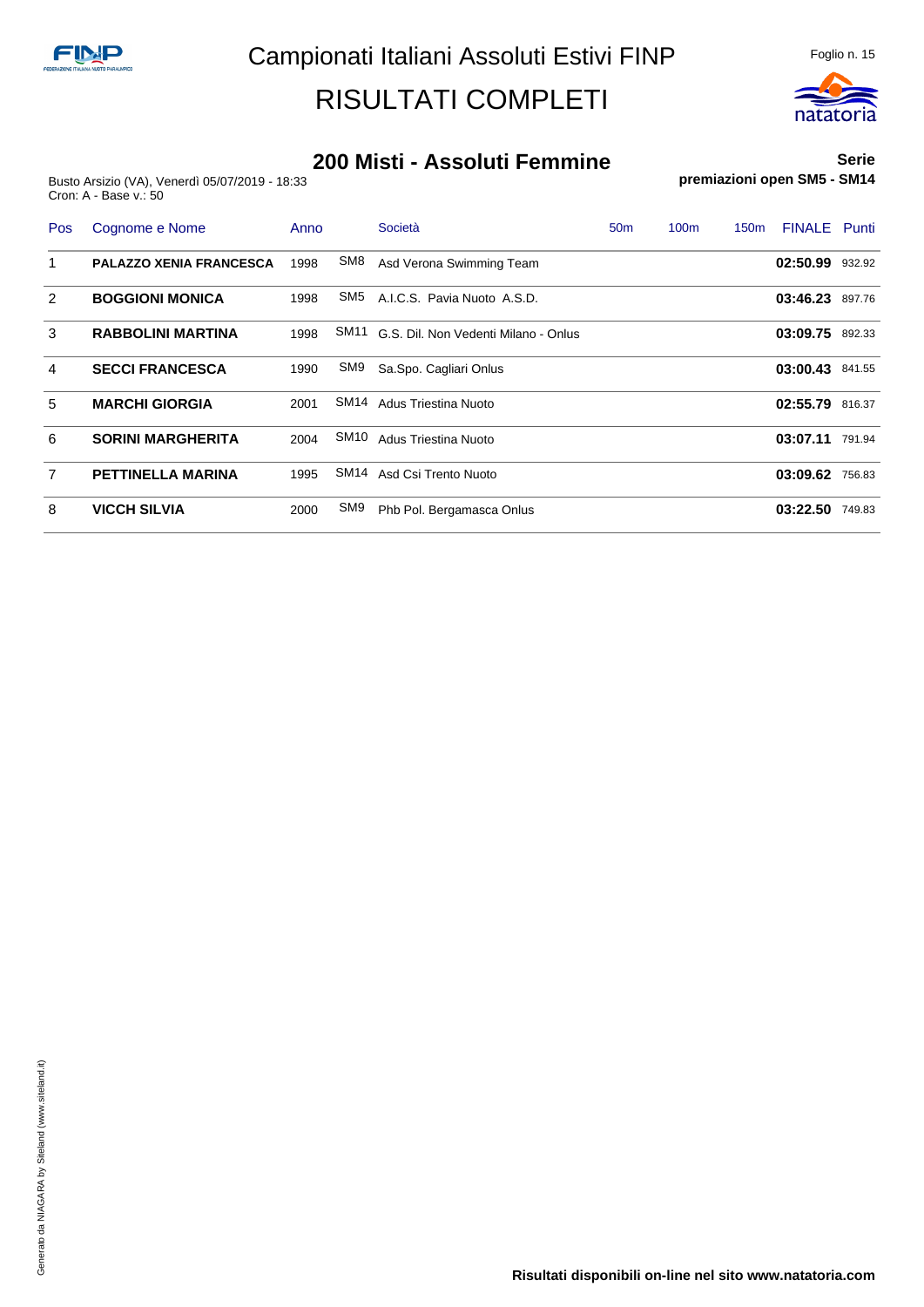

### **Staff. 4x100 Mista - Assoluti Maschi**

Busto Arsizio (VA), Venerdì 05/07/2019 - 18:35 Cron: A - Base v.: 50

#### **Serie PT 34**

| <b>Pos</b> | <b>Società</b><br>1º Frazionista<br>2° Frazionista<br>3° Frazionista<br>4° Frazionista                                        | <b>Naz</b><br>Anno<br>Anno<br>Anno<br>Anno | 50 <sub>m</sub><br>150 <sub>m</sub><br>250 <sub>m</sub><br>350 <sub>m</sub> | 100 <sub>m</sub><br>200 <sub>m</sub><br>300 <sub>m</sub><br>400 <sub>m</sub>     | <b>FINALE Punti</b> |        |
|------------|-------------------------------------------------------------------------------------------------------------------------------|--------------------------------------------|-----------------------------------------------------------------------------|----------------------------------------------------------------------------------|---------------------|--------|
| 1          | Polha - Varese Ass. Polisp. Dile.<br><b>BARLAAM SIMONE</b><br><b>MORLACCHI FEDERICO</b><br>AMODEO ALBERTO<br>CARDANI RICCARDO | <b>ITA</b><br>2000<br>1993<br>2000<br>1992 | 33.09<br>01:43.97<br>34.59<br>02:58.35<br>35.06<br>04:09.31<br>35.94        | 01:09.38<br>36.29<br>02:23.29<br>39.32<br>03:33.37<br>35.02<br>04:49.76<br>40.45 | 04:49.76 869.00     |        |
| 2          | S.S. Lazio Nuoto Ssd<br>CACCIAMANO GIANLUCA<br>PAULON ALESSANDRO<br>PASQUINI ROBERTO<br>COFRANCESCO PAOLO                     | <b>ITA</b><br>1971<br>1991<br>1968<br>2000 | 41.04<br>02:23.93 01:01.20<br>04:11.33<br>41.44<br>05:32.46<br>32.89        | 01:22.73<br>41.69<br>03:29.89 01:05.96<br>04:59.57<br>48.24<br>06:08.07<br>35.61 | 06:08.07            | 684.11 |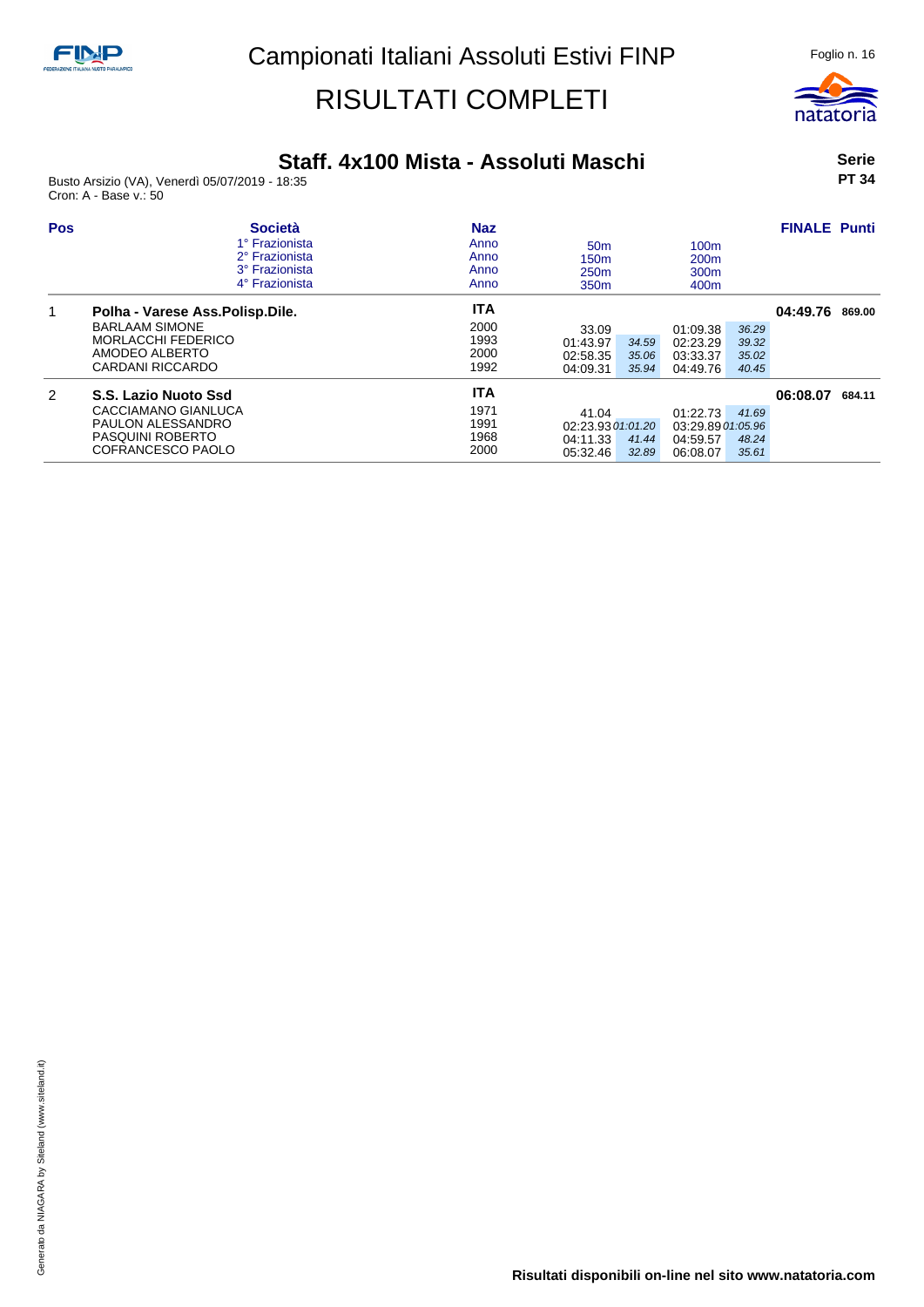

### **Staff. 4x100 Mista - Assoluti Femmine**

Busto Arsizio (VA), Venerdì 05/07/2019 - 18:40 Cron: A - Base v.: 50

**Serie PT 34**

| <b>Pos</b> | <b>Società</b><br>1° Frazionista<br>2° Frazionista<br>3° Frazionista<br>4° Frazionista                                         | <b>Naz</b><br>Anno<br>Anno<br>Anno<br>Anno | 50 <sub>m</sub><br>150 <sub>m</sub><br>250 <sub>m</sub><br>350 <sub>m</sub> | 100 <sub>m</sub><br>200 <sub>m</sub><br>300 <sub>m</sub><br>400 <sub>m</sub>     | <b>FINALE Punti</b> |  |
|------------|--------------------------------------------------------------------------------------------------------------------------------|--------------------------------------------|-----------------------------------------------------------------------------|----------------------------------------------------------------------------------|---------------------|--|
|            | S.S. Lazio Nuoto Ssd<br><b>MESCHINI CATERINA</b><br><b>VELLUCCI CHIARA</b><br>PALAZZETTI DANIELA<br><b>BARCELLAN FRANCESCA</b> | <b>ITA</b><br>2002<br>1997<br>1996<br>1976 | 56.13<br>03:13.79 01:17.42<br>05:26.28<br>50.56<br>07:13.22<br>45.24        | 01:56.37 01:00.24<br>04:35.72 01:21.93<br>06:27.98 01:01.70<br>08:09.75<br>56.53 | 08:09.75 590.91     |  |
|            | Polha - Varese Ass. Polisp. Dile.<br><b>TERZI GIULIA</b><br>TALAMONA ARIANNA<br>CIKA ADLIN<br><b>TRIMI ARJOLA</b>              | <b>ITA</b><br>1995<br>1994<br>2008<br>1987 |                                                                             |                                                                                  | <b>ASS</b>          |  |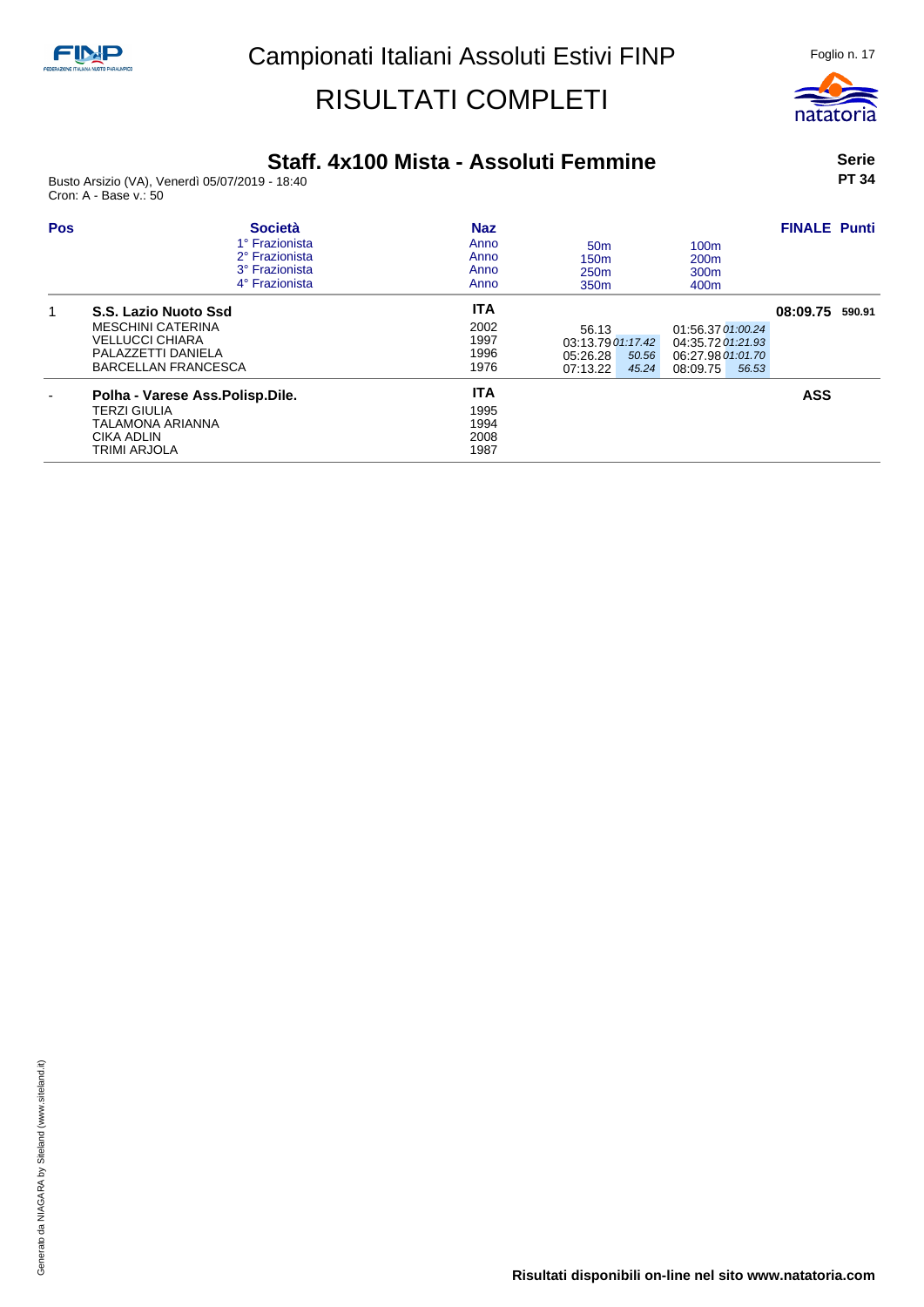

Busto Arsizio (VA), Sabato 06/07/2019 - 09:30 Cron: A - Base v.: 50



**Serie S1 - S14**

| Pos                                  | Cognome e Nome                 | Anno |                      | Società                                                   | 50 <sub>m</sub> |       | FINALE Punti                      |        |
|--------------------------------------|--------------------------------|------|----------------------|-----------------------------------------------------------|-----------------|-------|-----------------------------------|--------|
| 1                                    | <b>BARLAAM SIMONE</b>          | 2000 | S9                   | Polha - Varese Ass.Polisp.Dile.                           | 27.21           |       | 29.33 00:56.54 983.02             |        |
| 2                                    | <b>BICELLI FEDERICO</b>        | 1999 | S7                   | Pol. Bresciana No Frontiere Onlus A.S.D.                  | 30.92           |       | 32.65 01:03.57                    | 961.77 |
| 3                                    | <b>BONI VINCENZO</b>           | 1988 | S3                   | Caravaggio Sporting Village Ssd. a R.L.                   | 50.57           |       | 54.07 01:44.64                    | 918.10 |
| 4                                    | <b>CIULLI SIMONE</b>           | 1986 | S <sub>9</sub>       | Asd Circolo Canottieri Aniene                             | 28.60           |       | 32.16 01:00.76 914.75             |        |
| 5                                    | <b>BEGGIATO LUIGI</b>          | 1998 | S <sub>4</sub>       | Asd A.S.P.E.A. Padova Onlus                               | 44.55           |       | 50.16 01:34.71                    | 889.45 |
| 6                                    | <b>AMODEO ALBERTO</b>          | 2000 | S <sub>9</sub>       | Polha - Varese Ass. Polisp. Dile.                         | 30.34           | 32.62 | 01:02.96 882.78                   |        |
| 7                                    | <b>SOTTILE FABRIZIO</b>        | 1993 | S <sub>12</sub>      | Polha - Varese Ass.Polisp.Dile.                           | 28.48           |       | 30.67 00:59.15 880.64             |        |
| 8                                    | <b>SCIACCALUGA GIOVANNI</b>    | 1994 | S <sub>5</sub>       | S.S.D. Nuotatori Genovesi                                 | 39.59           |       | 43.75 01:23.34 861.65             |        |
| 9                                    | <b>MENCIOTTI RICCARDO</b>      | 1994 | S <sub>10</sub>      | Asd Circolo Canottieri Aniene                             | 28.60           |       | 30.92 00:59.52 859.88             |        |
| 10                                   | <b>CIAMPRICOTTI GIOELE</b>     | 1998 | S <sub>8</sub>       | Asd Circolo Canottieri Aniene                             | 32.53           |       | 33.87 01:06.40 858.73             |        |
| 11                                   | <b>BASSANI FEDERICO</b>        | 1996 | S <sub>11</sub>      | Asd Circolo Canottieri Aniene                             | 32.22           |       | 36.01 01:08.23 847.43             |        |
| 12                                   | <b>URSO SALVATORE</b>          | 1999 | S11                  | A.S.D. Noived Napoli                                      | 32.73           |       | 35.76 01:08.49 844.21             |        |
| 13                                   | <b>RESTA MASSIMO</b>           | 2004 | S8                   | S.S.D. Dlf Sport Bologna a R.L.                           | 33.80           |       | 36.35 01:10.15 812.83             |        |
| 14                                   | <b>RECALCATI MARCO</b>         | 1994 | S9                   | Phb Pol. Bergamasca Onlus                                 | 32.62           |       | 36.08 01:08.70 809.02             |        |
| 15                                   | <b>PASQUINI ROBERTO</b>        | 1968 | S <sub>10</sub>      | S.S. Lazio Nuoto Ssd                                      | 31.02           |       | 32.56 01:03.58 804.97             |        |
| 16                                   | <b>MISURI DAVIDE</b>           | 1998 | S7                   | Asd Verona Swimming Team                                  | 36.76           |       | 40.47 01:17.23 791.66             |        |
| 17                                   | <b>APUANI ALESSANDRO</b>       | 2000 | S <sub>10</sub>      | Phb Pol. Bergamasca Onlus                                 | 30.73           |       | 34.46 01:05.19 785.09             |        |
| 18                                   | <b>SCARDINO AGOSTINO</b>       | 1980 | S <sub>1</sub>       | A.S.D. Atlantide O.N.L.U.S.                               |                 |       | 01:28.16 01:34.12 03:02.28 782.42 |        |
| 19                                   | <b>L'ABBATE LORENZO</b>        | 2001 | S <sub>9</sub>       | Polha - Varese Ass.Polisp.Dile.                           | 33.76           |       | 38.84 01:12.60 765.56             |        |
| 20                                   | <b>COFRANCESCO PAOLO</b>       | 2000 | S10                  | S.S. Lazio Nuoto Ssd                                      | 31.70           |       | 35.34 01:07.04 763.42             |        |
| 21                                   | <b>PRODOMO MILANA MATTIA</b>   | 1984 | S <sub>6</sub>       | S.S. Lazio Nuoto Ssd                                      | 40.80           |       | 45.64 01:26.44 757.06             |        |
| 22                                   | <b>MELONI EMANUELE</b>         | 1999 | S14                  | Briantea84 A.S.D.                                         | 34.35           |       | 37.78 01:12.13 750.59             |        |
| 23                                   | <b>SICURANI SILVIO</b>         | 1978 | S9                   | A.I.C.S. Pavia Nuoto A.S.D.                               | 36.08           |       | 38.31 01:14.39 747.14             |        |
| 24                                   | <b>ZENI LORENZO</b>            | 2001 | S6                   | Polha - Varese Ass.Polisp.Dile.                           | 40.37           |       | 47.44 01:27.81 745.25             |        |
| 25                                   | <b>CARDANI RICCARDO</b>        | 1992 | S <sub>8</sub>       | Polha - Varese Ass.Polisp.Dile.                           | 35.06           |       | 41.81 01:16.87 741.77             |        |
| 26                                   | <b>LEGROTTAGLIE GIULIO</b>     | 2004 | S <sub>4</sub>       | Asd Elpis                                                 |                 |       | 53.21 01:00.92 01:54.13 738.11    |        |
| 27                                   | <b>MEUCCI JACOPO</b>           | 1982 | S <sub>9</sub>       | Asd Acqua Uisp Siena                                      | 36.18           |       | 39.97 01:16.15 729.88             |        |
| 28                                   | <b>LANZANI EMANUELE</b>        | 1991 | S <sub>2</sub>       | Briantea84 A.S.D.                                         |                 |       | 01:27.11 01:43.90 03:11.01 723.00 |        |
| 29                                   | <b>VALENTINO MATTIA</b>        | 1988 | S <sub>8</sub>       | Asd Brianza Silvia Tremolada                              | 38.54           |       | 40.72 01:19.26 719.40             |        |
| 30                                   | <b>PERUZZO LORENZO</b>         | 2000 | S <sub>5</sub>       | S.S. Lazio Nuoto Ssd                                      | 47.22           |       | 53.32 01:40.54 714.24             |        |
| 31                                   | <b>GERI RICCARDO</b>           | 1993 | S6                   | A.I.C.S. Pavia Nuoto A.S.D.                               | 43.95           |       | 47.87 01:31.82 712.70             |        |
| 32                                   | <b>DRAIBINE MAHMOUD</b>        | 2002 | S12                  | A.S.D. Pol. Disabili Fabriano Mirasole                    | 33.51           |       | 40.10 01:13.61 707.65             |        |
|                                      |                                |      | S6                   |                                                           |                 |       | 49.36 01:32.73 705.70             |        |
| 33                                   | <b>BRUSCA MATTEO</b>           | 1993 | S <sub>8</sub>       | Polha - Varese Ass.Polisp.Dile.                           | 43.37           |       |                                   |        |
| 34                                   | <b>GALLIULO GIACOMO</b>        | 1997 | S <sub>8</sub>       | Framarossport S.S.D. Srl                                  | 37.54           |       | 43.55 01:21.09 703.17             |        |
| 35                                   | <b>TOLASI ANTONIO</b>          | 1962 | S <sub>8</sub>       | A.I.C.S. Pavia Nuoto A.S.D.                               | 40.32           |       | 42.58 01:22.90 687.82             |        |
| 36                                   | <b>FAGIOLI LORENZO</b>         | 1989 | S <sub>6</sub>       | S.S.D. Dlf Sport Bologna a R.L.                           | 37.87           |       | 45.82 01:23.69                    | 681.32 |
| 37                                   | <b>RECCHIA MARIANO</b>         | 1986 | S7                   | Impianti Sportivi Nf Ssd Arl                              | 47.15           |       | 52.17 01:39.32 658.88             |        |
| 38                                   | <b>ROTA MATTEO</b>             | 1994 |                      | Phb Pol. Bergamasca Onlus                                 | 43.85           |       | 49.22 01:33.07 656.92             |        |
| 39                                   | <b>PIRONE VINCENZO</b>         | 1988 | S3                   | A.S.D. Nuotatori Campani                                  |                 |       | 01:10.07 01:18.98 02:29.05 644.55 |        |
| 40                                   | <b>PACCHIAROTTI ALESSANDRO</b> | 1990 | S <sub>3</sub>       | A.S.D. Vitersport                                         |                 |       | 01:09.71 01:20.81 02:30.52 638.25 |        |
| 41                                   | <b>VIDAL MATTEO</b>            | 1984 | S4                   | Sport Life Onlus A.S.D.                                   |                 |       | 01:03.22 01:09.85 02:13.07 633.05 |        |
| 42                                   | <b>CRESCINI LUCA</b>           | 1975 | S6<br>S <sub>6</sub> | Pol. Bresciana No Frontiere Onlus A.S.D.                  | 49.83           |       | 53.76 01:43.59 631.72             |        |
| 43                                   | <b>CASTIGLIONI SAMUELE</b>     | 1991 | S <sub>3</sub>       | A.S.D. Propatria Disabili Busto Arsizio                   | 46.88           |       | 57.44 01:44.32 627.30             |        |
| 44                                   | <b>SARCINA GIACOMO</b>         | 1992 |                      | Ssd Sportmanagement Spa                                   |                 |       | 01:20.00 01:21.18 02:41.18 596.04 |        |
| 45                                   | <b>FRISON WILLIAM</b>          | 1978 | S <sub>3</sub>       | Asd A.S.P.E.A. Padova Onlus                               |                 |       | 01:16.52 01:28.93 02:45.45 580.66 |        |
| 46                                   | <b>BALDUZZI STEFANO</b>        | 1987 | S <sub>3</sub>       | Phb Pol. Bergamasca Onlus                                 |                 |       | 01:24.80 01:29.57 02:54.37 550.95 |        |
| $\frac{1}{2}$ 47<br>$\frac{1}{2}$ 48 | <b>LAVIA THOMAS</b>            | 1982 | S5                   | A.S.D. Fai Sport                                          |                 |       | 59.23 01:13.32 02:12.55 541.76    |        |
|                                      | <b>CAMPIONE VINCENZO</b>       | 1982 | S <sub>3</sub>       | A.S.D Anthropos                                           |                 |       | 01:23.48 01:43.35 03:06.83 514.21 |        |
| $\geqslant 49$                       | <b>SCALISE GABRIELE</b>        | 1981 | S4                   | Asd A.S.P.E.A. Padova Onlus                               |                 |       | 01:26.41 01:26.14 02:52.55 488.21 |        |
| <u>ॾ</u><br>ទូ 50<br>-ូ 51           | <b>PERENCIN LUCA</b>           | 1998 | S1                   | A.S.D. Fai Sport                                          |                 |       | 02:20.11 02:36.56 04:56.67 480.74 |        |
|                                      | <b>PAPPALARDI MICHELE</b>      | 1978 | S4                   | Polisport Dream Team Asd                                  |                 |       | 01:42.09 02:07.65 03:49.74 312.57 |        |
| க் -                                 | <b>MIF DARIUS VASILE</b>       | 2005 | S10                  | S.S. Lazio Nuoto Ssd                                      | 32.22           |       | 34.69 01:06.91                    | FG     |
|                                      | <b>LORENZO GABRIELE</b>        | 2006 | S4                   | Polha - Varese Ass.Polisp.Dile.                           |                 |       | 57.47 01:02.14 01:59.61           | FG     |
|                                      | DURBACA ALEXANDRU              | 1988 | S3                   | A.S.D Effegiguadro                                        |                 |       | 01:11.13 01:30.21 02:41.34        | FG     |
| Generato da NIAGARA by<br>∎          |                                |      |                      | Dioulteti diononibili on line nel eito unuu netoteria eem |                 |       |                                   |        |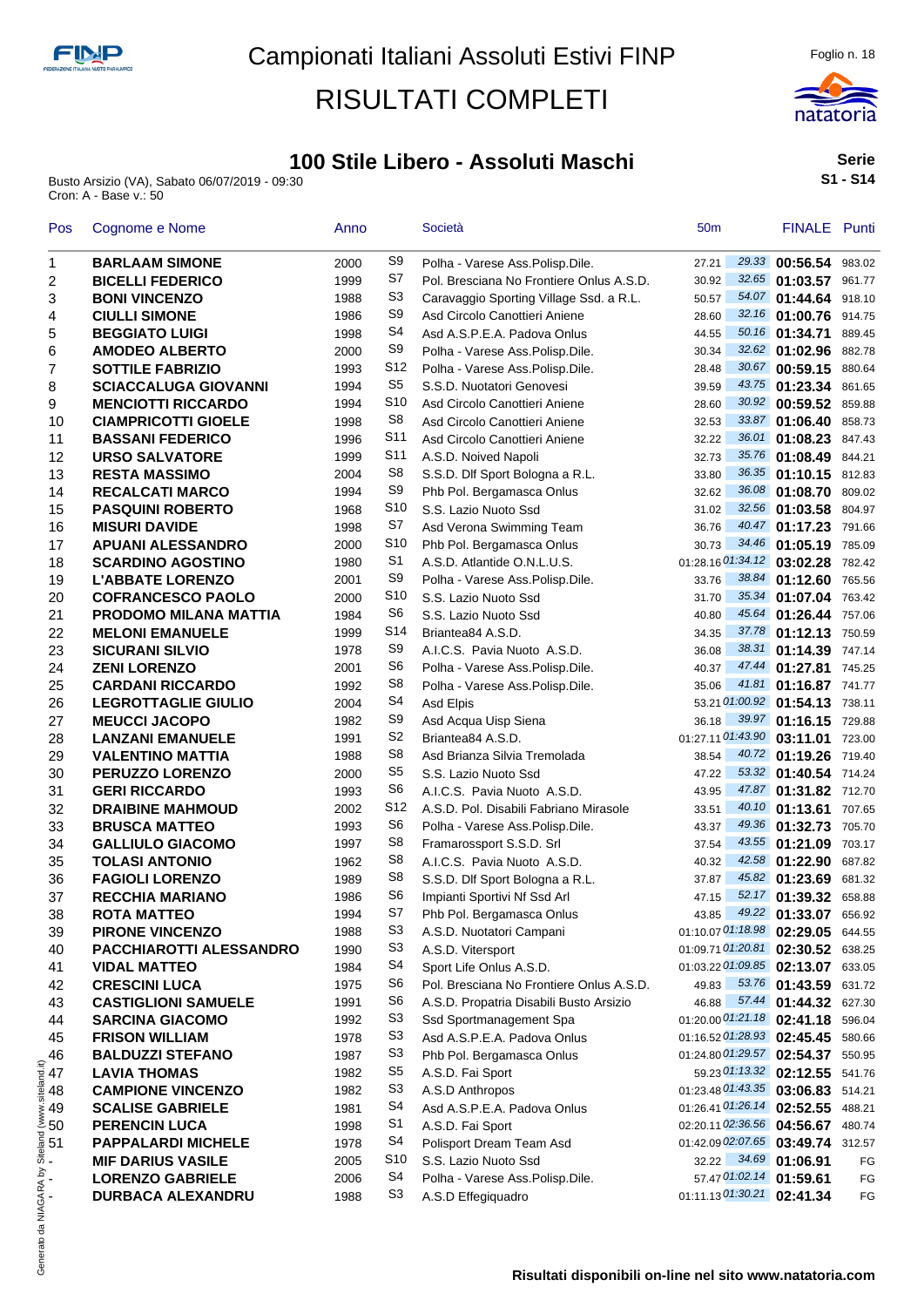

| <b>FRANZONI ANTONIO MARCO</b>           |      |    | 1989 S10 A.S.D. Nuotatori Campani | ASS |              |
|-----------------------------------------|------|----|-----------------------------------|-----|--------------|
| <b>DA SILVA BEJARANO CARLOS ALBERTO</b> |      |    | 1997 S13 Paraguay                 | ASS | FG           |
| SONZA ALEN                              | 1980 | S4 | Polha - Varese Ass.Polisp.Dile.   | sou | $\mathbf{0}$ |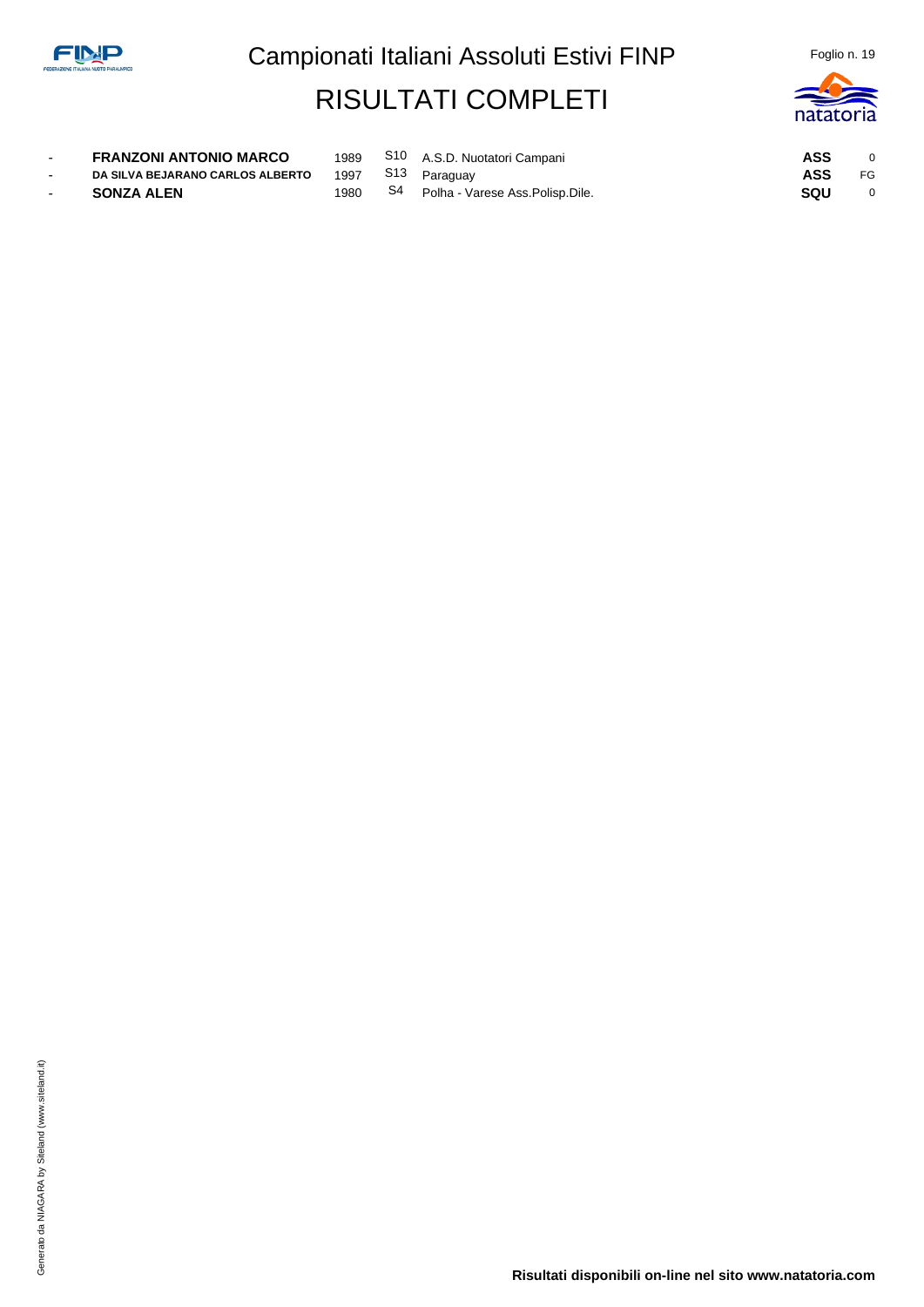

Busto Arsizio (VA), Sabato 06/07/2019 - 10:15 Cron: A - Base v.: 50



**Serie S1 - S14**

| Pos            | Cognome e Nome                           | Anno |                 | Società                                  | 50 <sub>m</sub>                   | FINALE Punti          |          |
|----------------|------------------------------------------|------|-----------------|------------------------------------------|-----------------------------------|-----------------------|----------|
| 1              | <b>SCORTECHINI ALESSIA</b>               | 1997 | S <sub>10</sub> | Asd Circolo Canottieri Aniene            | 30.68                             | 33.28 01:03.96 940.43 |          |
| 2              | <b>TERZI GIULIA</b>                      | 1995 | S7              | Polha - Varese Ass.Polisp.Dile.          | 35.33                             | 39.16 01:14.49 939.45 |          |
| 3              | <b>BERRA ALESSIA</b>                     | 1994 | S12             | Polha - Varese Ass.Polisp.Dile.          | 30.77                             | 33.29 01:04.06 932.72 |          |
| 4              | <b>PALAZZO XENIA FRANCESCA</b>           | 1998 | S <sub>8</sub>  | Asd Verona Swimming Team                 | 34.24                             | 37.19 01:11.43 913.06 |          |
| 5              | <b>BIANCO VITTORIA</b>                   | 1995 | S9              | Impianti Sportivi Nf Ssd Arl             | 33.27                             | 36.51 01:09.78 893.81 |          |
| 6              | <b>SORINI MARGHERITA</b>                 | 2004 | S <sub>10</sub> | <b>Adus Triestina Nuoto</b>              | 34.12                             | 36.58 01:10.70 850.78 |          |
| 7              | <b>ROMANO EMANUELA</b>                   | 1990 | S <sub>6</sub>  | A.S.D. Nuotatori Campani                 | 41.48                             | 47.40 01:28.88 820.54 |          |
| 8              | <b>PALAZZETTI DANIELA</b>                | 1996 | S <sub>10</sub> | S.S. Lazio Nuoto Ssd                     | 35.74                             | 38.51 01:14.25 810.10 |          |
| 9              | <b>VICCH SILVIA</b>                      | 2000 | S <sub>9</sub>  | Phb Pol. Bergamasca Onlus                | 39.47                             | 44.37 01:23.84 743.92 |          |
| 10             | <b>TEOFILI VIVIANA</b>                   | 2003 | S13             | S.S. Lazio Nuoto Ssd                     | 37.46                             | 42.52 01:19.98 743.81 |          |
| 11             | <b>MESCHINI CATERINA</b>                 | 2002 | S <sub>6</sub>  | S.S. Lazio Nuoto Ssd                     | 46.54                             | 52.24 01:38.78 738.31 |          |
| 12             | <b>BELOTTI SARA</b>                      | 1999 | S12             | Olimpic Swim Pro A.S.D.                  | 38.41                             | 43.51 01:21.92 729.37 |          |
| 13             | <b>AGOSTINI IRENE</b>                    | 2001 | S <sub>5</sub>  | Asd A.S.P.E.A. Padova Onlus              | 50.38                             | 58.90 01:49.28 725.75 |          |
| 14             | <b>PIETRONI ELENA</b>                    | 1996 | S <sub>6</sub>  | Briantea84 A.S.D.                        | 43.52                             | 53.66 01:37.18 720.11 |          |
| 15             | <b>FOTIA GIORGIA</b>                     | 2006 | S <sub>6</sub>  | A.S.D. Il Faro Onlus Augusta             | 50.34                             | 54.38 01:44.72 696.43 |          |
| 16             | <b>CIKA ADLIN</b>                        | 2008 | S10             | Polha - Varese Ass.Polisp.Dile.          | 40.68                             | 46.09 01:26.77        | 693.21   |
| 17             | <b>GHIRETTI GIULIA</b>                   | 1994 | S <sub>5</sub>  | Ego Nuoto A.S.D.                         | 54.45 01:00.50 01:54.95           |                       | 689.95   |
| 18             | <b>CORNACCHINI SOFIA</b>                 | 1997 | S <sub>8</sub>  | A.S.D. Atlantide O.N.L.U.S.              | 44.33                             | 50.49 01:34.82 687.83 |          |
| 19             | <b>GRANATA SARA</b>                      | 1995 | S9              | Polisport Dream Team Asd                 | 42.78                             | 48.38 01:31.16 684.18 |          |
| 20             | <b>SOLA YLENIA</b>                       | 1995 | S6              | Pol. Bresciana No Frontiere Onlus A.S.D. | 51.31                             | 56.34 01:47.65 677.47 |          |
| 21             | <b>GRANCEA FLORENTINA</b>                | 2000 | S <sub>9</sub>  | Pol. Bresciana No Frontiere Onlus A.S.D. | 46.94                             | 49.60 01:36.54 646.05 |          |
| 22             | <b>BARCELLAN FRANCESCA</b>               | 1976 | S <sub>9</sub>  | S.S. Lazio Nuoto Ssd                     | 44.69                             | $53.92$ 01:38.61      | 632.49   |
| 23             | <b>MELOCCHI GARCIA CHIARA MARIA 2003</b> |      | S6              | Phb Pol. Bergamasca Onlus                | 56.34 01:01.06 01:57.40 621.21    |                       |          |
| 24             | <b>KOSINSKA FRANCESCA</b>                | 1976 | S4              | S.S.D. Team Marche Cis S.R.L.            | 01:09.40 01:18.32 02:27.72 617.72 |                       |          |
| 25             | <b>BRUNETTI ROSANNA</b>                  | 1964 | S <sub>10</sub> | Acquamarina Team Trieste Onlus           | 46.62                             | 53.67 01:40.29        | 599.76   |
| 26             | <b>GASTALDI ANNA LAURA</b>               | 2000 | S <sub>12</sub> | Asd A.S.P.E.A. Padova Onlus              | 45.90                             | 54.68 01:40.58 594.05 |          |
| 27             | <b>DAL PAOS ELEONORA</b>                 | 1993 | S <sub>4</sub>  | A.S.D. Fai Sport                         | 01:13.86 01:24.42 02:38.28 576.51 |                       |          |
| 28             | <b>ZANCOPE CHIARA</b>                    | 1973 | S <sub>4</sub>  | Asd A.S.P.E.A. Padova Onlus              | 01:14.53 01:27.47 02:42.00 563.27 |                       |          |
| 29             | <b>ALBICINI CRISTINA</b>                 | 1969 | S12             | Pol. Bresciana No Frontiere Onlus A.S.D. | 51.68                             | 56.04 01:47.72 554.68 |          |
| 30             | <b>SIMION EMMA</b>                       | 1997 | S <sub>5</sub>  | Asd A.S.P.E.A. Padova Onlus              | 01:18.00 01:05.20 02:23.20        |                       | 553.84   |
| 31             | <b>SANTONOCITO LISA</b>                  | 1982 | S5              | Asd Brianza Silvia Tremolada             | 01:11.24 01:15.92 02:27.16 538.94 |                       |          |
| 32             | <b>BONVECCHI MARIA</b>                   | 1985 | S5              | S.S.D. Team Marche Cis S.R.L.            | $01:14.89\,01:20.89$ 02:35.78     |                       | 509.12   |
| 33             | <b>CORTE ALESSIA</b>                     | 1985 | S4              | Sport Life Onlus A.S.D.                  | 01:29.63 01:40.73 03:10.36 479.35 |                       |          |
| 34             | <b>STROPPA FEDERICA</b>                  | 1977 | S <sub>4</sub>  | A.S.D. Pol. Disabili Fabriano Mirasole   | 01:34.14 01:36.98 03:11.12        |                       | 477.45   |
| 35             | <b>PINZONI CARLOTTA</b>                  | 1982 | S2              | Ssd Sportmanagement Spa                  | 02:06.84 02:25.29 04:32.13        |                       | 449.56   |
| 36             | <b>BIFFI FRANCESCA</b>                   | 1997 | S4              | Phb Pol. Bergamasca Onlus                | 01:42.97 01:45.43 03:28.40        |                       | 437.86   |
| 37             | <b>BELLETTI DANIELA</b>                  | 1984 | S3              | Sport Life Onlus A.S.D.                  | 02:05.05 02:12.79 04:17.84 363.13 |                       |          |
| $\blacksquare$ | <b>PADOVAN MICHELA</b>                   | 1999 | S3              | A.S.D. Cus Torino                        |                                   | ASS                   | $\Omega$ |
|                | <b>FRANDOLI JASMIN</b>                   | 1985 | S <sub>3</sub>  | Adus Triestina Nuoto                     |                                   | <b>ASS</b>            | $\Omega$ |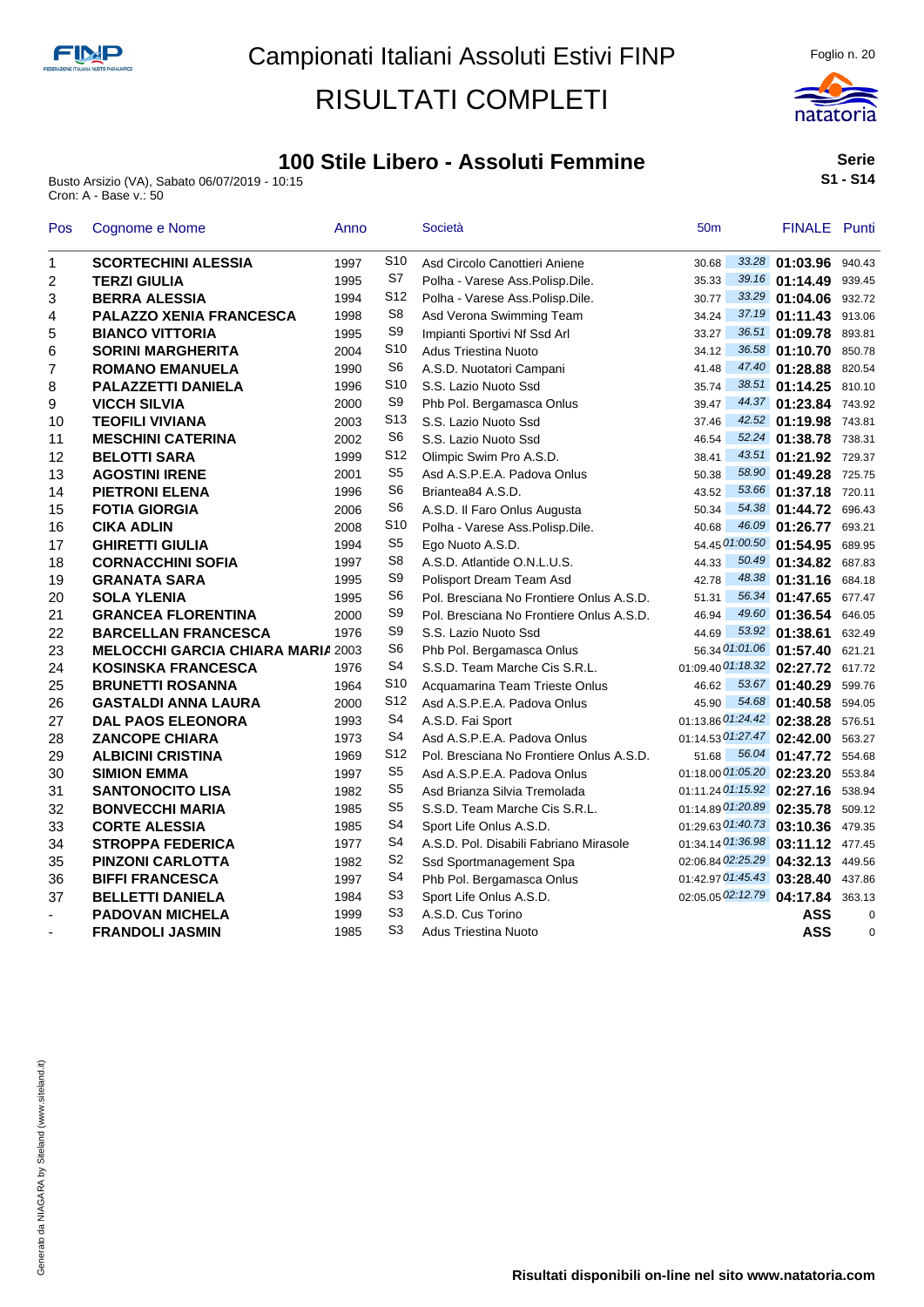

Busto Arsizio (VA), Sabato 06/07/2019 - 11:00 Cron: A - Base v.: 50

| <b>Pos</b>     | Cognome e Nome                    | Anno |                 | Società                                 | <b>FINALE</b> Punti |        |
|----------------|-----------------------------------|------|-----------------|-----------------------------------------|---------------------|--------|
| $\mathbf{1}$   | <b>MORELLI EFREM</b>              | 1979 | SB <sub>3</sub> | Asd Sea Sub Modena                      | 00:48.89            | 993.05 |
| 2              | <b>MARSON CRISTIAN</b>            | 1973 | SB <sub>3</sub> | Briantea84 A.S.D.                       | 01:07.27            | 721.72 |
| 3              | <b>MARIGLIANO EMANUELE</b>        | 1995 | SB2             | A.S.D. Nuotatori Campani                | 01:17.40            | 682.69 |
| 4              | <b>SERRAFINO CALOGERO ALBERTO</b> | 1992 | SB <sub>3</sub> | A.S.D. Atlantide O.N.L.U.S.             | 01:12.73            | 667.54 |
| 5              | <b>MAGLIONE FRANCESCO MARIA</b>   | 2000 | SB3             | Caravaggio Sporting Village Ssd. a R.L. | 01:16.18 637.31     |        |
| 6              | <b>BALDUZZI STEFANO</b>           | 1987 | SB <sub>2</sub> | Phb Pol. Bergamasca Onlus               | 01:33.58            | 564.65 |
| $\overline{7}$ | <b>FRIGERIO SIMONE</b>            | 1985 | SB <sub>2</sub> | Briantea84 A.S.D.                       | 01:33.89            | 562.79 |
| 8              | <b>FRISON WILLIAM</b>             | 1978 | SB <sub>2</sub> | Asd A.S.P.E.A. Padova Onlus             | 01:35.52            | 553.18 |
| 9              | <b>FERMO FRANCESCO</b>            | 1997 | SB <sub>2</sub> | A.S.D Nuoto Valdinievole                | 01:57.56 449.47     |        |

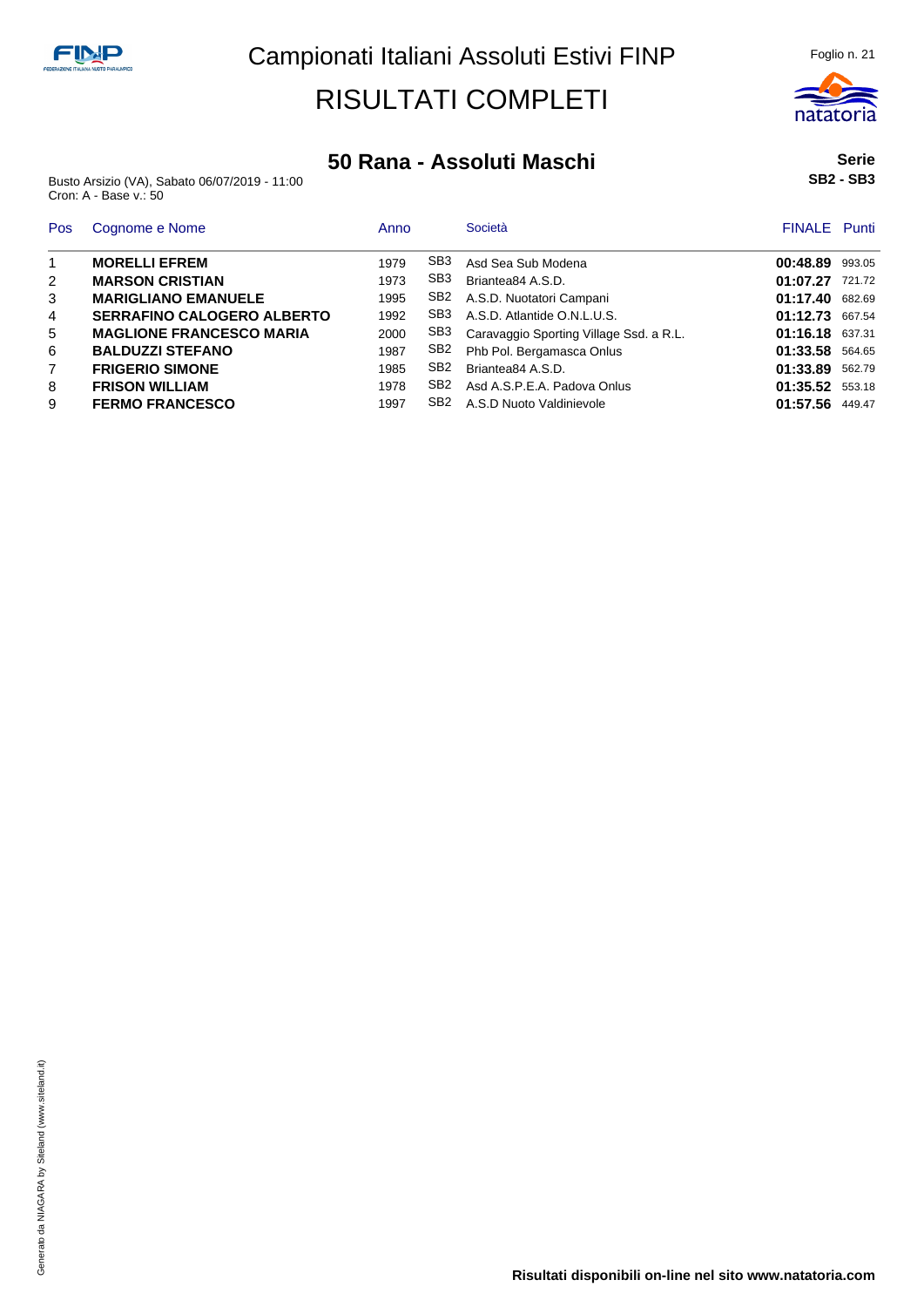

### **50 Rana - Assoluti Femmine**

Busto Arsizio (VA), Sabato 06/07/2019 - 11:10 Cron: A - Base v.: 50

**Serie SB2 - SB3**

|        | Pos Cognome e Nome      | Anno | Società                             | <b>FINALE</b> Punti |     |
|--------|-------------------------|------|-------------------------------------|---------------------|-----|
|        | <b>TRIMI ARJOLA</b>     | 1987 | SB3 Polha - Varese Ass.Polisp.Dile. | 01:06.36 857.75     |     |
| 2      | <b>TODARELLO IRENE</b>  | 1988 | SB3 A.S.D. Special Team Prato       | 02:14.91 421.91     |     |
| $\sim$ | <b>ABDELSHAFI MALAK</b> | 2003 | SB4 Egypt                           | ASS                 | FG. |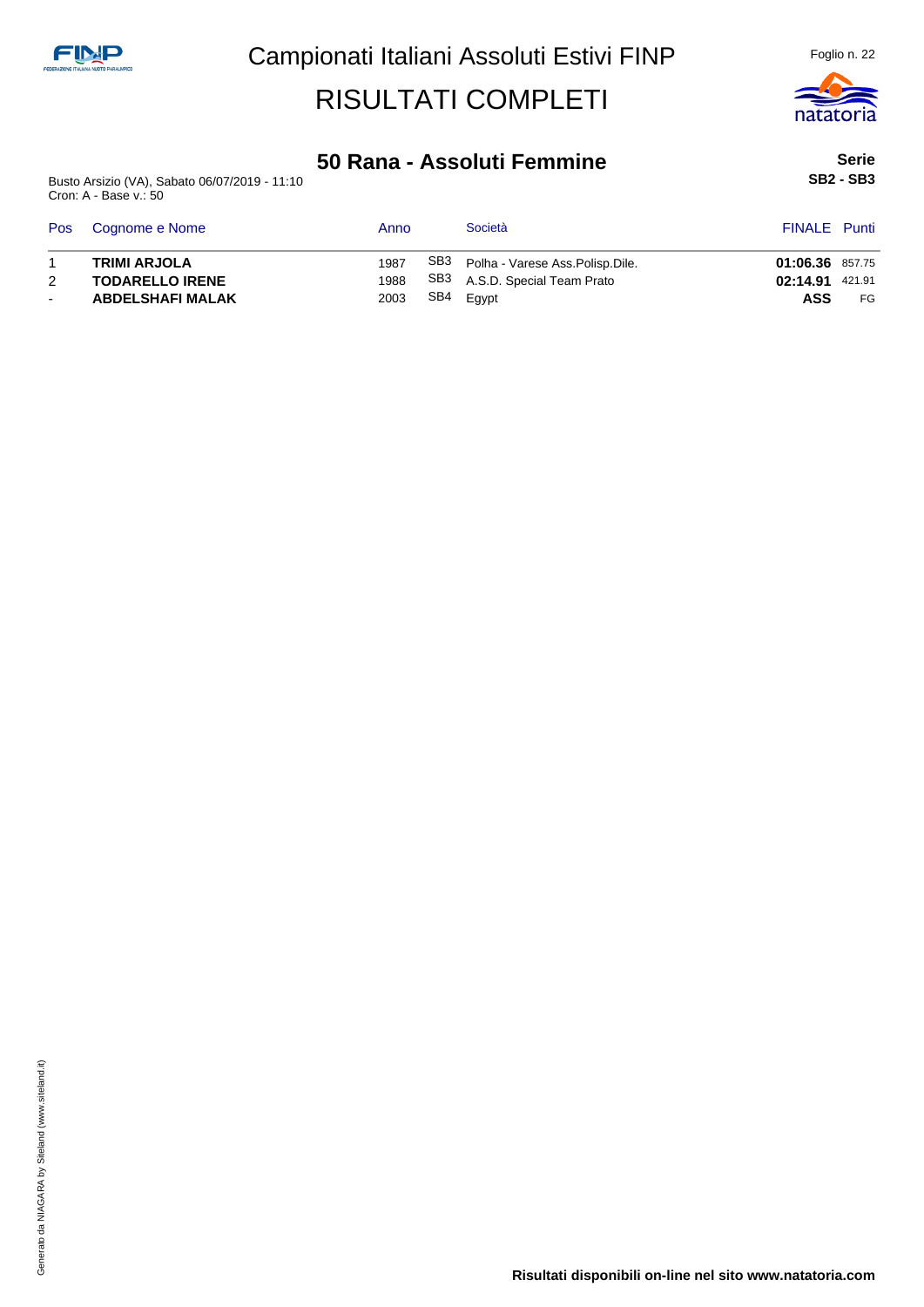

#### **100 Stile Libero - Assoluti Maschi**

Busto Arsizio (VA), Sabato 06/07/2019 - 11:15 Cron: A - Base v.: 50

#### **Serie finale open S1 - S6**

| <b>Pos</b>     | Cognome e Nome               | Anno |    | Società                                 | 50 <sub>m</sub> | <b>FINALE</b> Punti                   |  |
|----------------|------------------------------|------|----|-----------------------------------------|-----------------|---------------------------------------|--|
| $\overline{1}$ | <b>BONI VINCENZO</b>         | 1988 | S3 | Caravaggio Sporting Village Ssd. a R.L. | 50.19           | 52.31 01:42.50 937.27                 |  |
| 2              | <b>BEGGIATO LUIGI</b>        | 1998 | S4 | Asd A.S.P.E.A. Padova Onlus             | 44.44           | 49.06 01:33.50 900.96                 |  |
| 3              | <b>SCIACCALUGA GIOVANNI</b>  | 1994 | S5 | S.S.D. Nuotatori Genovesi               |                 | 40.18 41.36 01:21.54 880.67           |  |
| $\overline{4}$ | <b>SCARDINO AGOSTINO</b>     | 1980 | S1 | A.S.D. Atlantide O.N.L.U.S.             |                 | 01:27.02 01:35.13 03:02.15 782.98     |  |
| 5              | <b>PRODOMO MILANA MATTIA</b> | 1984 | S6 | S.S. Lazio Nuoto Ssd                    | 42.02           | 44.84 01:26.86 753.40                 |  |
| 6              | <b>ZENI LORENZO</b>          | 2001 | S6 | Polha - Varese Ass.Polisp.Dile.         | 40.43           | 46.69 01:27.12 751.15                 |  |
| $\overline{7}$ | <b>LEGROTTAGLIE GIULIO</b>   | 2004 | S4 | Asd Elpis                               |                 | 54.85 01:00.43 01:55.28 730.74        |  |
| 8              | <b>LANZANI EMANUELE</b>      | 1991 | S2 | Briantea84 A.S.D.                       |                 | $01:33.95$ $01:43.24$ 03:17.19 700.34 |  |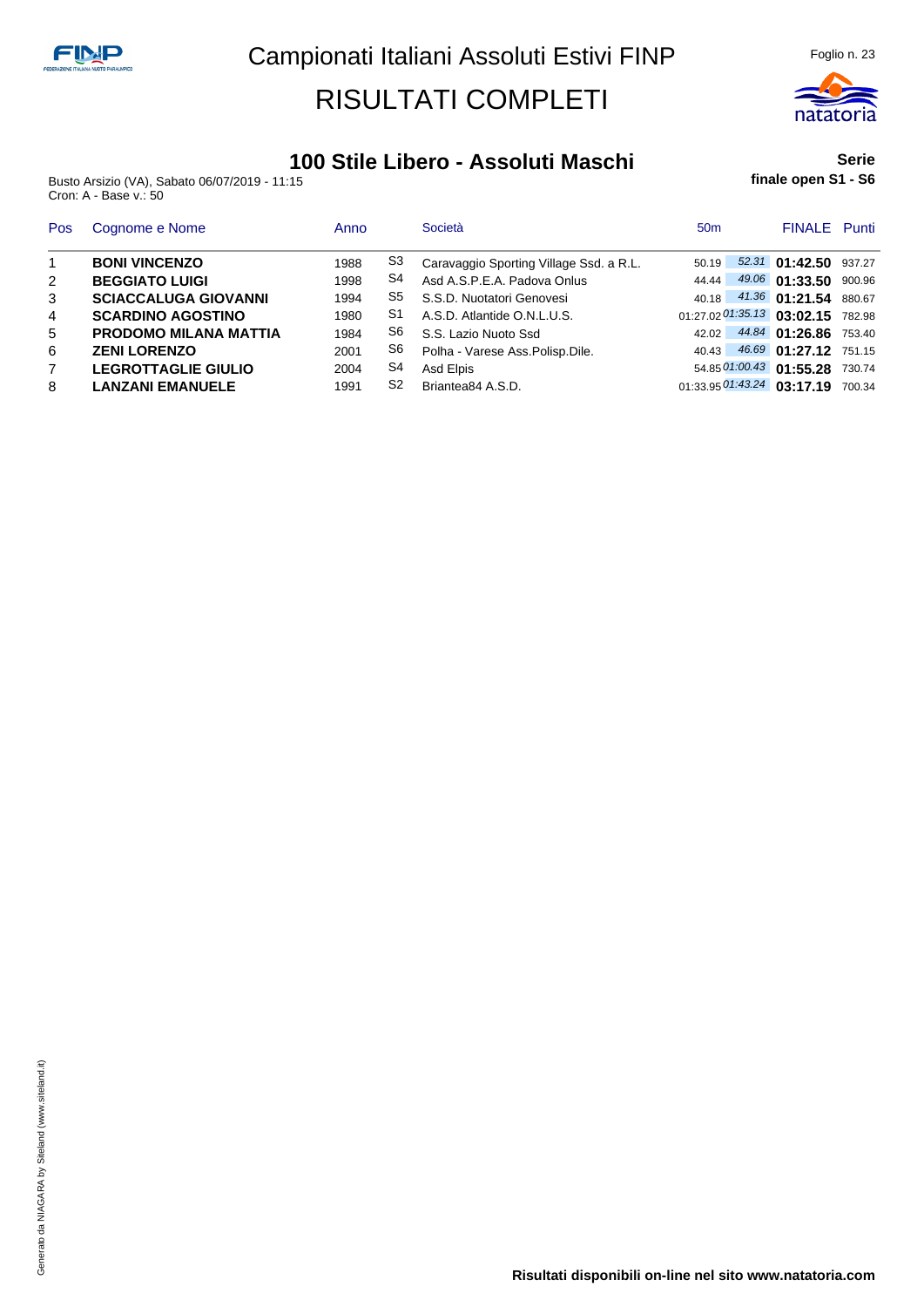

### **100 Stile Libero - Assoluti Femmine**

Busto Arsizio (VA), Sabato 06/07/2019 - 11:20 Cron: A - Base v.: 50

#### **Serie finale open S1 - S6**

| <b>Pos</b>     | Cognome e Nome                           | Anno |    | Società                                  | 50 <sub>m</sub> | <b>FINALE</b> Punti               |  |
|----------------|------------------------------------------|------|----|------------------------------------------|-----------------|-----------------------------------|--|
| $\overline{1}$ | <b>ROMANO EMANUELA</b>                   | 1990 | S6 | A.S.D. Nuotatori Campani                 | 42.06           | 46.62 01:28.68 822.40             |  |
| 2              | <b>MESCHINI CATERINA</b>                 | 2002 | S6 | S.S. Lazio Nuoto Ssd                     | 46.39           | 52.11 01:38.50 740.41             |  |
| 3              | <b>AGOSTINI IRENE</b>                    | 2001 | S5 | Asd A.S.P.E.A. Padova Onlus              | 50.61           | 59.14 01:49.75 722.64             |  |
| $\overline{4}$ | <b>FOTIA GIORGIA</b>                     | 2006 | S6 | A.S.D. Il Faro Onlus Augusta             | 52.23           | 53.59 01:45.82 689.19             |  |
| 5              | <b>GHIRETTI GIULIA</b>                   | 1994 | S5 | Ego Nuoto A.S.D.                         | 59.60           | 58.61 01:58.21 670.92             |  |
| 6              | <b>SOLA YLENIA</b>                       | 1995 | S6 | Pol. Bresciana No Frontiere Onlus A.S.D. | 52.10           | 57.29 01:49.39 666.70             |  |
| $\overline{7}$ | <b>KOSINSKA FRANCESCA</b>                | 1976 | S4 | S.S.D. Team Marche Cis S.R.L.            |                 | 01:10.38 01:16.80 02:27.18 619.99 |  |
| 8              | <b>MELOCCHI GARCIA CHIARA MARIA 2003</b> |      | S6 | Phb Pol. Bergamasca Onlus                |                 | 57.43 01:03.16 02:00.59 604.78    |  |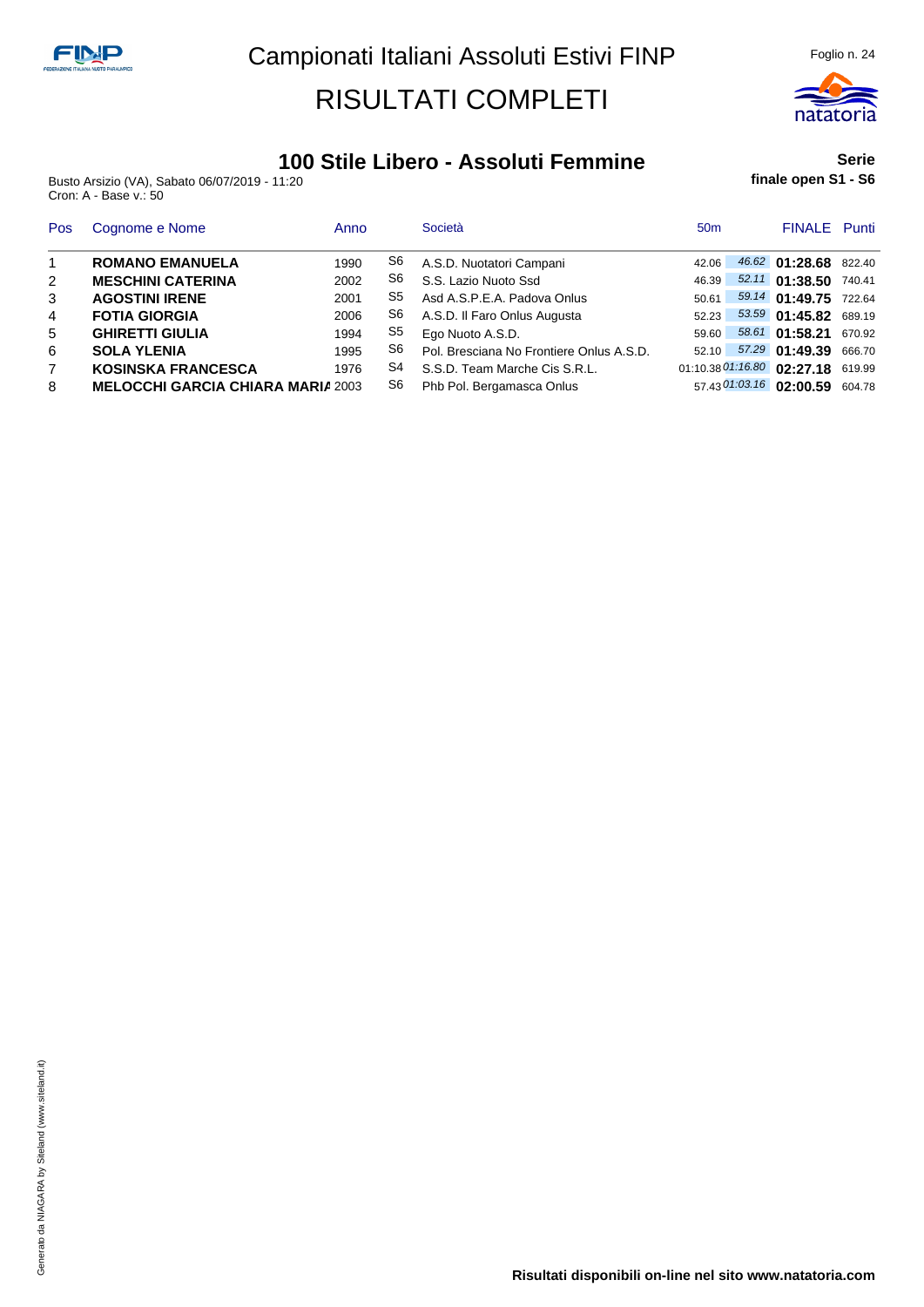

#### **100 Stile Libero - Assoluti Maschi**

Busto Arsizio (VA), Sabato 06/07/2019 - 11:25 Cron: A - Base v.: 50

#### **Serie finale open S7 - S14**

| Pos            | Cognome e Nome             | Anno |                 | Società                                  | 50 <sub>m</sub> | <b>FINALE</b> Punti    |        |
|----------------|----------------------------|------|-----------------|------------------------------------------|-----------------|------------------------|--------|
| $\overline{1}$ | <b>BARLAAM SIMONE</b>      | 2000 | S9              | Polha - Varese Ass.Polisp.Dile.          | 26.74           | 28.75 00:55.49 1001.62 |        |
| 2              | <b>BICELLI FEDERICO</b>    | 1999 | S7              | Pol. Bresciana No Frontiere Onlus A.S.D. | 31.07           | 32.86 01:03.93         | 956.36 |
| 3              | <b>CIULLI SIMONE</b>       | 1986 | S9              | Asd Circolo Canottieri Aniene            | 2789            | 30.61 00:58.50         | 950.09 |
| 4              | <b>MENCIOTTI RICCARDO</b>  | 1994 | S10             | Asd Circolo Canottieri Aniene            | 27.04           | 29.74 00:56.78         | 901.37 |
| 5              | <b>AMODEO ALBERTO</b>      | 2000 | S9              | Polha - Varese Ass.Polisp.Dile.          | 30.50           | 32.14 01:02.64         | 887.29 |
| 6              | <b>BASSANI FEDERICO</b>    | 1996 | S <sub>11</sub> | Asd Circolo Canottieri Aniene            | 31.99           | 35.35 01:07.34         | 858.63 |
| $\overline{7}$ | <b>SOTTILE FABRIZIO</b>    | 1993 | S12             | Polha - Varese Ass.Polisp.Dile.          | 29.43           | 31.37 01:00.80         | 856.74 |
| 8              | <b>CIAMPRICOTTI GIOELE</b> | 1998 | S8              | Asd Circolo Canottieri Aniene            | 33.20           | 34.40 01:07.60         | 843.49 |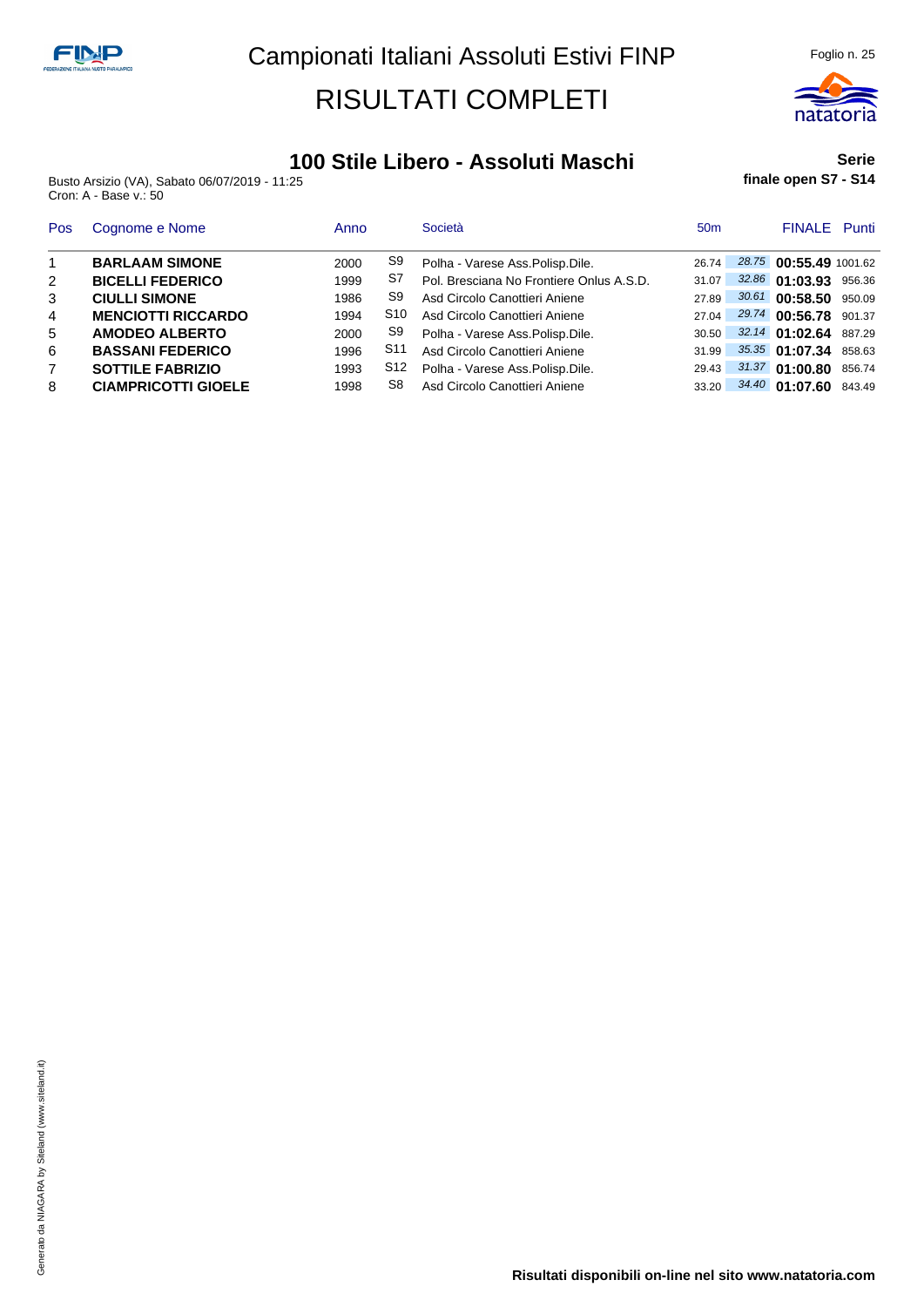

### **100 Stile Libero - Assoluti Femmine**

Busto Arsizio (VA), Sabato 06/07/2019 - 11:30 Cron: A - Base v.: 50

**Serie finale open S7 - S14**

| Pos            | Cognome e Nome                 | Anno |     | Società                              | 50 <sub>m</sub> | <b>FINALE</b> Punti   |        |
|----------------|--------------------------------|------|-----|--------------------------------------|-----------------|-----------------------|--------|
| $\overline{1}$ | <b>BERRA ALESSIA</b>           | 1994 | S12 | Polha - Varese Ass.Polisp.Dile.      | 30.31           | 31.73 01:02.04 963.09 |        |
| 2              | <b>PALAZZO XENIA FRANCESCA</b> | 1998 | S8  | Asd Verona Swimming Team             | 33.25           | 35.27 01:08.52 951.84 |        |
| 3              | <b>SCORTECHINI ALESSIA</b>     | 1997 | S10 | Asd Circolo Canottieri Aniene        | 31.07           | 32.17 01:03.24 951.14 |        |
| 4              | <b>TERZI GIULIA</b>            | 1995 | S7  | Polha - Varese Ass.Polisp.Dile.      | 35.41           | 39.95 01:15.36 928.61 |        |
| 5              | <b>BIANCO VITTORIA</b>         | 1995 | S9  | Impianti Sportivi Nf Ssd Arl         | 33.78           | 36.18 01:09.96 891.51 |        |
| 6              | <b>SORINI MARGHERITA</b>       | 2004 | S10 | Adus Triestina Nuoto                 | 34.39           | 35.97 01:10.36 854.89 |        |
| $\overline{7}$ | <b>PALAZZETTI DANIELA</b>      | 1996 |     | S <sub>10</sub> S.S. Lazio Nuoto Ssd | 35.94           | 38.97 01:14.91        | 802.96 |
| 8              | <b>VICCH SILVIA</b>            | 2000 | S9  | Phb Pol. Bergamasca Onlus            | 39.78           | 44.34 01:24.12 741.44 |        |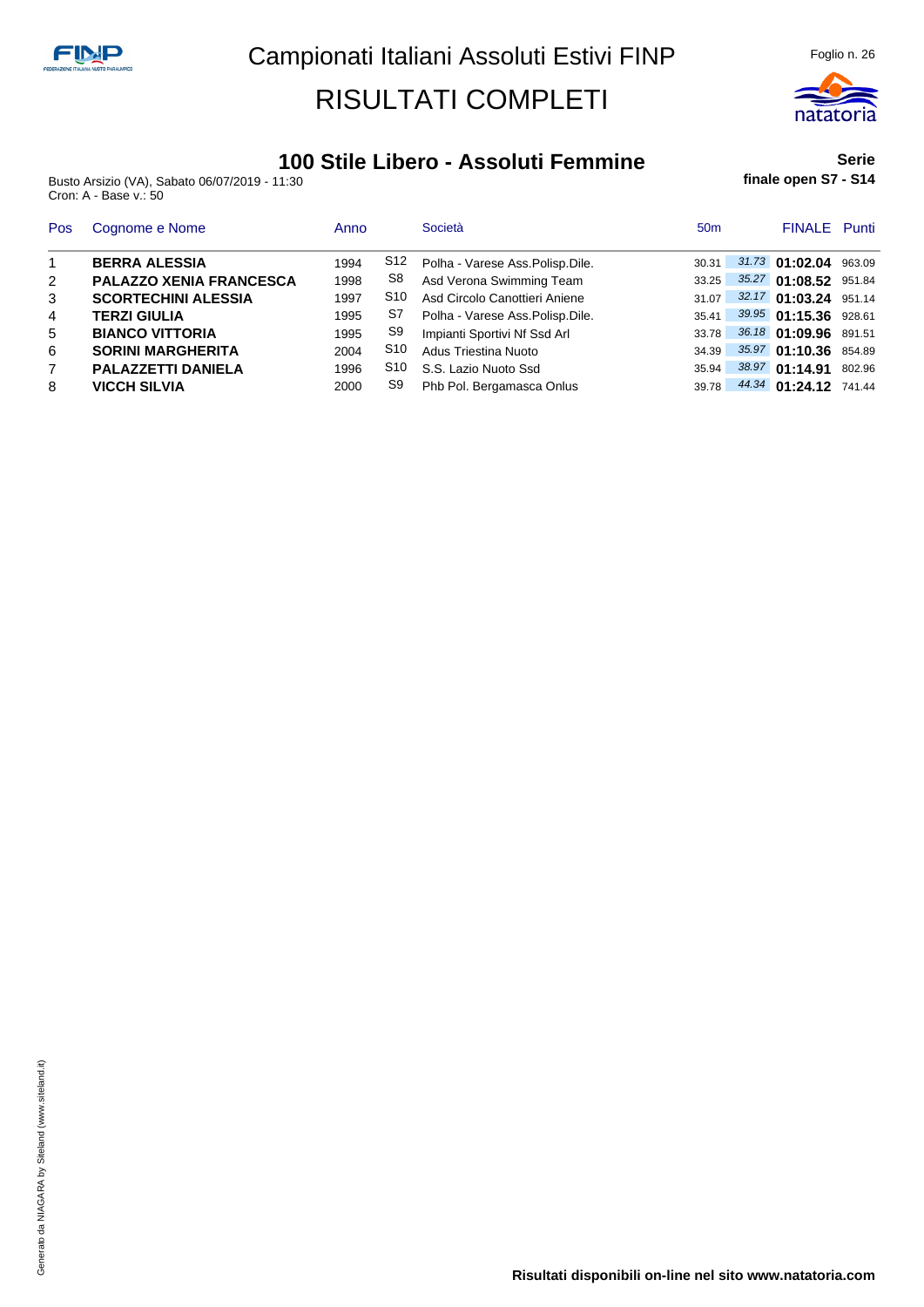

#### **50 Rana - Assoluti Maschi**

Busto Arsizio (VA), Sabato 06/07/2019 - 11:35 Cron: A - Base v.: 50

#### **Serie finale open SB2 - SB3**

| Pos            | Cognome e Nome                  | Anno |                 | Società                                 | <b>FINALE</b> Punti |          |
|----------------|---------------------------------|------|-----------------|-----------------------------------------|---------------------|----------|
|                | <b>MORELLI EFREM</b>            | 1979 | SB3             | Asd Sea Sub Modena                      | 00:48.24 1006.43    |          |
| $\overline{2}$ | <b>MARSON CRISTIAN</b>          | 1973 | SB <sub>3</sub> | Briantea84 A.S.D.                       | 01:05.87 737.06     |          |
| 3              | <b>MARIGLIANO EMANUELE</b>      | 1995 | SB2             | A.S.D. Nuotatori Campani                | 01:15.58 699.13     |          |
| 4              | <b>MAGLIONE FRANCESCO MARIA</b> | 2000 | SB3             | Caravaggio Sporting Village Ssd. a R.L. | 01:17.77 624.28     |          |
| 5              | <b>FRIGERIO SIMONE</b>          | 1985 | SB <sub>2</sub> | Briantea84 A.S.D.                       | 01:33.88 562.85     |          |
| 6              | <b>BALDUZZI STEFANO</b>         | 1987 | SB2             | Phb Pol. Bergamasca Onlus               | 01:35.12 555.51     |          |
| $\overline{7}$ | <b>FERMO FRANCESCO</b>          | 1997 | SB <sub>2</sub> | A.S.D Nuoto Valdinievole                | 01:57.17            | 450.97   |
|                | <b>FRISON WILLIAM</b>           | 1978 | SB2             | Asd A.S.P.E.A. Padova Onlus             | ASS                 | $\Omega$ |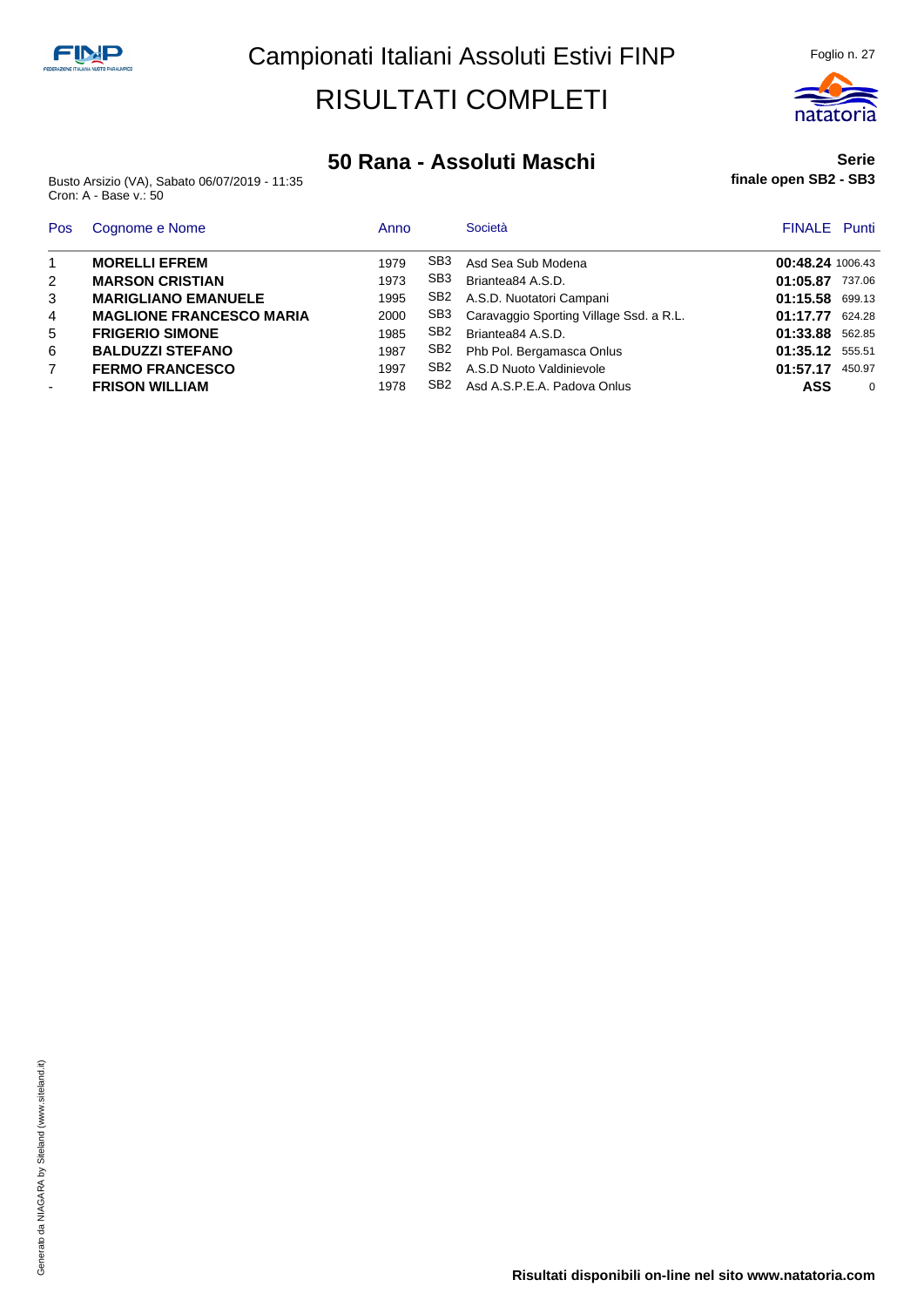

**Serie**

### **50 Rana - Assoluti Femmine**

Busto Arsizio (VA), Sabato 06/07/2019 - 11:40 Cron: A - Base v.: 50

Pos Cognome e Nome **Anno** Società **Anno Società** FINALE Punti

**finale open SB2 - SB3**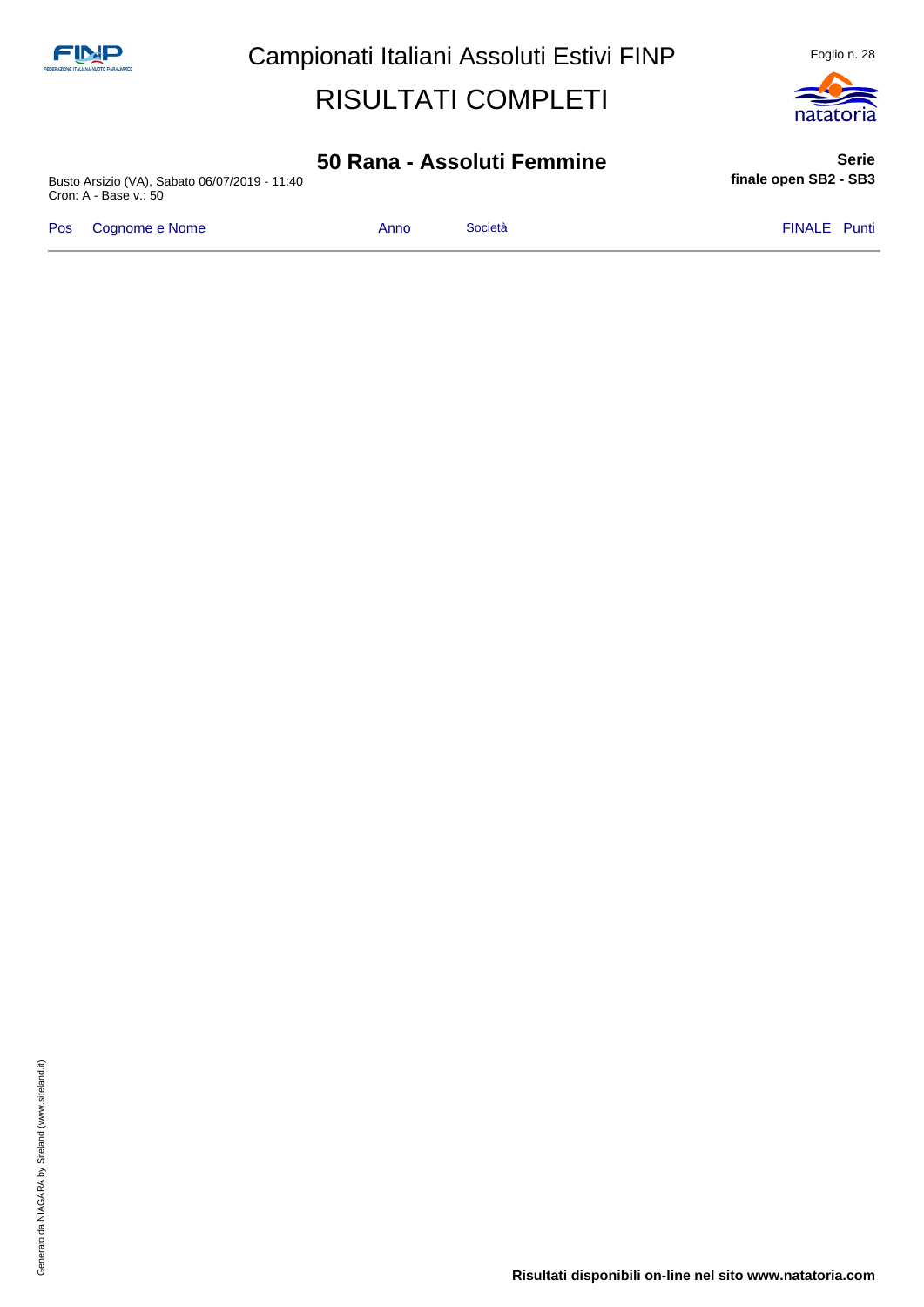

### **Mistaffetta 4x50 MX -**

Busto Arsizio (VA), Sabato 06/07/2019 - 11:45 Cron: A - Base v.: 50

| Pos | <b>Società</b>                           | <b>Naz</b> |                   | <b>FINALE Punti</b> |  |
|-----|------------------------------------------|------------|-------------------|---------------------|--|
|     | 1° Frazionista                           | Anno       | 50 <sub>m</sub>   |                     |  |
|     | 2° Frazionista                           | Anno       | 100m              |                     |  |
|     | 3° Frazionista                           | Anno       | 150 <sub>m</sub>  |                     |  |
|     | 4° Frazionista                           | Anno       | 200 <sub>m</sub>  |                     |  |
| 1   | S.S. Lazio Nuoto Ssd                     | <b>ITA</b> |                   | 03:50.60 631.40     |  |
|     | <b>MESCHINI CATERINA</b>                 | 2002       | 00.00             |                     |  |
|     | PERUZZO LORENZO                          | 2000       |                   |                     |  |
|     | PAULON ALESSANDRO                        | 1991       |                   |                     |  |
|     | <b>VELLUCCI CHIARA</b>                   | 1997       | 03:50.60 03:50.60 |                     |  |
| 2   | Briantea84 A.S.D.                        | <b>ITA</b> |                   | 04:30.94 537.39     |  |
|     | <b>FRIGERIO SIMONE</b>                   | 1985       | 20.68             |                     |  |
|     | <b>MARSON CRISTIAN</b>                   | 1973       | 02:31.07 02:10.39 |                     |  |
|     | PIETRONI ELENA                           | 1996       | 41.88 -49.-19     |                     |  |
|     | <b>PARENTE JESSICA</b>                   | 1992       | 04:30.94 03:49.06 |                     |  |
| 3   | Phb Pol. Bergamasca Onlus                | <b>ITA</b> |                   | 04:42.49 515.42     |  |
|     | <b>BIFFI FRANCESCA</b>                   | 1997       | 00.00             |                     |  |
|     | <b>BALDUZZI STEFANO</b>                  | 1987       |                   |                     |  |
|     | <b>VICCH SILVIA</b>                      | 2000       |                   |                     |  |
|     | <b>ARIANO ENRICO</b>                     | 1968       | 04:42.49 04:42.49 |                     |  |
| 4   | Asd A.S.P.E.A. Padova Onlus              | <b>ITA</b> |                   | 04:45.09 510.72     |  |
|     | <b>SIMION EMMA</b>                       | 1997       | 00.00             |                     |  |
|     | <b>SCALISE GABRIELE</b>                  | 1981       |                   |                     |  |
|     | <b>AGOSTINI IRENE</b>                    | 2001       |                   |                     |  |
|     | <b>BEGGIATO LUIGI</b>                    | 1998       | 04:45.09 04:45.09 |                     |  |
| 5   | A.S.D. Pol. Disabili Fabriano Mirasole   | <b>ITA</b> |                   | 04:59.36 486.37     |  |
|     | <b>STROPPA FEDERICA</b>                  | 1977       | 00.00             |                     |  |
|     | <b>SBRICCOLI CARLO</b>                   | 1991       |                   |                     |  |
|     | <b>BURATTINI MATTEO</b>                  | 1976       |                   |                     |  |
|     | <b>D'EUGENIO STEFANIA</b>                | 1959       | 04:59.36 04:59.36 |                     |  |
|     | Pol. Bresciana No Frontiere Onlus A.S.D. | <b>ITA</b> |                   | <b>ASS</b>          |  |
|     | <b>MASSUSSI ANDREA</b>                   | 1994       |                   |                     |  |
|     | <b>SOLA YLENIA</b>                       | 1995       |                   |                     |  |
|     | <b>BICELLI FEDERICO</b>                  | 1999       |                   |                     |  |
|     | <b>CONTI ALESSANDRO</b>                  | 2002       |                   |                     |  |
|     |                                          |            |                   |                     |  |

**Serie PT 20 MIXED**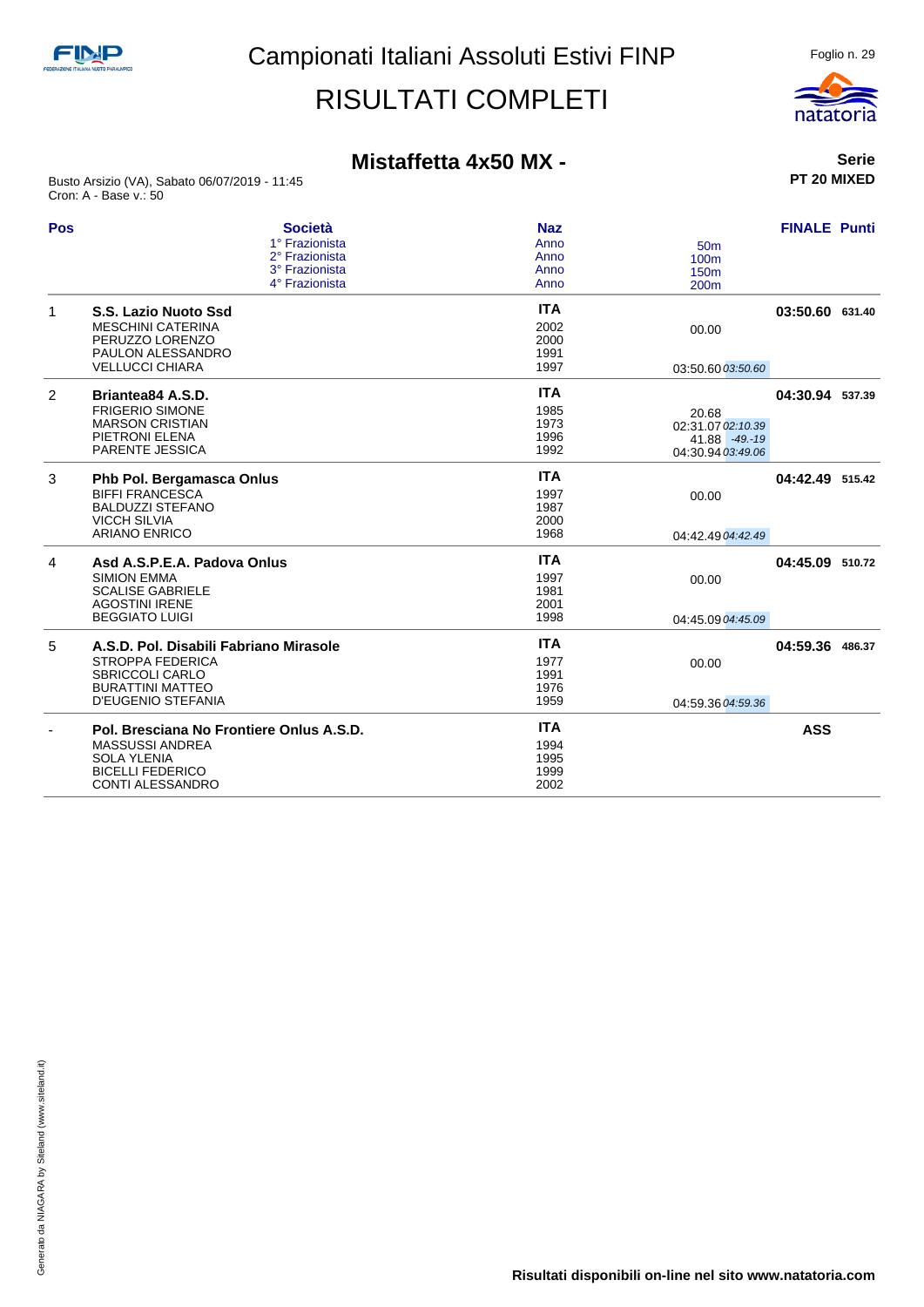

#### **100 Dorso - Assoluti Maschi**

Busto Arsizio (VA), Sabato 06/07/2019 - 17:00 Cron: A - Base v.: 50

#### **Serie S1- S2 e S6 - S14**

| <b>Pos</b>               | Cognome e Nome                   | Anno |                 | Società                                  | 50 <sub>m</sub> |                | <b>FINALE</b> Punti     |        |
|--------------------------|----------------------------------|------|-----------------|------------------------------------------|-----------------|----------------|-------------------------|--------|
|                          | <b>BICELLI FEDERICO</b>          | 1999 | S7              | Pol. Bresciana No Frontiere Onlus A.S.D. | 36.03           |                | 39.47 01:15.50          | 938.01 |
| 2                        | <b>MENCIOTTI RICCARDO</b>        | 1994 | S10             | Asd Circolo Canottieri Aniene            | 30.61           | 32.34          | 01:02.95                | 927.72 |
| 3                        | <b>RAIMONDI STEFANO</b>          | 1998 | S10             | Asd Verona Swimming Team                 | 30.99           | 32.86          | 01:03.85                | 914.64 |
| 4                        | <b>PALAZZO MISHA</b>             | 2002 | S14             | Asd Verona Swimming Team                 | 34.08           |                | 36.27 01:10.35          | 862.97 |
| 5                        | <b>GOUDA SAID HESSAN KARIM</b>   | 2004 | S11             | Asd Circolo Canottieri Aniene            | 40.03           |                | 45.23 01:25.26          | 792.99 |
| 6                        | <b>RECALCATI MARCO</b>           | 1994 | S9              | Phb Pol. Bergamasca Onlus                | 39.47           |                | 41.69 01:21.16          | 777.60 |
|                          | <b>DOLFIN MARCO MARIA</b>        | 1981 | S6              | Briantea84 A.S.D.                        | 47.22           |                | 49.52 01:36.74          | 752.64 |
| 8                        | <b>NICOLETTI FRANCESCO</b>       | 2006 | S <sub>9</sub>  | Polha - Varese Ass. Polisp. Dile.        | 41.19           |                | 43.08 01:24.27          | 748.90 |
| 9                        | <b>COFRANCESCO PAOLO</b>         | 2000 | S <sub>10</sub> | S.S. Lazio Nuoto Ssd                     | 39.82           |                | 41.15 01:20.97          | 721.25 |
| 10                       | <b>MARINELLI MICHELE</b>         | 1995 | S8              | Asd Polisportiva Senigallia              | 49.24           |                | 53.30 01:42.54          | 627.66 |
| 11                       | <b>MATTIAZZI ANDREA</b>          | 1993 | S6              | Sport Life Onlus A.S.D.                  |                 |                | 56.20 01:02.79 01:58.99 | 611.90 |
| 12                       | <b>CIAGLIA ALESSIO</b>           | 1974 | S7              | Asd Brianza Silvia Tremolada             |                 |                | 54.82 01:01.64 01:56.46 | 608.11 |
| 13                       | PECORARO GRAZIANO                | 1999 | S6              | A.S.D. Project Diver                     |                 | 55.70 01:09.53 | 02:05.23                | 581.41 |
| 14                       | <b>CASTIGLIONI SAMUELE</b>       | 1991 | S6              | A.S.D. Propatria Disabili Busto Arsizio  |                 | 59.06 01:07.78 | 02:06.84                | 574.03 |
| $\overline{\phantom{a}}$ | <b>MIF DARIUS VASILE</b>         | 2005 | S10             | S.S. Lazio Nuoto Ssd                     | 40.19           |                | 40.57 01:20.76          | FG     |
| ٠                        | DA SILVA BEJARANO CARLOS ALBERTO | 1997 | S <sub>13</sub> | Paraguay                                 |                 |                | ASS                     | FG     |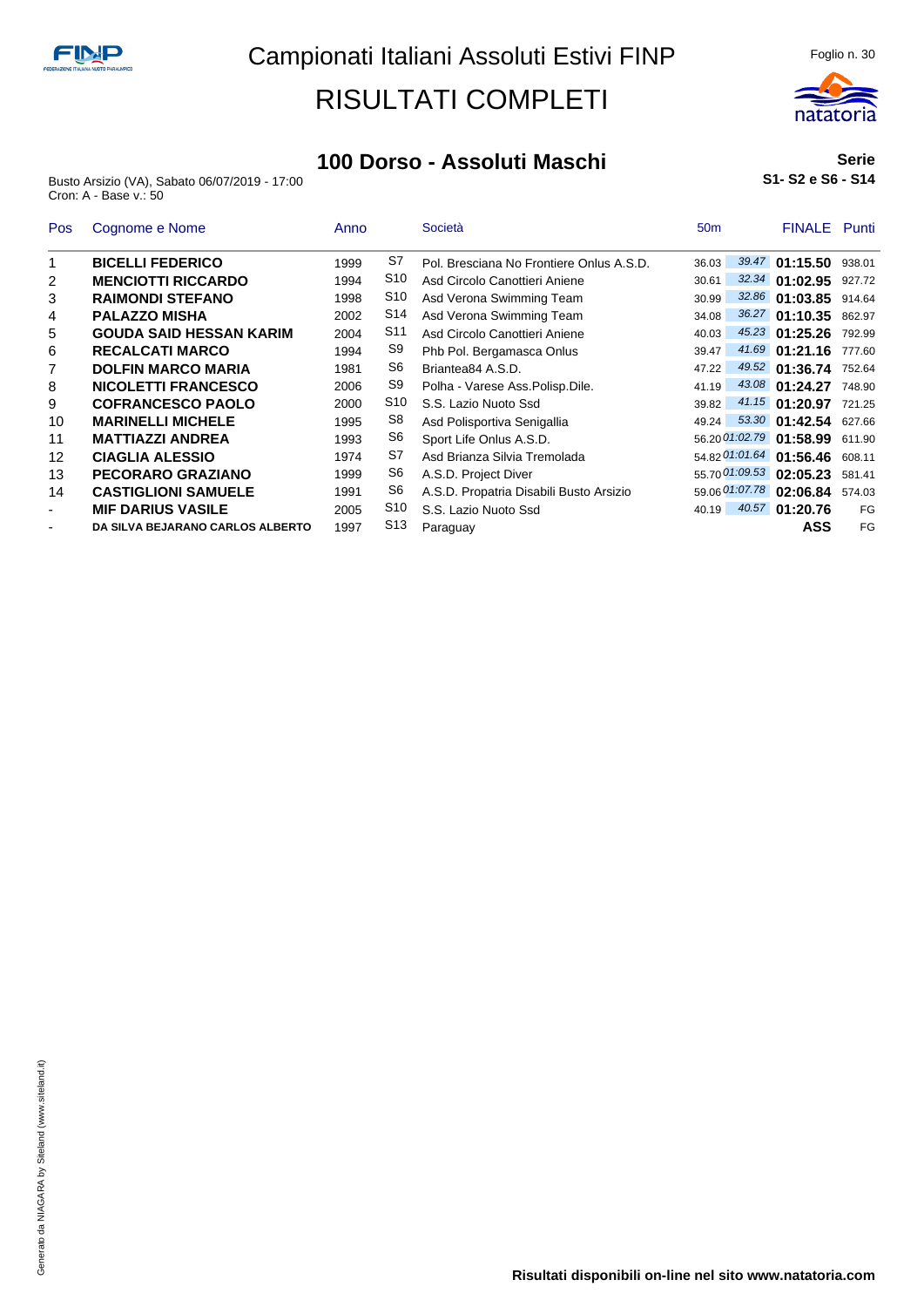

### **100 Dorso - Assoluti Femmine**

Busto Arsizio (VA), Sabato 06/07/2019 - 17:30 Cron: A - Base v.: 50

#### **Serie S1- S2 e S6 - S14**

| <b>Pos</b>               | Cognome e Nome             | Anno |                 | Società                                  | 50 <sub>m</sub>                   | <b>FINALE</b> Punti   |          |
|--------------------------|----------------------------|------|-----------------|------------------------------------------|-----------------------------------|-----------------------|----------|
|                          | <b>BERRA ALESSIA</b>       | 1994 | S12             | Polha - Varese Ass.Polisp.Dile.          | 37.54                             | 39.03 01:16.57        | 906.36   |
| 2                        | <b>PROCIDA ANGELA</b>      | 2000 | S2              | A.S.D. Nuotatori Campani                 | $01:18.75\,01:27.55$ 02:46.30     |                       | 802.41   |
| 3                        | <b>BELOTTI SARA</b>        | 1999 | S <sub>12</sub> | Olimpic Swim Pro A.S.D.                  | 47.19                             | 50.95 01:38.14 707.15 |          |
| 4                        | <b>CIKA ADLIN</b>          | 2008 | S10             | Polha - Varese Ass.Polisp.Dile.          | 50.23                             | 52.58 01:42.81        | 653.24   |
| 5                        | <b>MAGGI CAMILLA</b>       | 2001 | S7              | A.S.D Effegiguadro                       | 01:05.00 01:05.22 02:10.22 634.31 |                       |          |
| 6                        | <b>MANTOAN LARA</b>        | 1999 | S <sub>12</sub> | Asd A.S.P.E.A. Padova Onlus              | 54.60 01:00.05 01:54.65 605.32    |                       |          |
|                          | <b>ESABOTINI AURORA</b>    | 2002 | S7              | A.S.D. Polisportiva Team 14              | $01:10.00$ $01:10.13$ 02:20.13    |                       | 589.45   |
| 8                        | <b>BRUNETTI ROSANNA</b>    | 1964 | S10             | Acquamarina Team Trieste Onlus           | 55.43                             | 58.77 01:54.20        | 588.09   |
| 9                        | <b>CORNACCHINI SOFIA</b>   | 1997 | S8              | A.S.D. Atlantide O.N.L.U.S.              | 59.67 01:09.47 02:09.14           |                       | 585.49   |
| 10                       | <b>GASTALDI ANNA LAURA</b> | 2000 | S12             | Asd A.S.P.E.A. Padova Onlus              | 57.57 01:03.42 02:00.99           |                       | 573.60   |
| 11                       | <b>PEZZOTTA CAMILLA</b>    | 2007 | S <sub>13</sub> | Asd Omero Bergamo                        | 59.32 01:01.29 02:00.61           |                       | 563.55   |
| 12                       | <b>BARCELLAN FRANCESCA</b> | 1976 | S9              | S.S. Lazio Nuoto Ssd                     | 58.26 01:05.80 02:04.06           |                       | 561.58   |
| 13                       | <b>GRANCEA FLORENTINA</b>  | 2000 | S9              | Pol. Bresciana No Frontiere Onlus A.S.D. | 01:02.48 01:02.61 02:05.09        |                       | 556.96   |
| 14                       | <b>PINZONI CARLOTTA</b>    | 1982 | S <sub>2</sub>  | Ssd Sportmanagement Spa                  | 02:01.88 02:16.72 04:18.60        |                       | 516.01   |
| $\overline{\phantom{a}}$ | <b>TOTO JESSICA</b>        | 1998 | S7              | A.S.D Effegiguadro                       |                                   | SQU                   | $\Omega$ |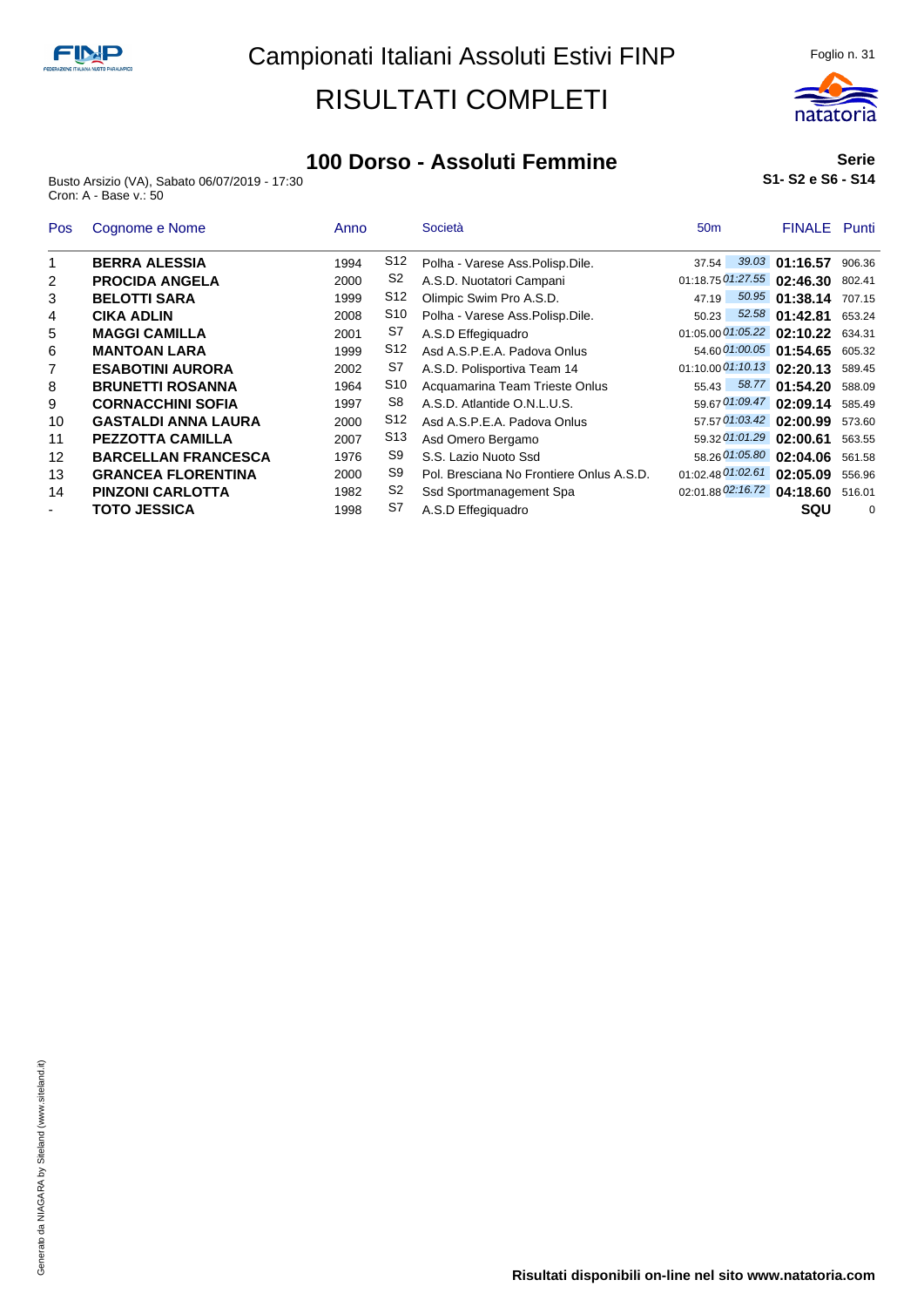#### **50 Dorso - Assoluti Maschi**

Busto Arsizio (VA), Sabato 06/07/2019 - 18:00 Cron: A - Base v.: 50



| Pos                      | Cognome e Nome                 | Anno |                | Società                                  | <b>FINALE</b> Punti |        |
|--------------------------|--------------------------------|------|----------------|------------------------------------------|---------------------|--------|
| 1                        | <b>BONI VINCENZO</b>           | 1988 | S <sub>3</sub> | Caravaggio Sporting Village Ssd. a R.L.  | 00:48.33 913.72     |        |
| 2                        | <b>MASSUSSI ANDREA</b>         | 1994 | S <sub>5</sub> | Pol. Bresciana No Frontiere Onlus A.S.D. | 00:45.40            | 808.37 |
| 3                        | <b>SCARDINO AGOSTINO</b>       | 1980 | S1             | A.S.D. Atlantide O.N.L.U.S.              | 01:25.83            | 744.38 |
| 4                        | <b>SAPIO MASSIMO</b>           | 1984 | S4             | S.S. Lazio Nuoto Ssd                     | 01:04.81            | 672.27 |
| 5                        | <b>MARIGLIANO EMANUELE</b>     | 1995 | S3             | A.S.D. Nuotatori Campani                 | 01:05.73            | 671.84 |
| 6                        | <b>PIRONE VINCENZO</b>         | 1988 | S <sub>3</sub> | A.S.D. Nuotatori Campani                 | 01:08.17            | 647.79 |
| 7                        | <b>PACCHIAROTTI ALESSANDRO</b> | 1990 | S <sub>3</sub> | A.S.D. Vitersport                        | 01:08.36            | 645.99 |
| 8                        | <b>AZZARITO ANDREA</b>         | 1999 | S4             | S.S.D. Nuotatori Genovesi                | 01:07.46            | 645.86 |
| 9                        | <b>ARIANO ENRICO</b>           | 1968 | S <sub>5</sub> | Phb Pol. Bergamasca Onlus                | 00:56.88            | 645.22 |
| 10                       | <b>CONTI ALESSANDRO</b>        | 2002 | S <sub>3</sub> | Pol. Bresciana No Frontiere Onlus A.S.D. | 01:10.57            | 625.76 |
| 11                       | <b>SONZA ALEN</b>              | 1980 | S4             | Polha - Varese Ass.Polisp.Dile.          | 01:13.62            | 591.82 |
| 12                       | <b>CATINO FRANCESCO</b>        | 1975 | S4             | Polisportiva Milanese 1979 A.S.D.        | 01:14.68            | 583.42 |
| 13                       | <b>FRIGERIO SIMONE</b>         | 1985 | S <sub>3</sub> | Briantea84 A.S.D.                        | 01:16.63            | 576.28 |
| 14                       | <b>SARCINA GIACOMO</b>         | 1992 | S <sub>3</sub> | Ssd Sportmanagement Spa                  | 01:16.65            | 576.13 |
| 15                       | <b>SBRICCOLI CARLO</b>         | 1991 | S <sub>5</sub> | A.S.D. Pol. Disabili Fabriano Mirasole   | 01:05.65            | 559.03 |
| 16                       | <b>SCALISE GABRIELE</b>        | 1981 | S <sub>4</sub> | Asd A.S.P.E.A. Padova Onlus              | 01:20.05            | 544.28 |
| 17                       | <b>LANZANI EMANUELE</b>        | 1991 | S <sub>2</sub> | Briantea84 A.S.D.                        | 01:34.98            | 521.48 |
| 18                       | <b>GASPARINI YURI GIUSEPPE</b> | 1977 | S3             | A.S.D. Atlantide O.N.L.U.S.              | 01:28.24 500.45     |        |
| 19                       | <b>LOMBARDINI SERGIO</b>       | 1977 | S <sub>5</sub> | Phb Pol. Bergamasca Onlus                | 01:17.76 471.97     |        |
| 20                       | <b>ANDRIESH DAVYD</b>          | 2002 | S <sub>5</sub> | Asd Brianza Silvia Tremolada             | 01:18.60            | 466.92 |
| 21                       | <b>PERENCIN LUCA</b>           | 1998 | S <sub>1</sub> | A.S.D. Fai Sport                         | 02:22.18            | 449.36 |
| 22                       | <b>BALDI DIEGO</b>             | 1986 | S <sub>5</sub> | A.S.D. Pol. Disabili Fabriano Mirasole   | 01:22.52            | 444.74 |
| 23                       | <b>SCARAMUZZI GIOVANNI</b>     | 1975 | S <sub>5</sub> | A.C.S.D. Pentotary                       | 01:28.65 413.99     |        |
| ٠                        | <b>MORELLI EFREM</b>           | 1979 | S4             | Asd Sea Sub Modena                       | 00:49.86            | FG     |
| $\overline{\phantom{a}}$ | <b>LORENZO GABRIELE</b>        | 2006 | S4             | Polha - Varese Ass.Polisp.Dile.          | 01:05.14            | FG     |
| $\overline{\phantom{a}}$ | <b>DURBACA ALEXANDRU</b>       | 1988 | S <sub>3</sub> | A.S.D Effegiguadro                       | 01:06.71            | FG     |
| $\overline{a}$           | <b>MARONGIU ALESSANDRO</b>     | 1985 | S <sub>5</sub> | A.S.D. Ticino Cuggiono                   | <b>ASS</b>          | O      |

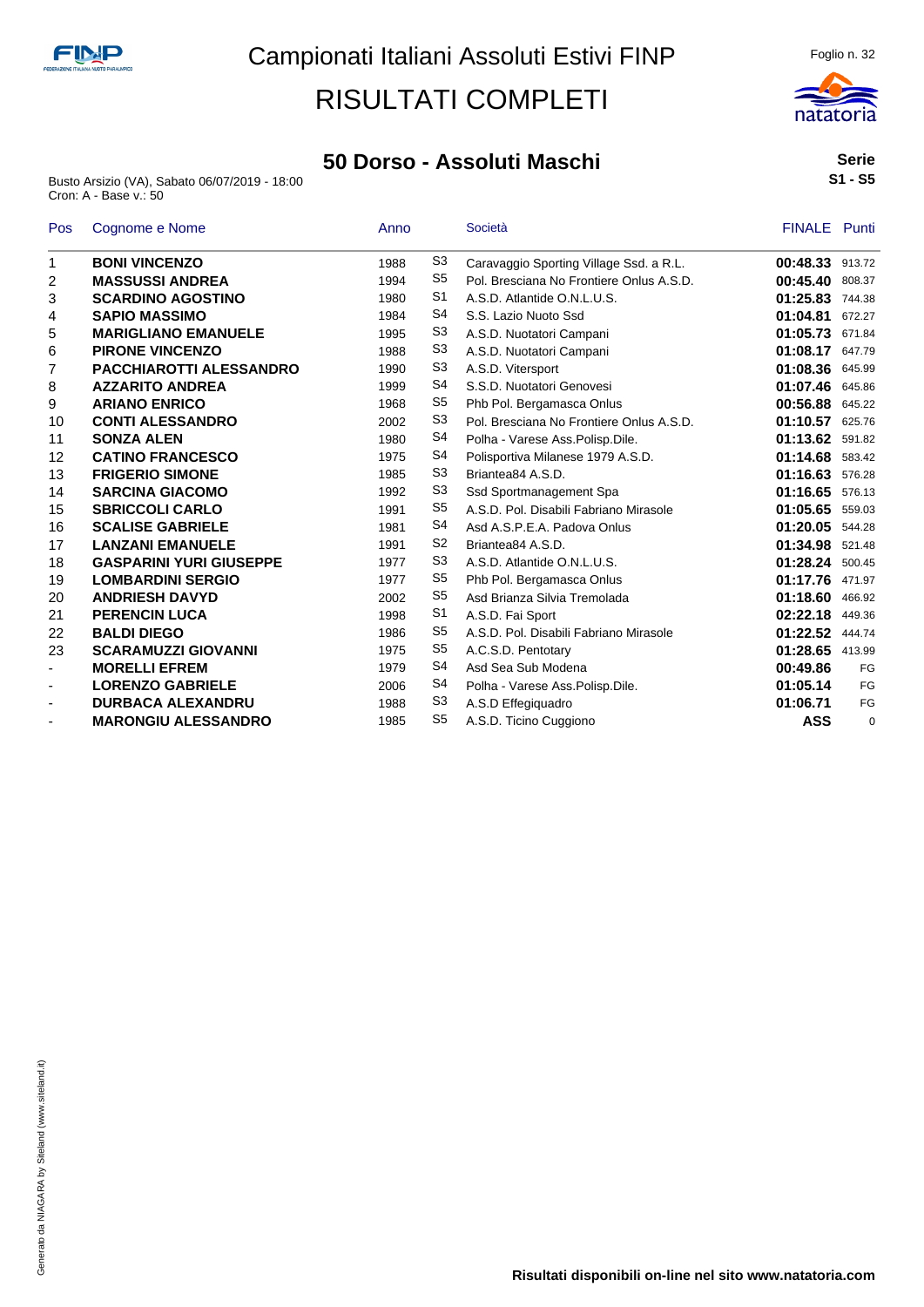### **50 Dorso - Assoluti Femmine**

Busto Arsizio (VA), Sabato 06/07/2019 - 18:15 Cron: A - Base v.: 50

#### **Serie S1 - S5**

| <b>Pos</b>               | Cognome e Nome              | Anno |                | Società                                | <b>FINALE</b> Punti |             |
|--------------------------|-----------------------------|------|----------------|----------------------------------------|---------------------|-------------|
| 1                        | <b>BOGGIONI MONICA</b>      | 1998 | S5             | A.I.C.S. Pavia Nuoto A.S.D.            | 00:46.68 869.97     |             |
| 2                        | <b>TRIMI ARJOLA</b>         | 1987 | S4             | Polha - Varese Ass.Polisp.Dile.        | 01:00.24 826.36     |             |
| 3                        | <b>PROCIDA ANGELA</b>       | 2000 | S <sub>2</sub> | A.S.D. Nuotatori Campani               | 01:17.82 814.32     |             |
| 4                        | <b>GHIRETTI GIULIA</b>      | 1994 | S5             | Ego Nuoto A.S.D.                       | 00:49.93 813.34     |             |
| 5                        | <b>AGOSTINI IRENE</b>       | 2001 | S5             | Asd A.S.P.E.A. Padova Onlus            | 00:56.87 714.08     |             |
| 6                        | <b>DAL PAOS ELEONORA</b>    | 1993 | S4             | A.S.D. Fai Sport                       | 01:10.87            | 702.41      |
| 7                        | <b>ZANCOPE CHIARA</b>       | 1973 | S4             | Asd A.S.P.E.A. Padova Onlus            | 01:11.93 692.06     |             |
| 8                        | <b>SANTONOCITO LISA</b>     | 1982 | S5             | Asd Brianza Silvia Tremolada           | 01:10.19            | 578.57      |
| 9                        | <b>AMODEO GIORGIA</b>       | 2001 | S <sub>2</sub> | Pol. Dil. Integrabili                  | 01:52.27            | 564.44      |
| 10                       | <b>BONVECCHI MARIA</b>      | 1985 | S5             | S.S.D. Team Marche Cis S.R.L.          | 01:12.33            | 561.45      |
| 11                       | <b>SIMION EMMA</b>          | 1997 | S5             | Asd A.S.P.E.A. Padova Onlus            | 01:15.66 536.74     |             |
| 12                       | <b>STROPPA FEDERICA</b>     | 1977 | S <sub>4</sub> | A.S.D. Pol. Disabili Fabriano Mirasole | 01:33.53 532.24     |             |
| 13                       | <b>CORTE ALESSIA</b>        | 1985 | S <sub>4</sub> | Sport Life Onlus A.S.D.                | 01:38.34 506.20     |             |
| 14                       | <b>BIFFI FRANCESCA</b>      | 1997 | S <sub>4</sub> | Phb Pol. Bergamasca Onlus              | 01:39.65            | 499.55      |
| 15                       | <b>SCARAMUZZI NUNZIAPIA</b> | 1986 | S4             | A.C.S.D. Pentotary                     | 01:43.39            | 481.48      |
| 16                       | <b>BELLETTI DANIELA</b>     | 1984 | S3             | Sport Life Onlus A.S.D.                | 01:51.09            | 458.28      |
| 17                       | ZANMARCHI VALENTINA         | 1976 | S <sub>3</sub> | A.S.D. Fai Sport                       | 01:51.55            | 456.39      |
| $\overline{\phantom{a}}$ | <b>FRANDOLI JASMIN</b>      | 1985 | S <sub>3</sub> | Adus Triestina Nuoto                   | ASS                 | $\mathbf 0$ |

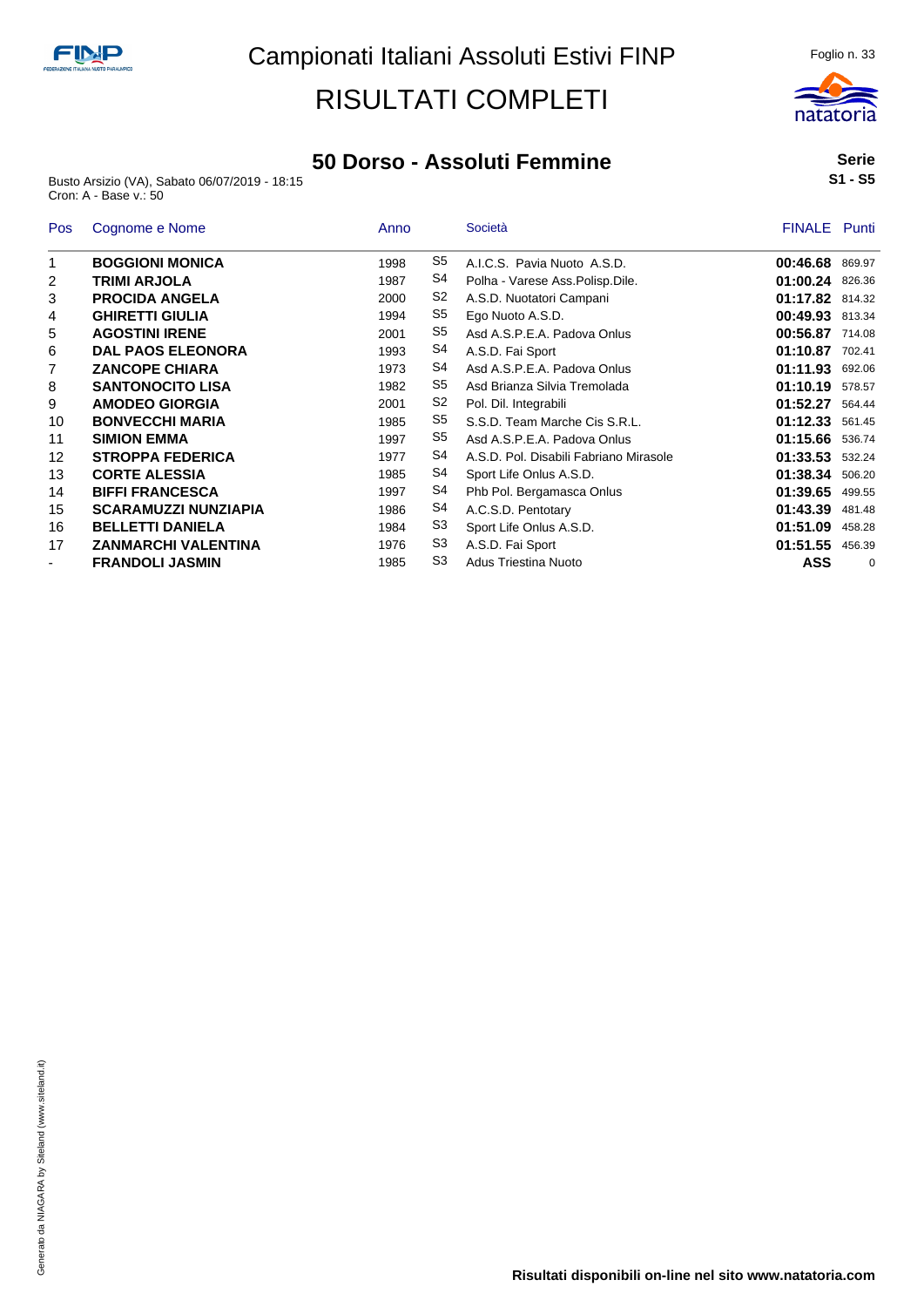

#### **400 Stile Libero - Assoluti Maschi**

Busto Arsizio (VA), Sabato 06/07/2019 - 18:30 Cron: A - Base v.: 50

|          | <b>Serie</b> |  |
|----------|--------------|--|
| S6 - S13 |              |  |

| Pos            | Cognome e Nome<br>Società          | Anno            | 50 <sub>m</sub> | 100m     | 150 <sub>m</sub> | 200m     | 250m     | 300m     | 350m     | <b>FINALE</b> Punti |             |
|----------------|------------------------------------|-----------------|-----------------|----------|------------------|----------|----------|----------|----------|---------------------|-------------|
| 1.             | <b>MORLACCHI FEDERICO</b>          | 1993            | 30.04           | 01:02.39 | 01:35.64         | 02:09.19 | 02:43.36 | 03:17.29 |          | 03:49.96 04:23.61   | 969.84      |
|                | Polha - Varese Ass. Polisp. Dile   | S <sub>9</sub>  |                 | 32.35    | 33.25            | 33.55    | 34.17    | 33.93    | 32.67    | 33.65               |             |
| $\overline{2}$ | <b>RAIMONDI STEFANO</b>            | 1998            | 27.78           | 58.27    | 01:30.02         | 02:02.37 | 02:34.97 | 03:08.43 |          | 03:42.00 04:14.55   | 949.09      |
|                | Asd Verona Swimming Team           | S <sub>10</sub> |                 | 30.49    | 31.75            | 32.35    | 32.60    | 33.46    | 33.57    | 32.55               |             |
| 3              | <b>CIAMPRICOTTI GIOELE</b>         | 1998            | 34.29           | 01:10.44 | 01:47.85         | 02:25.53 | 03:03.58 | 03:42.11 | 04:20.38 | 04:58.49            | 896.24      |
|                | Asd Circolo Canottieri Aniene      | S <sub>8</sub>  |                 | 36.15    | 37.41            | 37.68    | 38.05    | 38.53    | 38.27    | 38.11               |             |
| $\overline{4}$ | <b>MISURI DAVIDE</b>               | 1998            | 40.06           | 01:23.16 | 02:06.87         | 02:50.66 | 03:34.21 | 04:18.85 | 05:04.19 | 05:49.42            | 812.98      |
|                | Asd Verona Swimming Team           | S7              |                 | 43.10    | 43.71            | 43.79    | 43.55    | 44.64    | 45.34    | 45.23               |             |
| 5              | <b>PASQUINI ROBERTO</b>            | 1968            | 34.13           | 01:11.53 | 01:49.87         | 02:29.30 | 03:08.21 | 03:47.56 | 04:26.49 | 05:03.33            | 796.46      |
|                | S.S. Lazio Nuoto Ssd               | S <sub>10</sub> |                 | 37.40    | 38.34            | 39.43    | 38.91    | 39.35    | 38.93    | 36.84               |             |
| 6              | <b>RECALCATI MARCO</b>             | 1994            | 34.11           | 01:12.98 | 01:47.50         | 02:36.63 | 03:10.70 | 04:00.87 | 04:42.31 | 05:22.62            | 792.45      |
|                | Phb Pol. Bergamasca Onlus          | S <sub>9</sub>  |                 | 38.87    | 34.52            | 49.13    | 34.07    | 50.17    | 41.44    | 40.31               |             |
| $\overline{7}$ | <b>BRUSCA MATTEO</b>               | 1993            | 45.79           | 01:37.88 | 02:30.25         | 03:23.80 | 04:15.26 | 05:10.72 |          | 06:03.85 06:54.28   | 718.81      |
|                | Polha - Varese Ass.Polisp.Dile.    | S <sub>6</sub>  |                 | 52.09    | 52.37            | 53.55    | 51.46    | 55.46    | 53.13    | 50.43               |             |
| 8              | <b>ROTA MATTEO</b>                 | 1994            | 43.24           | 01:31.99 | 02:22.58         | 03:14.45 | 04:05.72 | 04:57.11 | 05:47.74 | 06:37.63            | 714.41      |
|                | Phb Pol. Bergamasca Onlus          | S7              |                 | 48.75    | 50.59            | 51.87    | 51.27    | 51.39    | 50.63    | 49.89               |             |
| 9              | <b>TOLASI ANTONIO</b>              | 1962            | 43.40           | 01:29.09 | 02:16.47         | 03:04.08 | 03:52.48 | 04:41.60 |          | 05:30.12 06:17.33   | 708.98      |
|                | A.I.C.S. Pavia Nuoto A.S.D.        | S <sub>8</sub>  |                 | 45.69    | 47.38            | 47.61    | 48.40    | 49.12    | 48.52    | 47.21               |             |
| 10             | <b>AMBROSINI DANILO</b>            | 1976            | 42.04           | 01:29.28 | 02:18.96         | 03:09.08 | 04:00.17 | 04:51.73 |          | 05:44.07 06:34.59   | 677.97      |
|                | Polha - Varese Ass.Polisp.Dile.    | S <sub>8</sub>  |                 | 47.24    | 49.68            | 50.12    | 51.09    | 51.56    | 52.34    | 50.52               |             |
| 11             | <b>SICURANI SILVIO</b>             | 1978            | 36.38           | 01:20.59 | 02:10.30         | 03:03.67 | 03:56.86 | 04:49.18 |          | 05:40.74 06:28.29   | 658.43      |
|                | A.I.C.S. Pavia Nuoto A.S.D.        | S <sub>9</sub>  |                 | 44.21    | 49.71            | 53.37    | 53.19    | 52.32    | 51.56    | 47.55               |             |
| 12             | <b>RECCHIA MARIANO</b>             | 1986            | 49.56           | 01:43.54 | 02:40.91         | 03:39.33 | 04:38.83 | 05:38.72 |          | 06:39.00 07:38.84   | 649.01      |
|                | Impianti Sportivi Nf Ssd Arl       | S <sub>6</sub>  |                 | 53.98    | 57.37            | 58.42    | 59.50    | 59.89    | 01:00.28 | 59.84               |             |
| 13             | <b>PREZIOSA MAURO</b>              | 1980            | 01:02.77        | 02:13.92 | 03:29.09         | 04:44.77 | 06:02.98 | 07:20.06 | 08:37.03 | 09:51.34            | 503.59      |
|                | <b>Polisport Dream Team Asd</b>    | S <sub>6</sub>  |                 | 01:11.15 | 01:15.17         | 01:15.68 | 01:18.21 | 01:17.08 | 01:16.97 | 01:14.31            |             |
|                | <b>FRANZONI ANTONIO MARCC 1989</b> |                 |                 |          |                  |          |          |          |          | ASS                 | $\mathbf 0$ |
|                | A.S.D. Nuotatori Campani           | S <sub>10</sub> |                 |          |                  |          |          |          |          |                     |             |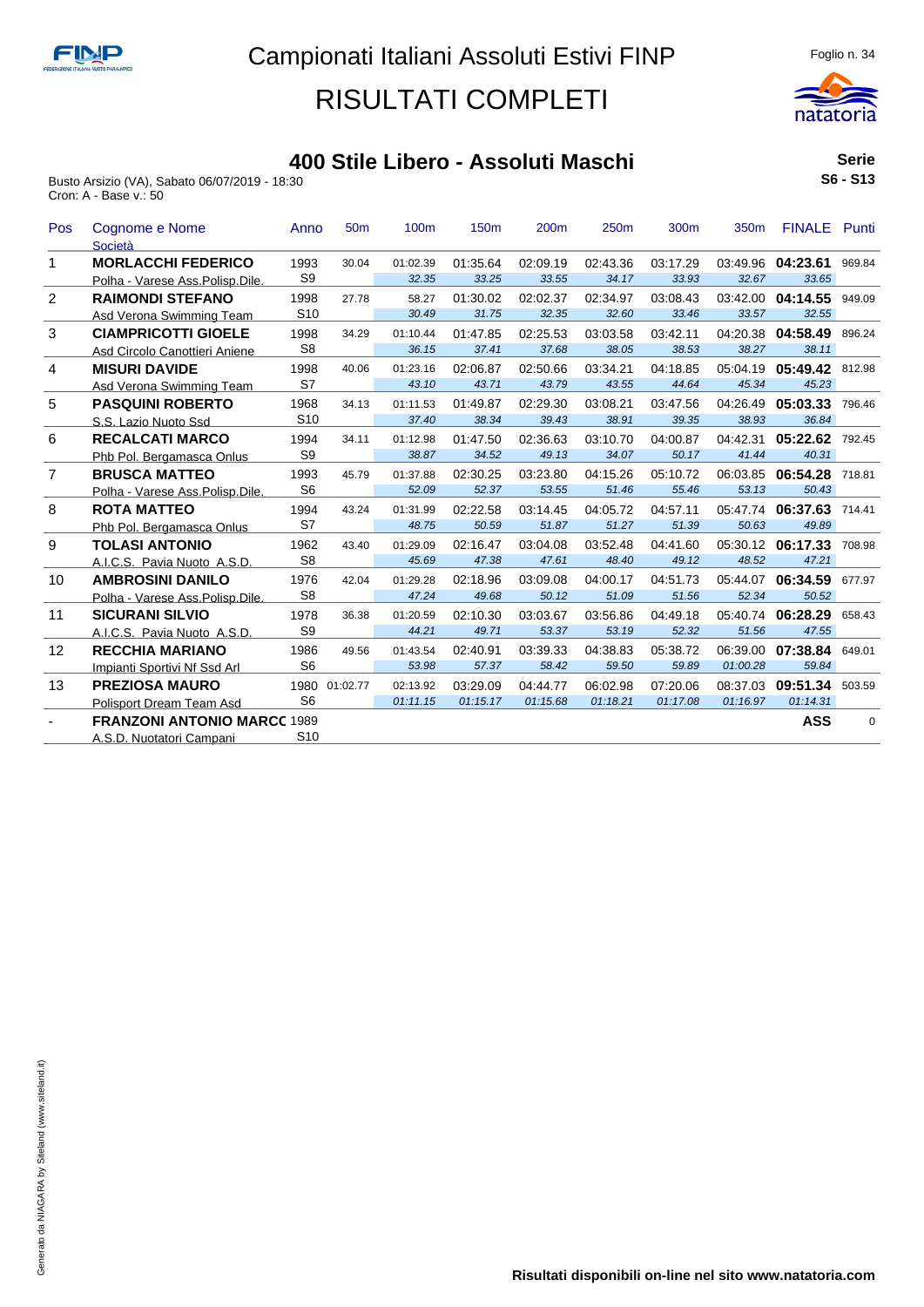

### **400 Stile Libero - Assoluti Femmine**

Busto Arsizio (VA), Sabato 06/07/2019 - 19:00 Cron: A - Base v.: 50

**Serie S6 - S13**

| Pos            | Cognome e Nome<br>Società           | Anno            | 50 <sub>m</sub> | 100 <sub>m</sub> | 150 <sub>m</sub> | 200 <sub>m</sub> | 250 <sub>m</sub> | 300 <sub>m</sub> | 350 <sub>m</sub> | <b>FINALE</b>     | Punti    |
|----------------|-------------------------------------|-----------------|-----------------|------------------|------------------|------------------|------------------|------------------|------------------|-------------------|----------|
|                | <b>GILLI CARLOTTA</b>               | 2001            | 32.09           | 01:07.07         | 01:42.48         | 02:18.14         | 02:53.34         | 03:28.86         |                  | 04:03.38 04:37.06 | 981.09   |
|                | Rari Nantes Torino Ssd Arl          | S <sub>13</sub> |                 | 34.98            | 35.41            | 35.66            | 35.20            | 35.52            | 34.52            | 33.68             |          |
| $\overline{2}$ | <b>PALAZZO XENIA FRANCESCA</b>      | 1998            | 35.32           | 01:13.07         | 01:51.26         | 02:29.30         | 03:08.11         | 03:46.91         | 04:25.71         | 05:03.74          | 958.09   |
|                | Asd Verona Swimming Team            | S <sub>8</sub>  |                 | 37.75            | 38.19            | 38.04            | 38.81            | 38.80            | 38.80            | 38.03             |          |
| 3              | <b>SORINI MARGHERITA</b>            | 2004            | 34.63           | 01:12.21         | 01:50.43         | 02:28.64         | 03:06.35         | 03:44.35         |                  | 04:23.33 05:00.53 | 907.53   |
|                | <b>Adus Triestina Nuoto</b>         | S <sub>10</sub> |                 | 37.58            | 38.22            | 38.21            | 37.71            | 38.00            | 38.98            | 37.20             |          |
| 4              | <b>RABBOLINI MARTINA</b>            | 1998            | 39.59           | 01:22.54         | 02:08.23         | 02:53.29         | 03:40.02         | 04:26.94         | 05:13.84         | 05:59.14 878.82   |          |
|                | G.S. Dil. Non Vedenti Milano - Onlu | S <sub>11</sub> |                 | 42.95            | 45.69            | 45.06            | 46.73            | 46.92            | 46.90            | 45.30             |          |
| 5              | <b>BIANCO VITTORIA</b>              | 1995            | 35.98           | 01:14.54         | 01:53.49         | 02:33.31         | 03:13.40         | 03:53.76         | 04:34.15         | 05:14.78          | 867.91   |
|                | Impianti Sportivi Nf Ssd Arl        | S <sub>9</sub>  |                 | 38.56            | 38.95            | 39.82            | 40.09            | 40.36            | 40.39            | 40.63             |          |
| 6              | <b>SECCI FRANCESCA</b>              | 1990            | 38.66           | 01:19.08         | 02:01.45         | 02:41.91         | 03:24.40         | 04:06.67         |                  | 04:48.72 05:29.66 | 828.73   |
|                | Sa.Spo. Cagliari Onlus              | S <sub>9</sub>  |                 | 40.42            | 42.37            | 40.46            | 42.49            | 42.27            | 42.05            | 40.94             |          |
| $\overline{7}$ | <b>AERE KATIA</b>                   | 1971            | 45.00           | 01:30.71         | 02:21.07         | 03:12.44         | 04:06.20         | 04:57.06         | 05:51.00         | 06:39.12          | 773.23   |
|                | Asd Trivium                         | S7              |                 | 45.71            | 50.36            | 51.37            | 53.76            | 50.86            | 53.94            | 48.12             |          |
| 8              | <b>MESCHINI CATERINA</b>            | 2002            | 49.30           | 01:43.63         | 02:38.05         | 03:33.19         | 04:28.18         | 05:24.52         | 06:20.33         | 07:14.52          | 739.00   |
|                | S.S. Lazio Nuoto Ssd                | S <sub>6</sub>  |                 | 54.33            | 54.42            | 55.14            | 54.99            | 56.34            | 55.81            | 54.19             |          |
| 9              | <b>SOLA YLENIA</b>                  | 1995            | 51.69           | 01:46.37         | 02:42.17         | 03:37.75         | 04:33.20         | 05:29.40         | 06:24.91         | 07:20.51          | 728.95   |
|                | Pol. Bresciana No Frontiere Onlus   | S <sub>6</sub>  |                 | 54.68            | 55.80            | 55.58            | 55.45            | 56.20            | 55.51            | 55.60             |          |
| 10             | <b>TOTO JESSICA</b>                 | 1998            | 55.93           | 01:52.82         | 02:50.24         | 03:46.95         | 04:44.04         | 05:41.15         |                  | 06:37.14 07:31.03 | 684.23   |
|                | A.S.D Effegiguadro                  | S7              |                 | 56.89            | 57.42            | 56.71            | 57.09            | 57.11            | 55.99            | 53.89             |          |
| 11             | <b>ALBICINI CRISTINA</b>            | 1969            | 52.72           | 01:50.04         | 02:47.48         | 03:45.02         | 04:41.90         | 05:39.30         | 06:37.29         | 07:31.93          | 627.82   |
|                | Pol. Bresciana No Frontiere Onlus   | S <sub>12</sub> |                 | 57.32            | 57.44            | 57.54            | 56.88            | 57.40            | 57.99            | 54.64             |          |
|                | <b>GRANATA SARA</b>                 | 1995            |                 |                  |                  |                  |                  |                  |                  | SQU               | $\Omega$ |
|                | <b>Polisport Dream Team Asd</b>     | S <sub>9</sub>  |                 |                  |                  |                  |                  |                  |                  |                   |          |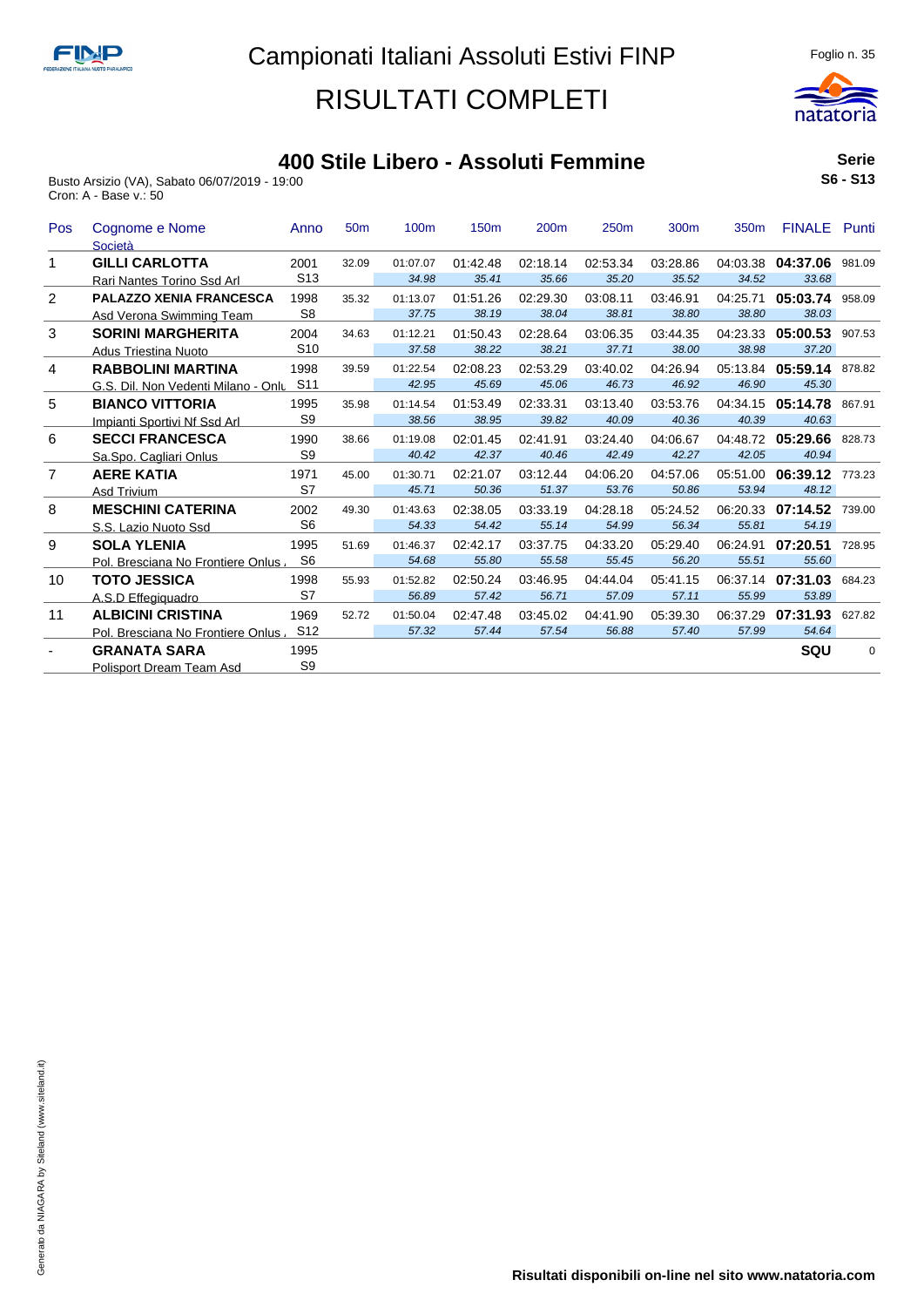

#### **200 Stile Libero - Assoluti Maschi**

Busto Arsizio (VA), Sabato 06/07/2019 - 19:15 Cron: A - Base v.: 50

**Serie S2 - S5 e S14**

| <b>Pos</b> | Cognome e Nome              | Anno |                 | Società                                | 50 <sub>m</sub> | 100 <sub>m</sub>     | 150 <sub>m</sub>     | <b>FINALE</b> Punti                |        |
|------------|-----------------------------|------|-----------------|----------------------------------------|-----------------|----------------------|----------------------|------------------------------------|--------|
|            | <b>BOCCIARDO FRANCESCO</b>  | 1994 | S5              | S.S.D. Nuotatori Genovesi              | 34.94           | 01:11.20<br>36.26    | 37.64                | 01:48.84 02:26.68 1047.04<br>37.84 |        |
| 2          | <b>BONI VINCENZO</b>        | 1988 | S <sub>3</sub>  | Caravaggio Sporting Village Ssd. a R.L | 52.29           | 01:45.41<br>53.12    | 53.32                | 02:38.73 03:32.61<br>53.88         | 934.25 |
| 3          | <b>SCIACCALUGA GIOVANNI</b> | 1994 | S <sub>5</sub>  | S.S.D. Nuotatori Genovesi              | 41.74           | 01:26.32<br>44.58    | 02:11.21<br>44.89    | 02:54.37<br>43.16                  | 880.77 |
| 4          | <b>BEGGIATO LUIGI</b>       | 1998 | S4              | Asd A.S.P.E.A. Padova Onlus            | 44.86           | 01:35.35<br>50.49    | 55.53                | 02:30.88 03:30.53<br>59.65         | 854.08 |
| 5          | <b>PERUZZO LORENZO</b>      | 2000 | S5              | S.S. Lazio Nuoto Ssd                   | 47.66           | 01:41.12<br>53.46    | 54.10                | 02:35.22 03:28.83<br>53.61         | 735.43 |
| 6          | <b>MELONI EMANUELE</b>      | 1999 | S <sub>14</sub> | Briantea84 A.S.D.                      | 34.91           | 01:13.95<br>39.04    | 01:56.89<br>42.94    | 02:42.28<br>45.39                  | 717.46 |
| 7          | <b>ARIANO ENRICO</b>        | 1968 | S <sub>5</sub>  | Phb Pol. Bergamasca Onlus              | 51.55           | 01:48.06<br>56.51    | 02:45.78<br>57.72    | 03:42.28<br>56.50                  | 690.93 |
| 8          | <b>VIDAL MATTEO</b>         | 1984 | S4              | Sport Life Onlus A.S.D.                | 01:03.21        | 02:15.95<br>01:12.74 | 03:31.65<br>01:15.70 | 04:47.75<br>01:16.10               | 624.88 |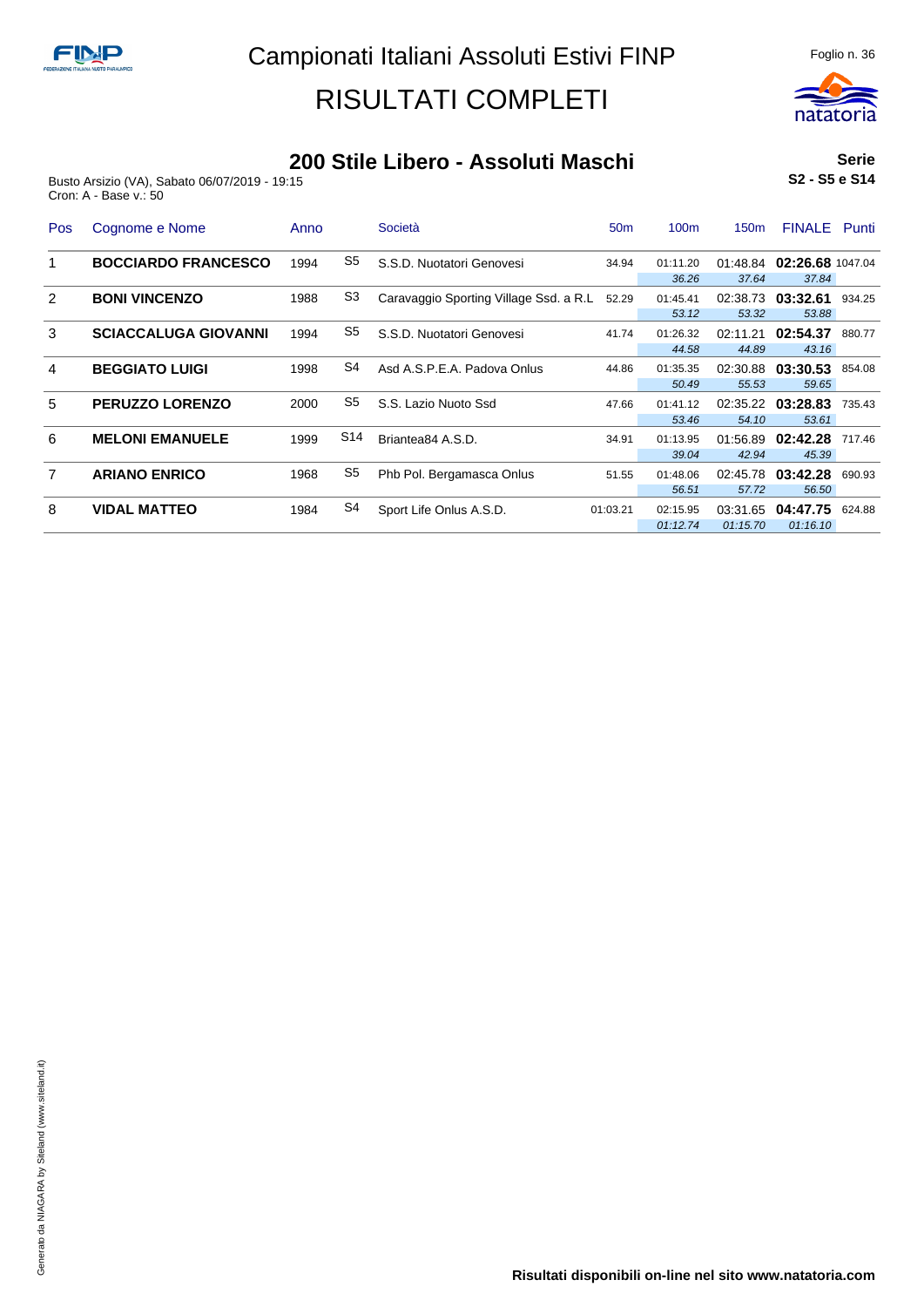

### **200 Stile Libero - Assoluti Femmine**

Busto Arsizio (VA), Sabato 06/07/2019 - 19:25 Cron: A - Base v.: 50

**Serie S2 - S5 e S14**

| Pos           | Cognome e Nome            | Anno |                | Società                       | 50 <sub>m</sub> | 100 <sub>m</sub> | 150m     | <b>FINALE</b> Punti |        |
|---------------|---------------------------|------|----------------|-------------------------------|-----------------|------------------|----------|---------------------|--------|
|               | <b>PROCIDA ANGELA</b>     | 2000 | S2             | A.S.D. Nuotatori Campani      | 01:19.31        | 02:44.88         | 04:12.15 | 05:38.19            | 891.39 |
|               |                           |      |                |                               |                 | 01:25.57         | 01:27.27 | 01:26.04            |        |
| $\mathcal{P}$ | <b>PETTINELLA MARINA</b>  | 1995 | S14            | Asd Csi Trento Nuoto          | 35.62           | 01:15.75         | 01:57.86 | 02:39.05            | 793.15 |
|               |                           |      |                |                               |                 | 40.13            | 42.11    | 41.19               |        |
| 3             | <b>FRESTA DENISE</b>      | 1996 | S <sub>5</sub> | Asd All Sporting              | 56.48           | 01:56.15         | 02:57.16 | 03:58.41            | 704.63 |
|               |                           |      |                |                               |                 | 59.67            | 01:01.01 | 01:01.25            |        |
| 4             | <b>KOSINSKA FRANCESCA</b> | 1976 | S4             | S.S.D. Team Marche Cis S.R.L. | 01:10.56        | 02:29.95         | 03:51.26 | 05:12.14            | 624.37 |
|               |                           |      |                |                               |                 | 01:19.39         | 01:21.31 | 01:20.88            |        |
|               | <b>PADOVAN MICHELA</b>    | 1999 | S3             | A.S.D. Cus Torino             |                 |                  |          | <b>ASS</b>          | 0      |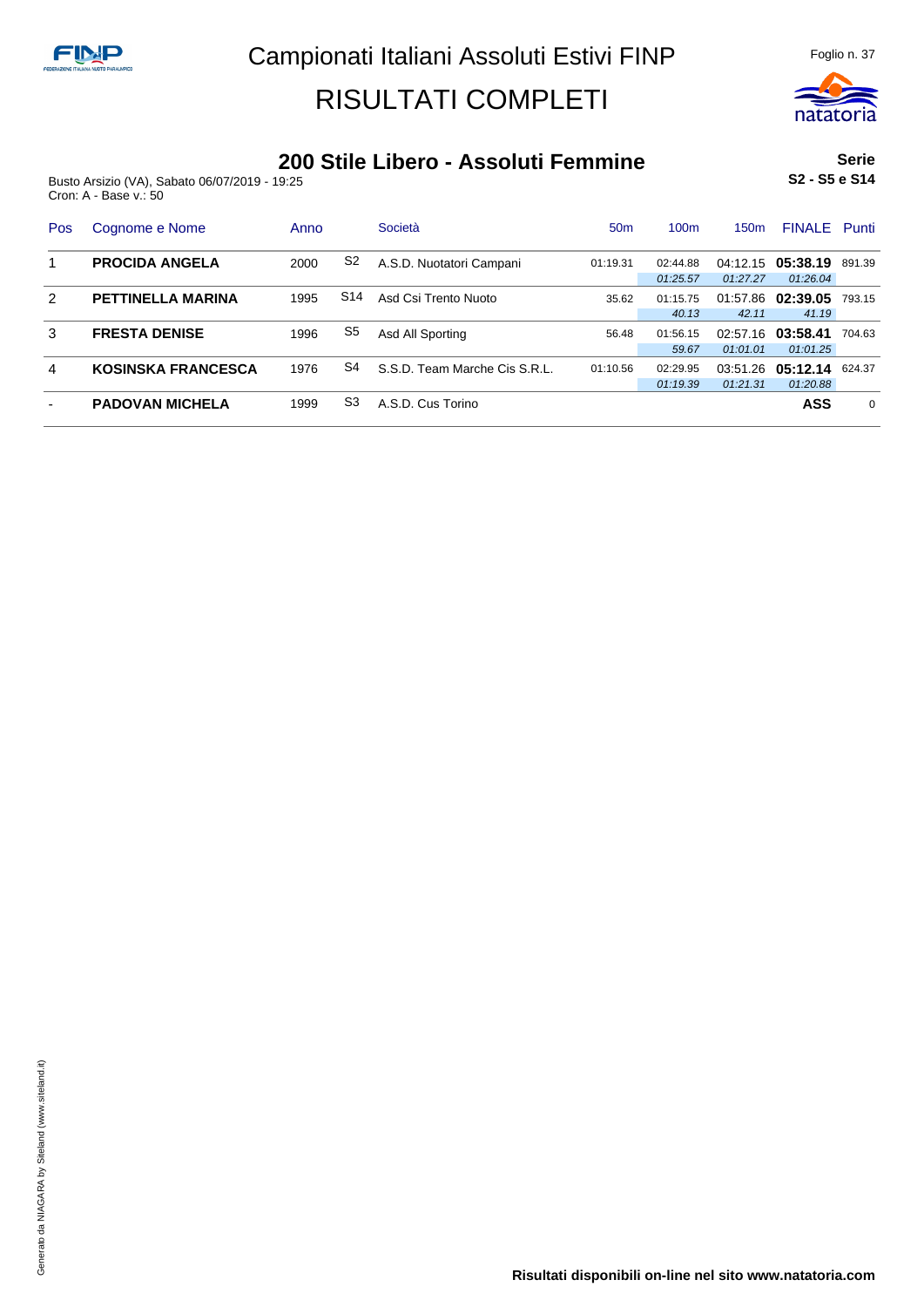

#### **100 Dorso - Assoluti Maschi**

Busto Arsizio (VA), Sabato 06/07/2019 - 19:30 Cron: A - Base v.: 50

#### **Serie finale open S1- S2 e S6 - S14**

| Pos            | Cognome e Nome                 | Anno |                 | Società                                  | 50 <sub>m</sub> | <b>FINALE</b> Punti         |  |
|----------------|--------------------------------|------|-----------------|------------------------------------------|-----------------|-----------------------------|--|
| $\overline{1}$ | <b>RAIMONDI STEFANO</b>        | 1998 | S10             | Asd Verona Swimming Team                 | 29.48           | $31.52$ 01:01.00 957.38     |  |
| $\overline{2}$ | <b>BICELLI FEDERICO</b>        | 1999 | S7              | Pol. Bresciana No Frontiere Onlus A.S.D. | 36.26           | 38.31 01:14.57 949.71       |  |
| 3              | <b>MENCIOTTI RICCARDO</b>      | 1994 | S10             | Asd Circolo Canottieri Aniene            | 30.13           | 32.56 01:02.69 931.57       |  |
| 4              | <b>PALAZZO MISHA</b>           | 2002 | S14             | Asd Verona Swimming Team                 | 34.31           | 35.15 01:09.46 874.03       |  |
| 5              | <b>GOUDA SAID HESSAN KARIM</b> | 2004 | S <sub>11</sub> | Asd Circolo Canottieri Aniene            | 38.89           | 45.06 01:23.95 805.36       |  |
| 6              | <b>RECALCATI MARCO</b>         | 1994 | S9              | Phb Pol. Bergamasca Onlus                |                 | 40.16 42.12 01:22.28 767.02 |  |
| 7              | <b>NICOLETTI FRANCESCO</b>     | 2006 | S9              | Polha - Varese Ass.Polisp.Dile.          | 40.63           | 44.03 01:24.66 745.45       |  |
| 8              | <b>DOLFIN MARCO MARIA</b>      | 1981 | S6              | Briantea84 A.S.D.                        | 51.00           | 47.24 01:38.24 741.14       |  |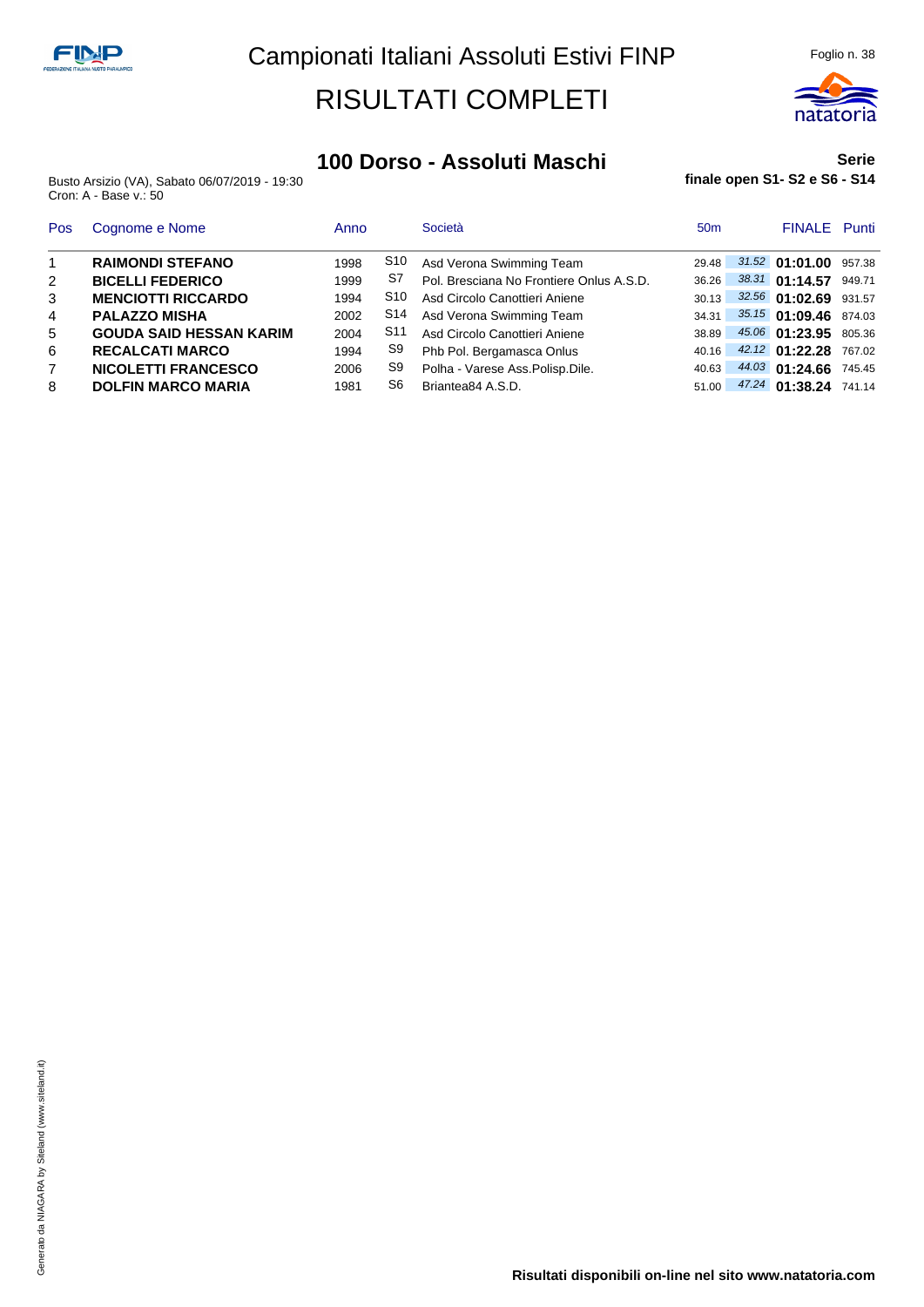

### **100 Dorso - Assoluti Femmine**

Busto Arsizio (VA), Sabato 06/07/2019 - 19:34 Cron: A - Base v.: 50

#### **Serie finale open S1- S2 e S6 - S14**

| Pos            | Cognome e Nome           | Anno |     | Società                           | 50 <sub>m</sub>                      |                             | <b>FINALE</b> Punti |
|----------------|--------------------------|------|-----|-----------------------------------|--------------------------------------|-----------------------------|---------------------|
| $\overline{1}$ | <b>BERRA ALESSIA</b>     | 1994 | S12 | Polha - Varese Ass. Polisp. Dile. | 36.99                                | 39.35 01:16.34 909.09       |                     |
| 2              | <b>PROCIDA ANGELA</b>    | 2000 | S2  | A.S.D. Nuotatori Campani          | 01:18.54 01:26.16 02:44.70 810.20    |                             |                     |
| 3              | <b>BELOTTI SARA</b>      | 1999 | S12 | Olimpic Swim Pro A.S.D.           | 46.88                                | 51.40 01:38.28 706.15       |                     |
| 4              | <b>CIKA ADLIN</b>        | 2008 | S10 | Polha - Varese Ass.Polisp.Dile.   |                                      | 51.23 52.64 01:43.87 646.58 |                     |
| 5              | <b>MAGGI CAMILLA</b>     | 2001 | S7  | A.S.D Effegiguadro                | 01:05.38 01:06.21 02:11.59 627.71    |                             |                     |
| 6              | <b>MANTOAN LARA</b>      | 1999 | S12 | Asd A.S.P.E.A. Padova Onlus       | 56.53                                | 58.80 01:55.33 601.75       |                     |
| $\overline{7}$ | <b>BRUNETTI ROSANNA</b>  | 1964 | S10 | Acquamarina Team Trieste Onlus    | 54.55                                | 59.23 01:53.78 590.26       |                     |
| 8              | <b>CORNACCHINI SOFIA</b> | 1997 | S8  | A.S.D. Atlantide O.N.L.U.S.       | $01:00.13\,01:11.83$ 02:11.96 572.98 |                             |                     |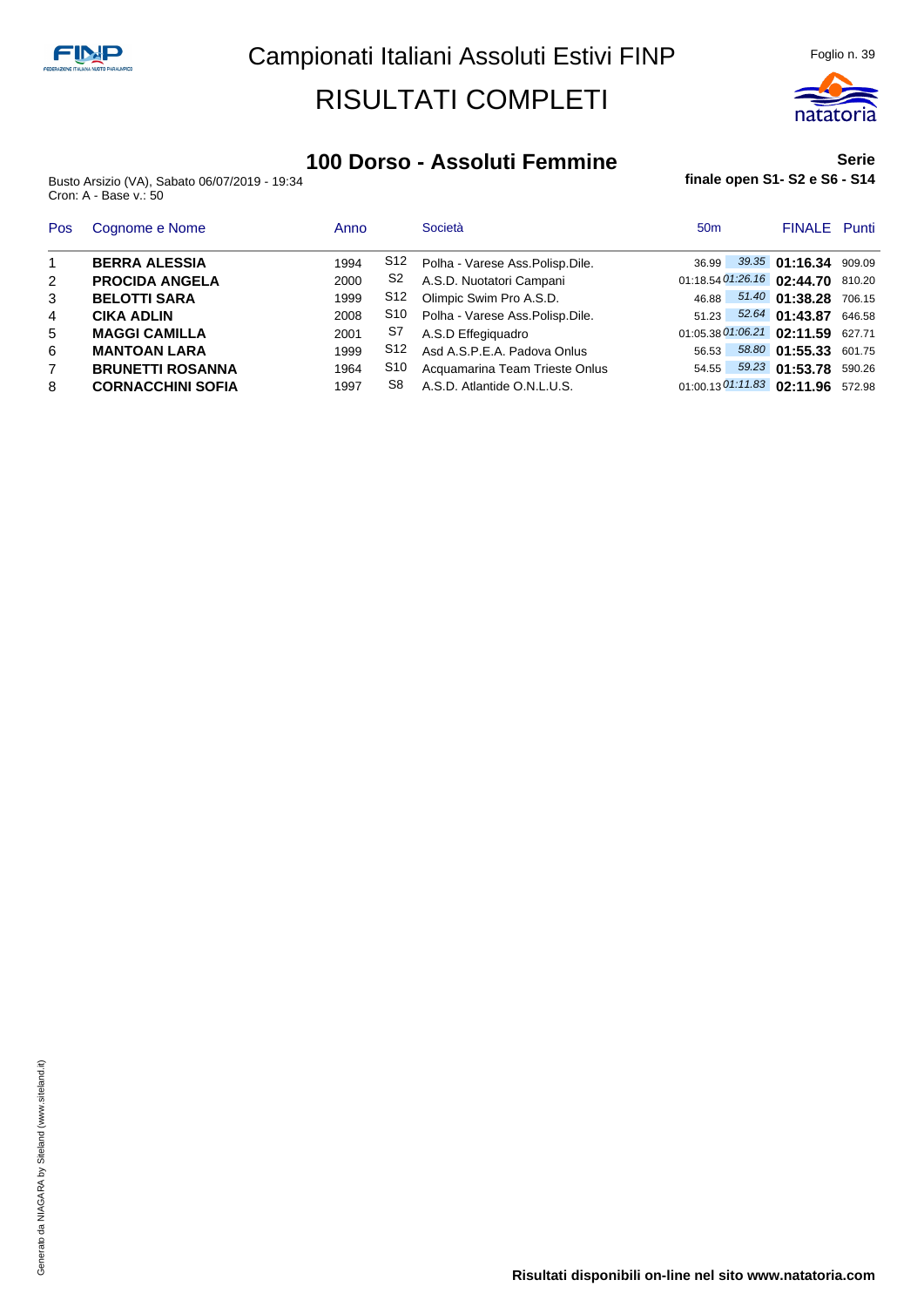

#### **50 Dorso - Assoluti Maschi**

Busto Arsizio (VA), Sabato 06/07/2019 - 19:38 Cron: A - Base v.: 50

#### **Serie finale open S1- S5**

| Pos            | Cognome e Nome             | Anno |                | Società                                  | <b>FINALE</b> Punti |        |
|----------------|----------------------------|------|----------------|------------------------------------------|---------------------|--------|
|                | <b>BONI VINCENZO</b>       | 1988 | S3             | Caravaggio Sporting Village Ssd. a R.L.  | 00:48.71            | 906.59 |
| 2              | <b>MASSUSSI ANDREA</b>     | 1994 | S5             | Pol. Bresciana No Frontiere Onlus A.S.D. | 00:45.55            | 805.71 |
| 3              | <b>SCARDINO AGOSTINO</b>   | 1980 | S <sub>1</sub> | A.S.D. Atlantide O.N.L.U.S.              | 01:26.28            | 740.50 |
| $\overline{4}$ | <b>MARIGLIANO EMANUELE</b> | 1995 | S3             | A.S.D. Nuotatori Campani                 | 01:05.31            | 676.16 |
| 5              | <b>PIRONE VINCENZO</b>     | 1988 | S3             | A.S.D. Nuotatori Campani                 | 01:06.29            | 666.16 |
| 6              | <b>SAPIO MASSIMO</b>       | 1984 | S4             | S.S. Lazio Nuoto Ssd                     | 01:05.44 665.80     |        |
| $\overline{7}$ | <b>ARIANO ENRICO</b>       | 1968 | S5             | Phb Pol. Bergamasca Onlus                | 00:55.73            | 658.53 |
| 8              | <b>AZZARITO ANDREA</b>     | 1999 | S4             | S.S.D. Nuotatori Genovesi                | 01:12.93            | 597.42 |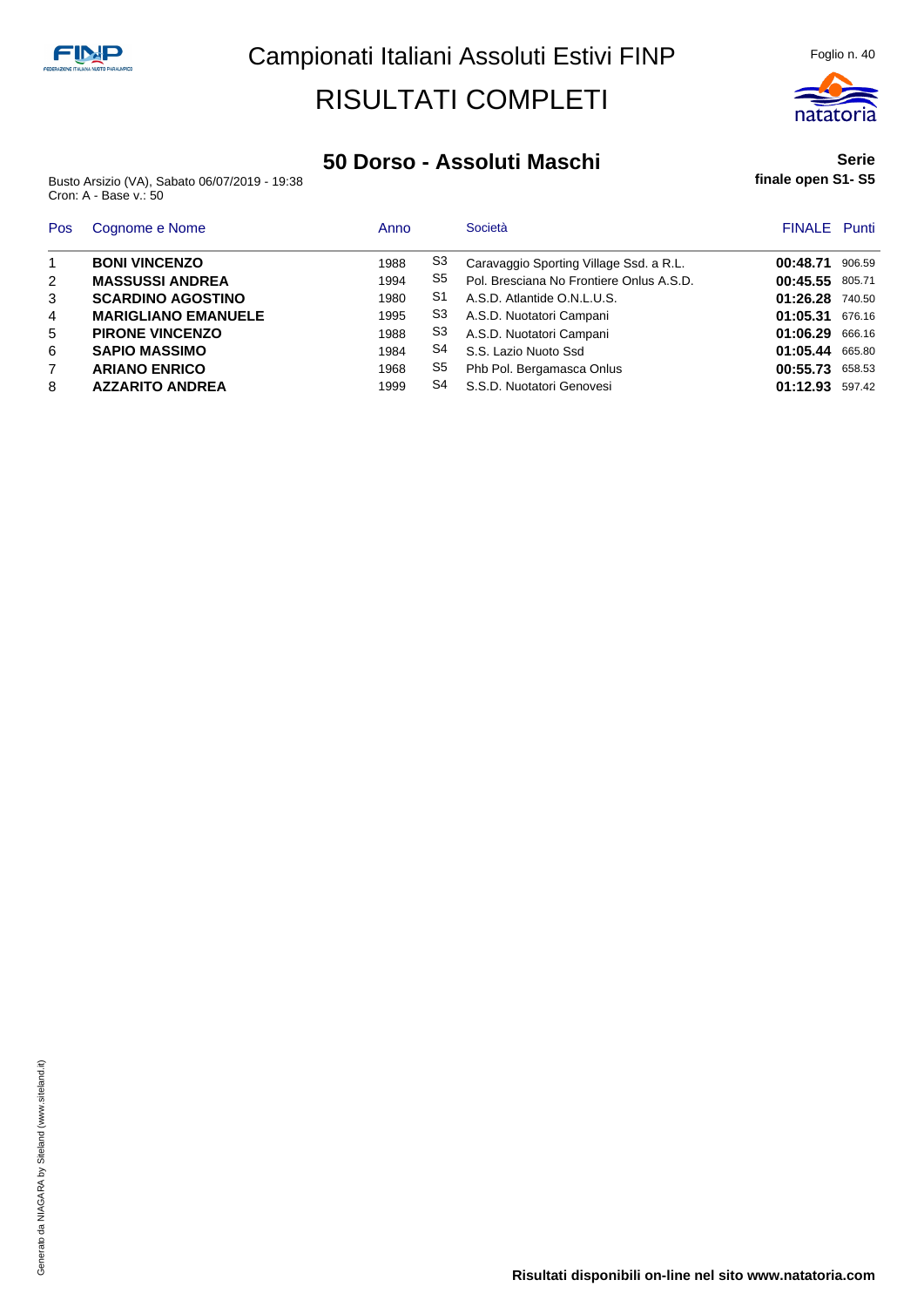

#### **50 Dorso - Assoluti Femmine**

Busto Arsizio (VA), Sabato 06/07/2019 - 19:42 Cron: A - Base v.: 50

#### **Serie finale open S1- S5**

| Pos | Cognome e Nome           | Anno |                | Società                           | <b>FINALE</b> Punti |        |
|-----|--------------------------|------|----------------|-----------------------------------|---------------------|--------|
|     | <b>BOGGIONI MONICA</b>   | 1998 | S5             | A.I.C.S. Pavia Nuoto A.S.D.       | 00:46.37            | 875.78 |
| 2   | <b>TRIMI ARJOLA</b>      | 1987 | S4             | Polha - Varese Ass. Polisp. Dile. | 00:59.38 838.33     |        |
| 3   | <b>GHIRETTI GIULIA</b>   | 1994 | S5             | Ego Nuoto A.S.D.                  | 00:49.83 814.97     |        |
| 4   | <b>PROCIDA ANGELA</b>    | 2000 | S <sub>2</sub> | A.S.D. Nuotatori Campani          | 01:18.44 807.88     |        |
| 5   | <b>AGOSTINI IRENE</b>    | 2001 | S5             | Asd A.S.P.E.A. Padova Onlus       | 00:56.82 714.71     |        |
| 6   | <b>DAL PAOS ELEONORA</b> | 1993 | S4             | A.S.D. Fai Sport                  | 01:09.97 711.45     |        |
|     | <b>ZANCOPE CHIARA</b>    | 1973 | S4             | Asd A.S.P.E.A. Padova Onlus       | 01:11.41            | 697.10 |
| ۰   | <b>SANTONOCITO LISA</b>  | 1982 | S5             | Asd Brianza Silvia Tremolada      | ASS                 | 0      |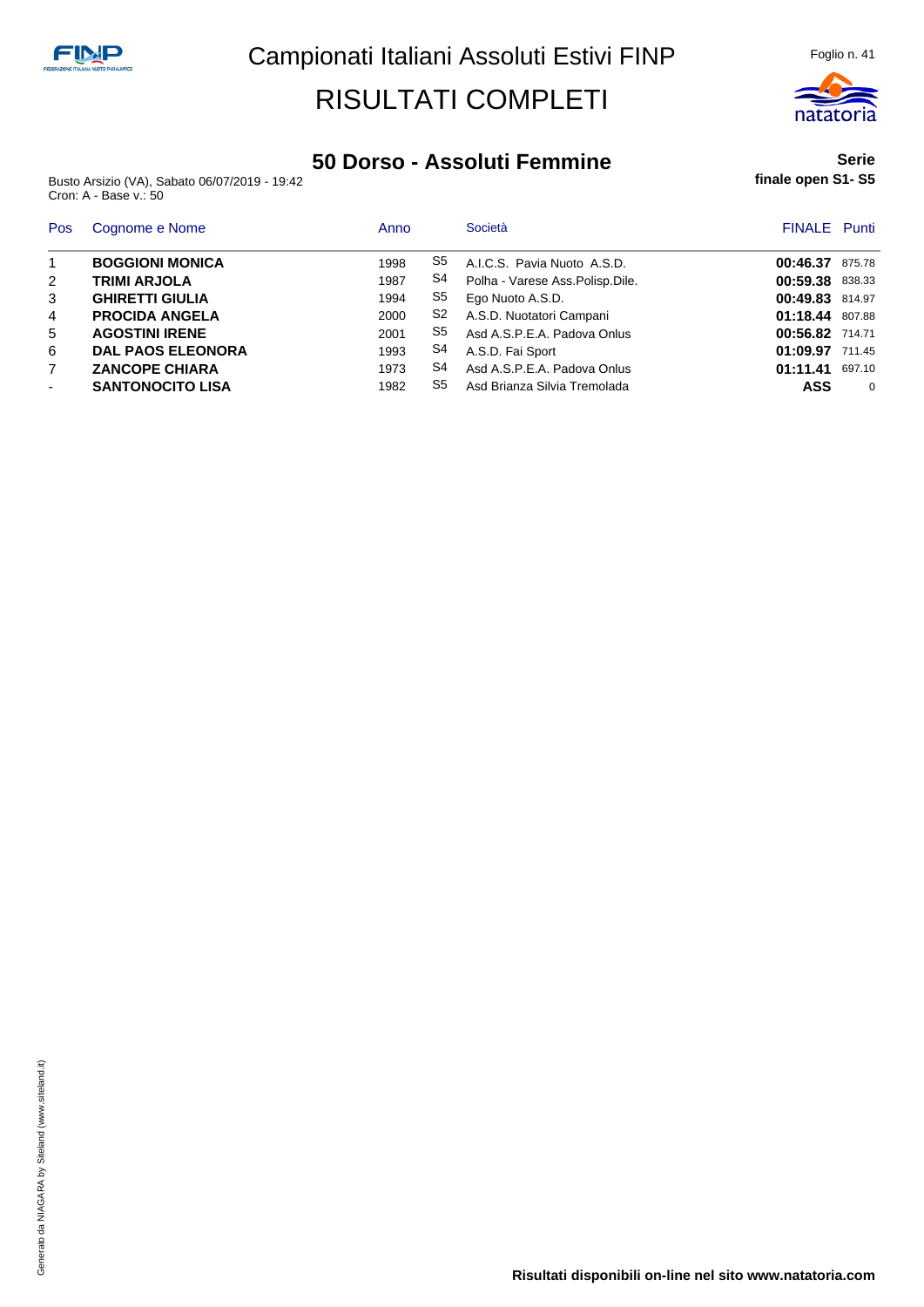

#### **400 Stile Libero - Assoluti Maschi**

Busto Arsizio (VA), Sabato 06/07/2019 - 19:45 Cron: A - Base v.: 50

**Serie premiazione open S6 - S13**

| Pos            | Cognome e Nome<br>Società                                  | Anno                    | 50 <sub>m</sub> | 100 <sub>m</sub> | 150 <sub>m</sub> | 200 <sub>m</sub> | 250 <sub>m</sub> | 300 <sub>m</sub> | 350 <sub>m</sub> | <b>FINALE</b>   | Punti  |
|----------------|------------------------------------------------------------|-------------------------|-----------------|------------------|------------------|------------------|------------------|------------------|------------------|-----------------|--------|
| 1              | <b>MORLACCHI FEDERICO</b>                                  | 1993<br>S <sub>9</sub>  |                 |                  |                  |                  |                  |                  |                  | 04:23.61        | 969.84 |
| 2              | Polha - Varese Ass.Polisp.Dile.<br><b>RAIMONDI STEFANO</b> | 1998                    |                 |                  |                  |                  |                  |                  |                  | 04:14.55 949.09 |        |
| 3              | Asd Verona Swimming Team<br><b>CIAMPRICOTTI GIOELE</b>     | S <sub>10</sub><br>1998 |                 |                  |                  |                  |                  |                  |                  | 04:58.49        | 896.24 |
| $\overline{4}$ | Asd Circolo Canottieri Aniene<br><b>MISURI DAVIDE</b>      | S <sub>8</sub><br>1998  |                 |                  |                  |                  |                  |                  |                  | 05:49.42        | 812.98 |
|                | Asd Verona Swimming Team                                   | S7                      |                 |                  |                  |                  |                  |                  |                  |                 |        |
| 5              | <b>PASQUINI ROBERTO</b><br>S.S. Lazio Nuoto Ssd            | 1968<br>S10             |                 |                  |                  |                  |                  |                  |                  | 05:03.33        | 796.46 |
| 6              | <b>RECALCATI MARCO</b>                                     | 1994<br>S <sub>9</sub>  |                 |                  |                  |                  |                  |                  |                  | 05:22.62        | 792.45 |
| $\overline{7}$ | Phb Pol. Bergamasca Onlus<br><b>BRUSCA MATTEO</b>          | 1993                    |                 |                  |                  |                  |                  |                  |                  | 06:54.28        | 718.81 |
| 8              | Polha - Varese Ass.Polisp.Dile.<br><b>ROTA MATTEO</b>      | S6<br>1994              |                 |                  |                  |                  |                  |                  |                  | 06:37.63        | 714.41 |
|                | Phb Pol. Bergamasca Onlus                                  | S7                      |                 |                  |                  |                  |                  |                  |                  |                 |        |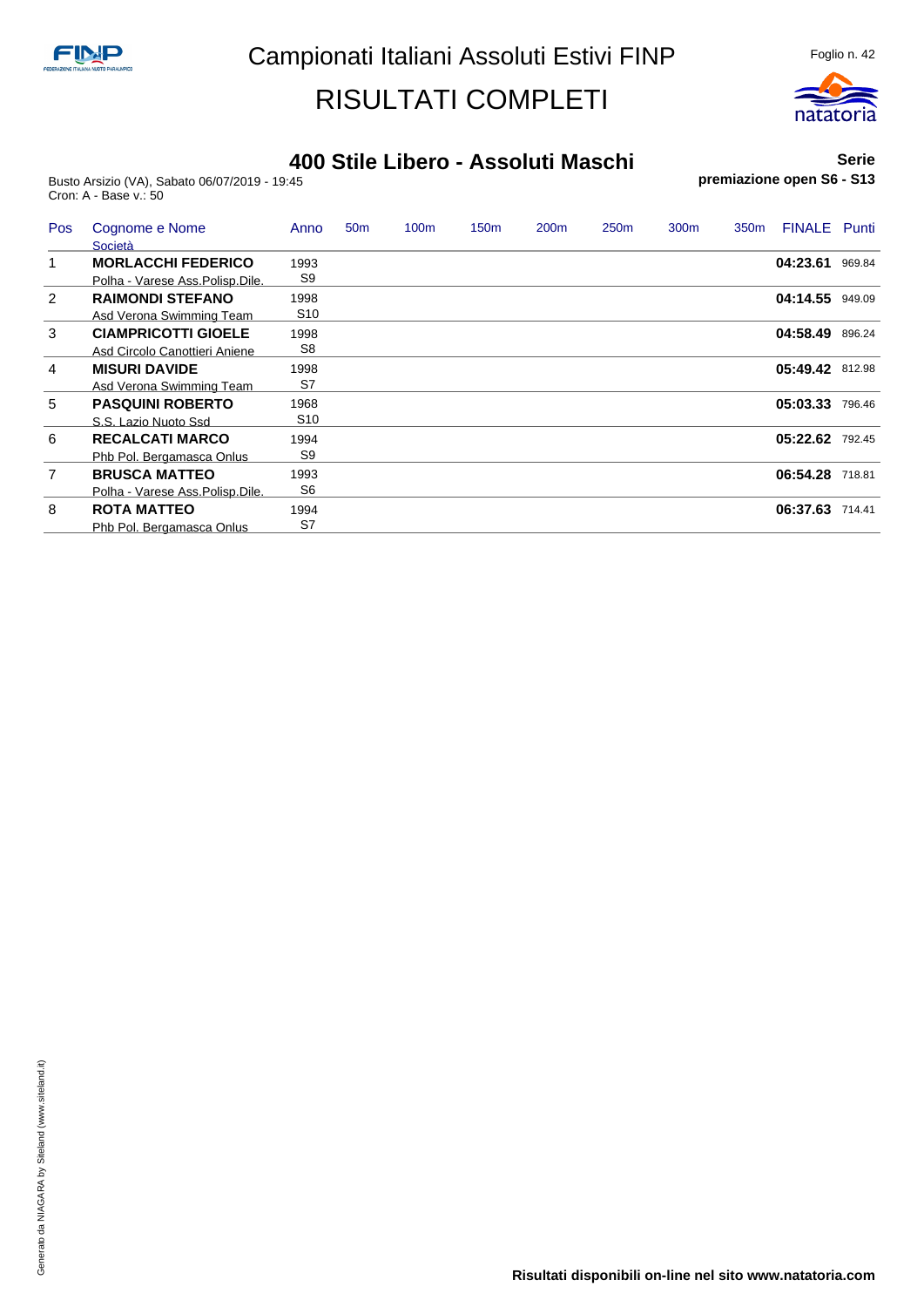

#### **400 Stile Libero - Assoluti Femmine**

Busto Arsizio (VA), Sabato 06/07/2019 - 19:47 Cron: A - Base v.: 50

#### **Serie premiazione open S6 - S13**

| Pos            | Cognome e Nome<br>Società           | Anno            | 50 <sub>m</sub> | 100m | 150 <sub>m</sub> | 200 <sub>m</sub> | 250 <sub>m</sub> | 300 <sub>m</sub> | 350 <sub>m</sub> | <b>FINALE</b> Punti |        |
|----------------|-------------------------------------|-----------------|-----------------|------|------------------|------------------|------------------|------------------|------------------|---------------------|--------|
| 1              | <b>GILLI CARLOTTA</b>               | 2001            |                 |      |                  |                  |                  |                  |                  | 04:37.06            | 981.09 |
|                | Rari Nantes Torino Ssd Arl          | S <sub>13</sub> |                 |      |                  |                  |                  |                  |                  |                     |        |
| 2              | <b>PALAZZO XENIA FRANCESCA</b>      | 1998            |                 |      |                  |                  |                  |                  |                  | 05:03.74 958.09     |        |
|                | Asd Verona Swimming Team            | S <sub>8</sub>  |                 |      |                  |                  |                  |                  |                  |                     |        |
| 3              | <b>SORINI MARGHERITA</b>            | 2004            |                 |      |                  |                  |                  |                  |                  | 05:00.53            | 907.53 |
|                | Adus Triestina Nuoto                | S <sub>10</sub> |                 |      |                  |                  |                  |                  |                  |                     |        |
| $\overline{4}$ | <b>RABBOLINI MARTINA</b>            | 1998            |                 |      |                  |                  |                  |                  |                  | 05:59.14            | 878.82 |
|                | G.S. Dil. Non Vedenti Milano - Onlu | S <sub>11</sub> |                 |      |                  |                  |                  |                  |                  |                     |        |
| 5              | <b>BIANCO VITTORIA</b>              | 1995            |                 |      |                  |                  |                  |                  |                  | 05:14.78            | 867.91 |
|                | Impianti Sportivi Nf Ssd Arl        | S9              |                 |      |                  |                  |                  |                  |                  |                     |        |
| 6              | <b>SECCI FRANCESCA</b>              | 1990            |                 |      |                  |                  |                  |                  |                  | 05:29.66            | 828.73 |
|                | Sa.Spo. Cagliari Onlus              | S <sub>9</sub>  |                 |      |                  |                  |                  |                  |                  |                     |        |
| $\overline{7}$ | <b>AERE KATIA</b>                   | 1971            |                 |      |                  |                  |                  |                  |                  | 06:39.12 773.23     |        |
|                | Asd Trivium                         | S7              |                 |      |                  |                  |                  |                  |                  |                     |        |
| 8              | <b>MESCHINI CATERINA</b>            | 2002            |                 |      |                  |                  |                  |                  |                  | 07:14.52            | 739.00 |
|                | S.S. Lazio Nuoto Ssd                | S <sub>6</sub>  |                 |      |                  |                  |                  |                  |                  |                     |        |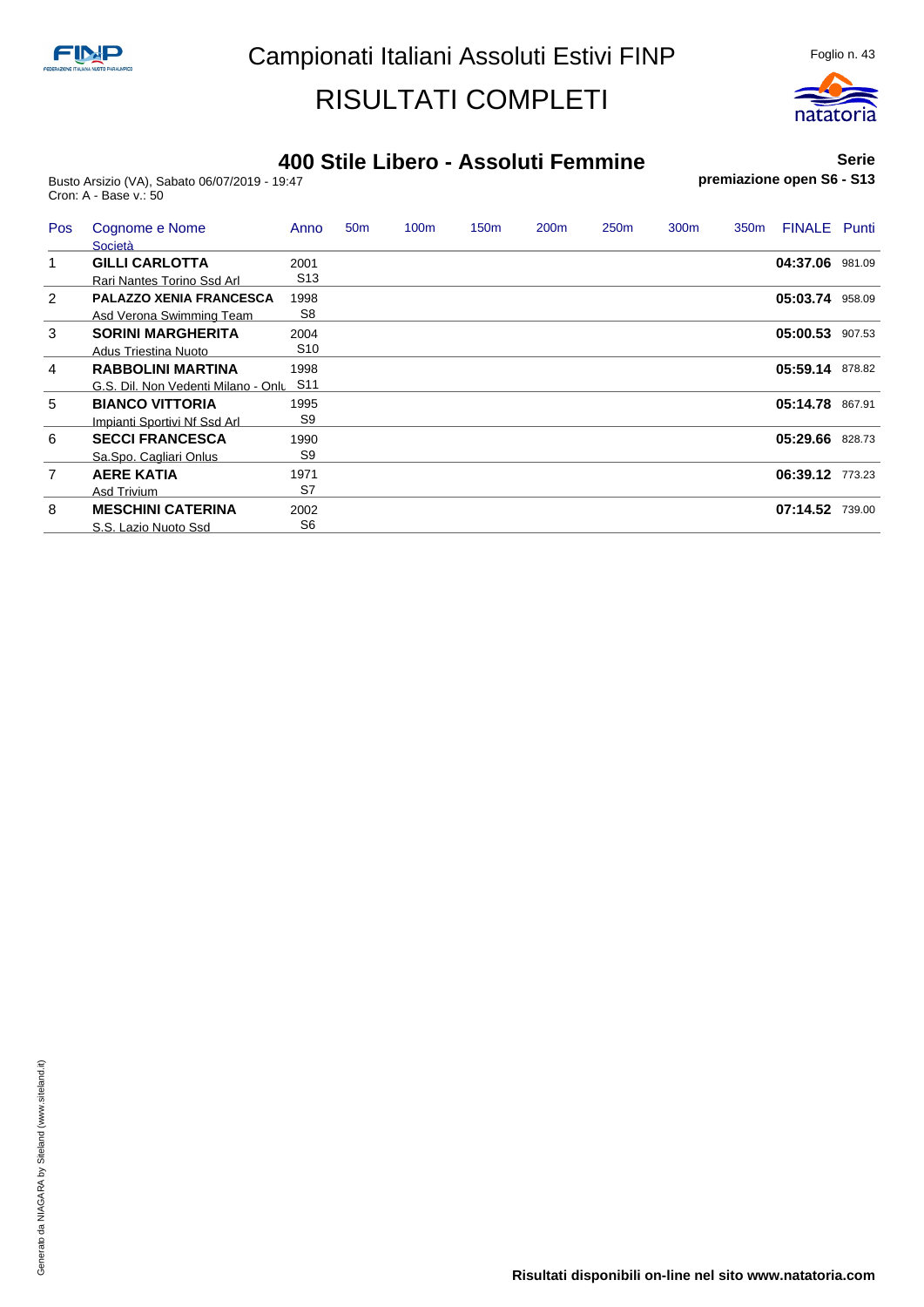

#### **200 Stile Libero - Assoluti Maschi**

Busto Arsizio (VA), Sabato 06/07/2019 - 19:49 Cron: A - Base v.: 50

**Serie premiazione open S2 - S5 e S14**

| Pos            | Cognome e Nome              | Anno |                 | Società                                 | 50 <sub>m</sub> | 100 <sub>m</sub> | 150 <sub>m</sub> | <b>FINALE</b>    | Punti  |
|----------------|-----------------------------|------|-----------------|-----------------------------------------|-----------------|------------------|------------------|------------------|--------|
| 1              | <b>BOCCIARDO FRANCESCO</b>  | 1994 | S5              | S.S.D. Nuotatori Genovesi               |                 |                  |                  | 02:26.68 1047.04 |        |
| 2              | <b>BONI VINCENZO</b>        | 1988 | S <sub>3</sub>  | Caravaggio Sporting Village Ssd. a R.L. |                 |                  |                  | 03:32.61         | 934.25 |
| 3              | <b>SCIACCALUGA GIOVANNI</b> | 1994 | S5              | S.S.D. Nuotatori Genovesi               |                 |                  |                  | 02:54.37         | 880.77 |
| 4              | <b>BEGGIATO LUIGI</b>       | 1998 | S4              | Asd A.S.P.E.A. Padova Onlus             |                 |                  |                  | 03:30.53 854.08  |        |
| 5              | <b>PERUZZO LORENZO</b>      | 2000 | S5              | S.S. Lazio Nuoto Ssd                    |                 |                  |                  | 03:28.83 735.43  |        |
| 6              | <b>MELONI EMANUELE</b>      | 1999 | S <sub>14</sub> | Briantea84 A.S.D.                       |                 |                  |                  | 02:42.28 717.46  |        |
| $\overline{7}$ | <b>ARIANO ENRICO</b>        | 1968 | S5              | Phb Pol. Bergamasca Onlus               |                 |                  |                  | 03:42.28         | 690.93 |
| 8              | <b>VIDAL MATTEO</b>         | 1984 | S4              | Sport Life Onlus A.S.D.                 |                 |                  |                  | 04:47.75         | 624.88 |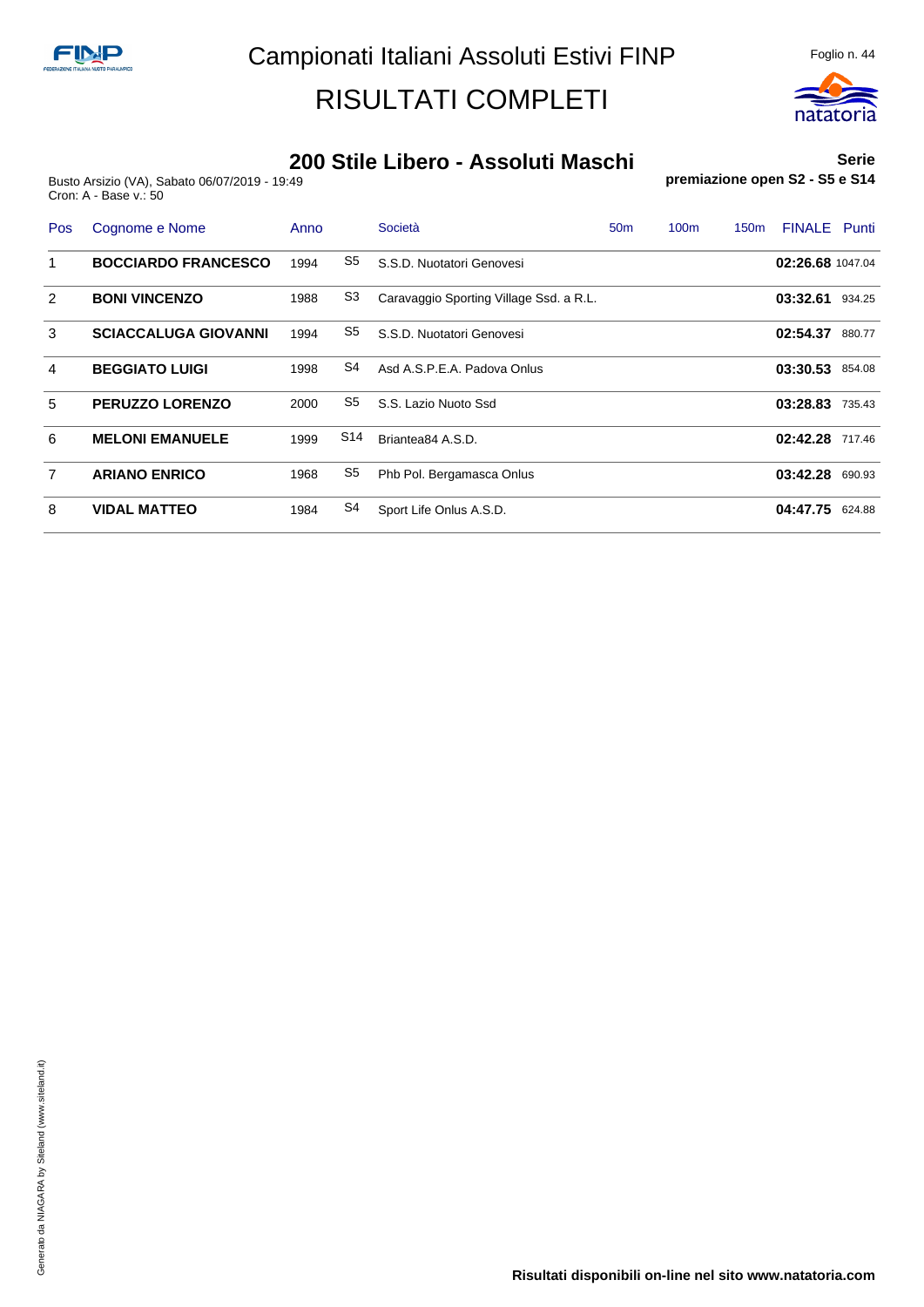

**Serie**

#### **200 Stile Libero - Assoluti Femmine**

Busto Arsizio (VA), Sabato 06/07/2019 - 19:51 Cron: A - Base v.: 50

**premiazione open S2 - S5 e S14**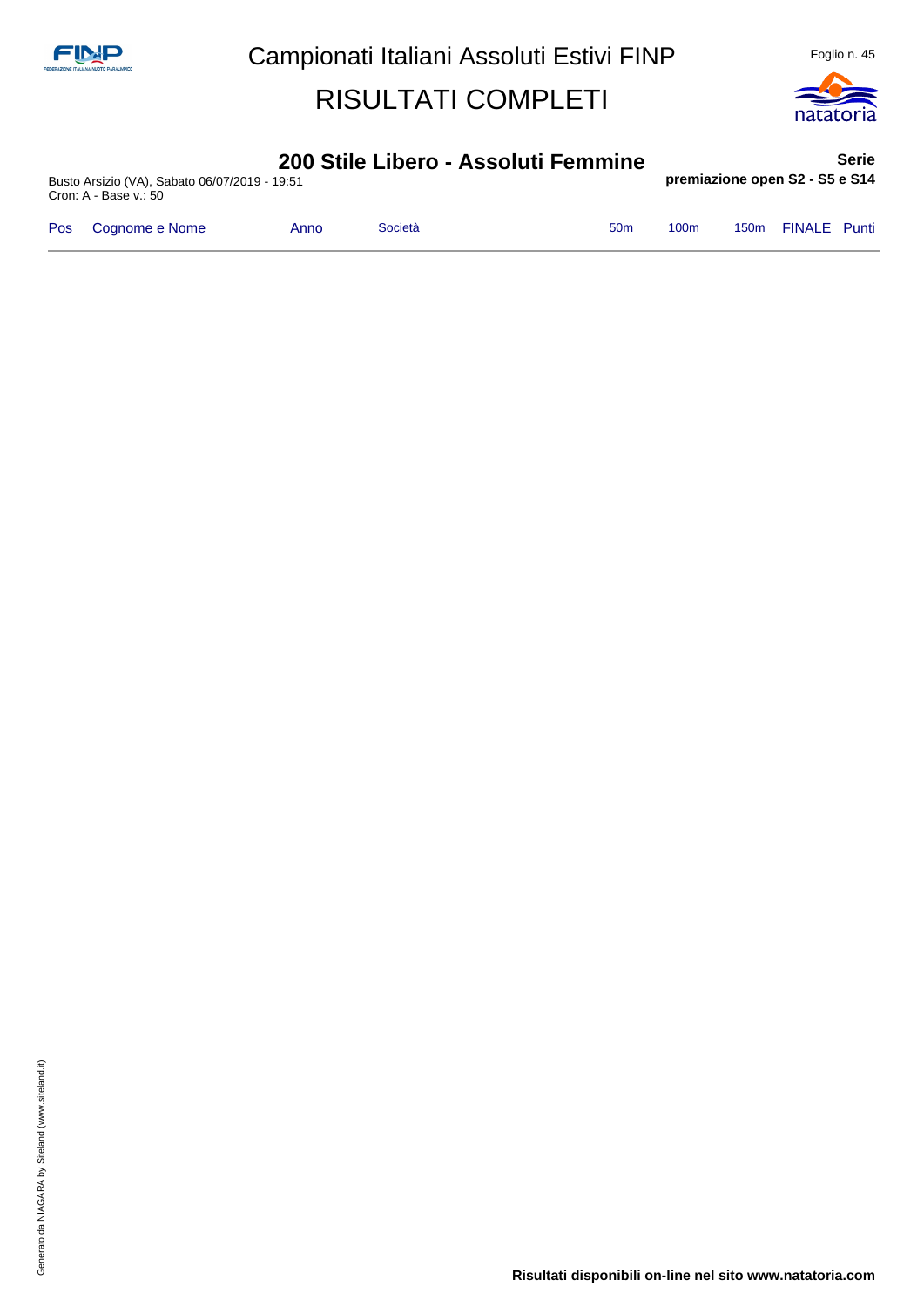

**Serie PT 20 MIXED**

### **Mistaffetta 4x50 SL -**

Busto Arsizio (VA), Sabato 06/07/2019 - 19:55 Cron: A - Base v.: 50

| Pos           | <b>Società</b><br>1° Frazionista<br>2° Frazionista<br>3° Frazionista<br>4° Frazionista                                                  | <b>Naz</b><br>Anno<br>Anno<br>Anno<br>Anno | 50 <sub>m</sub><br>100 <sub>m</sub><br>150 <sub>m</sub><br>200 <sub>m</sub> | <b>FINALE Punti</b> |  |
|---------------|-----------------------------------------------------------------------------------------------------------------------------------------|--------------------------------------------|-----------------------------------------------------------------------------|---------------------|--|
| 1             | S.S. Lazio Nuoto Ssd<br>SAPIO MASSIMO<br>PAULON ALESSANDRO<br><b>VELLUCCI CHIARA</b><br><b>MESCHINI CATERINA</b>                        | <b>ITA</b><br>1984<br>1991<br>1997<br>2002 | 57.77<br>01:40.16<br>42.39<br>02:44.25 01:04.09<br>03:29.05<br>44.80        | 03:29.05 789.33     |  |
| $\mathcal{P}$ | Asd A.S.P.E.A. Padova Onlus<br><b>BEGGIATO LUIGI</b><br><b>SCALISE GABRIELE</b><br><b>SIMION EMMA</b><br><b>AGOSTINI IRENE</b>          | <b>ITA</b><br>1998<br>1981<br>1997<br>2001 | 46.24<br>02:09.76 01:23.52<br>03:18.74 01:08.98<br>04:06.72<br>47.98        | 04:06.72 668.81     |  |
| 3             | A.S.D. Atlantide O.N.L.U.S.<br><b>SCARDINO AGOSTINO</b><br><b>CANANI SARA</b><br>PASQUINI EMILIANO<br><b>CORNACCHINI SOFIA</b>          | <b>ITA</b><br>1980<br>1978<br>1987<br>1997 | 01:25.71<br>02:52.61 01:26.90<br>$01:25.71 - 26.90$<br>04:56.17 03:30.46    | 04:56.17 557.15     |  |
|               | Phb Pol. Bergamasca Onlus<br><b>BIFFI FRANCESCA</b><br><b>ARIANO ENRICO</b><br>MELOCCHI GARCIA CHIARA MARIA<br><b>LOMBARDINI SERGIO</b> | <b>ITA</b><br>1997<br>1968<br>2003<br>1977 |                                                                             | SQU                 |  |

**Risultati disponibili on-line nel sito www.natatoria.com**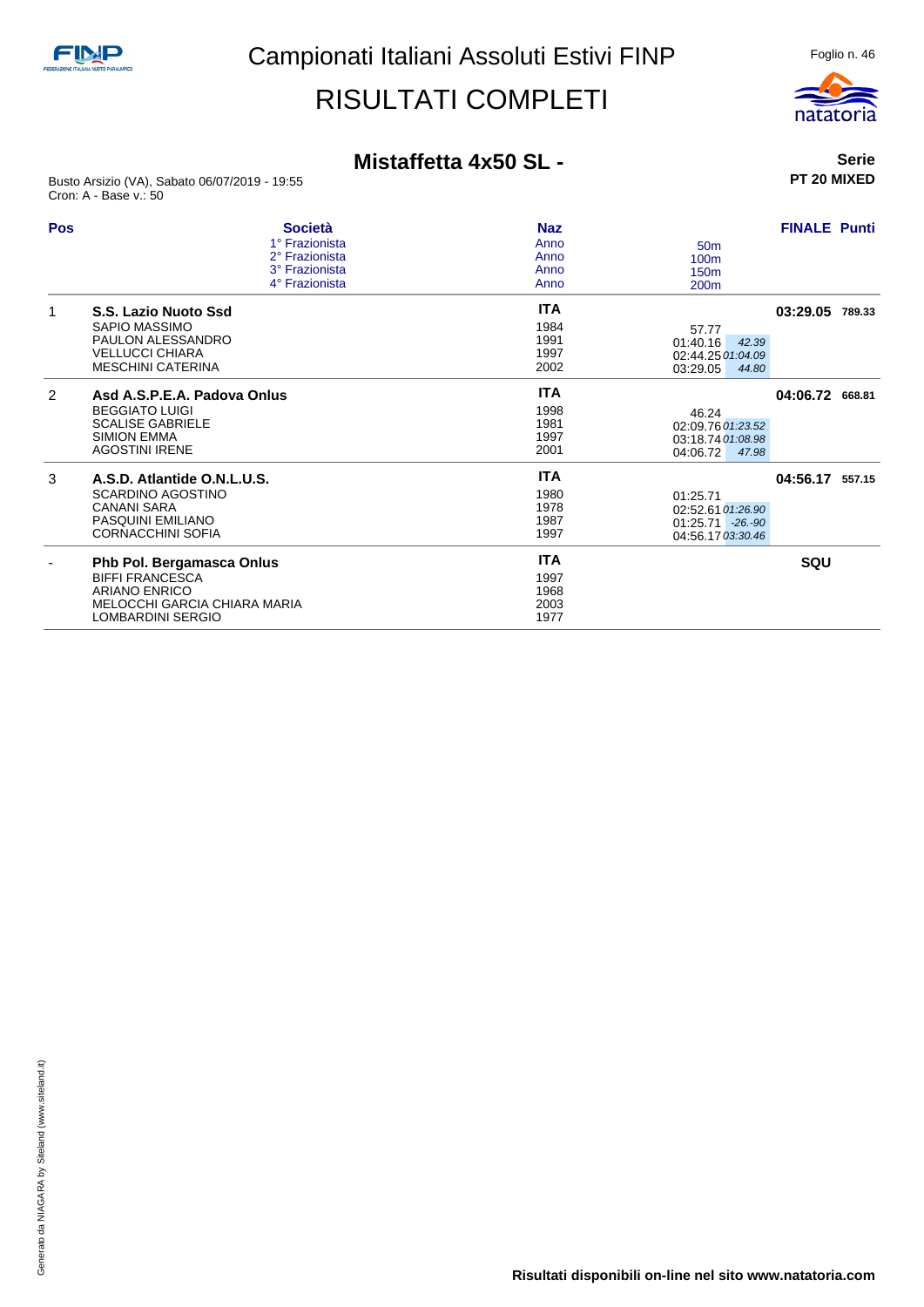

Busto Arsizio (VA), Domenica 07/07/2019 - 09:30 Cron: A - Base v.: 50



**Serie S4 - SB14**

| Pos                      | Cognome e Nome                  | Anno |                  | Società                                  | 50 <sub>m</sub> | <b>FINALE</b> Punti               |        |
|--------------------------|---------------------------------|------|------------------|------------------------------------------|-----------------|-----------------------------------|--------|
| 1                        | <b>DOLFIN MARCO MARIA</b>       | 1981 | SB <sub>5</sub>  | Briantea84 A.S.D.                        | 48.38           | 54.54 01:42.92                    | 896.91 |
| 2                        | <b>PALAZZO MISHA</b>            | 2002 | SB <sub>14</sub> | Asd Verona Swimming Team                 | 35.36           | $39.75$ 01:15.11                  | 891.76 |
| 3                        | <b>BASSANI FEDERICO</b>         | 1996 | <b>SB11</b>      | Asd Circolo Canottieri Aniene            | 39.13           | 45.86 01:24.99                    | 844.92 |
| 4                        | <b>MASSUSSI ANDREA</b>          | 1994 | SB <sub>5</sub>  | Pol. Bresciana No Frontiere Onlus A.S.D. | 53.65           | 59.60 01:53.25 815.10             |        |
| 5                        | <b>PAULON ALESSANDRO</b>        | 1991 | SB4              | S.S. Lazio Nuoto Ssd                     |                 | 56.39 01:04.95 02:01.34           | 777.16 |
| 6                        | <b>TALLONE MATTEO</b>           | 1998 | SB <sub>9</sub>  | A.S.D. Cus Torino                        | 40.10           | 45.20 01:25.30                    | 761.08 |
| 7                        | <b>NICOLETTI FRANCESCO</b>      | 2006 | SB <sub>9</sub>  | Polha - Varese Ass. Polisp. Dile.        | 39.97           | 45.48 01:25.45                    | 759.74 |
| 8                        | <b>RESTA MASSIMO</b>            | 2004 | SB7              | S.S.D. Dlf Sport Bologna a R.L.          | 46.95           | 54.02 01:40.97                    | 756.26 |
| 9                        | <b>MELONI EMANUELE</b>          | 1999 | <b>SB14</b>      | Briantea84 A.S.D.                        | 41.53           | 47.92 01:29.45                    | 748.80 |
| 10                       | <b>CARDANI RICCARDO</b>         | 1992 | SB <sub>8</sub>  | Polha - Varese Ass.Polisp.Dile.          | 43.97           | 49.24 01:33.21                    | 747.56 |
| 11                       | <b>SBRICCOLI CARLO</b>          | 1991 | SB4              | A.S.D. Pol. Disabili Fabriano Mirasole   |                 | 59.77 01:08.92 02:08.69           | 732.77 |
| 12                       | <b>APUANI ALESSANDRO</b>        | 2000 | SB <sub>9</sub>  | Phb Pol. Bergamasca Onlus                | 40.70           | 48.10 01:28.80                    | 731.08 |
| 13                       | <b>COTTICELLI GIUSEPPE</b>      | 2000 | SB4              | A.S.D. Nuotatori Campani                 |                 | 01:04.45 01:04.84 02:09.29        | 729.37 |
| 14                       | <b>ZENI LORENZO</b>             | 2001 | SB <sub>5</sub>  | Polha - Varese Ass.Polisp.Dile.          |                 | 58.18 01:08.76 02:06.94           | 727.19 |
| 15                       | <b>GERI RICCARDO</b>            | 1993 | SB <sub>5</sub>  | A.I.C.S. Pavia Nuoto A.S.D.              |                 | 59.12 01:10.16 02:09.28 714.03    |        |
| 16                       | <b>ARIANO ENRICO</b>            | 1968 | SB <sub>5</sub>  | Phb Pol. Bergamasca Onlus                |                 | 01:01.68 01:09.99 02:11.67 701.07 |        |
| 17                       | <b>RODELLA THOMAS</b>           | 2006 | <b>SB13</b>      | Asd A.S.P.E.A. Padova Onlus              | 45.41           | 52.53 01:37.94                    | 665.20 |
| 18                       | <b>ZAMPETTI ENRICO</b>          | 1968 | SB <sub>5</sub>  | A.S.D. Pol. Disabili Fabriano Mirasole   |                 | 01:08.27 01:17.21 02:25.48        | 634.52 |
| 19                       | <b>MORANDI TOMMASO</b>          | 2007 | SB <sub>8</sub>  | Polha - Varese Ass.Polisp.Dile.          | 52.68           | 57.40 01:50.08                    | 632.99 |
| 20                       | <b>AMBROSINI DANILO</b>         | 1976 | SB7              | Polha - Varese Ass. Polisp. Dile.        |                 | 55.73 01:05.49 02:01.22           | 629.93 |
| 21                       | <b>DE SIATO VITO</b>            | 1971 | SB7              | A.S.D. Il Faro Onlus Augusta             |                 | 56.84 01:06.25 02:03.09           | 620.36 |
| 22                       | <b>DRAIBINE MAHMOUD</b>         | 2002 | SB12             | A.S.D. Pol. Disabili Fabriano Mirasole   | 49.06           | 59.77 01:48.83                    | 601.86 |
| 23                       | <b>GRAMIGNANO STEFANO</b>       | 1983 | SB7              | A.S.D. Propatria Disabili Busto Arsizio  |                 | 59.97 01:07.48 02:07.45           | 599.14 |
| 24                       | <b>MAGRASSI RICCARDO</b>        | 2008 | SB <sub>7</sub>  | Briantea84 A.S.D.                        |                 | 01:01.90 01:09.87 02:11.77        | 579.49 |
| 25                       | <b>DI LUCA RAFFAELE VICENTE</b> | 1968 | SB <sub>7</sub>  | S.S. Lazio Nuoto Ssd                     |                 | 01:03.45 01:10.01 02:13.46 572.16 |        |
| $\overline{\phantom{0}}$ | <b>FAGIOLI LORENZO</b>          | 1989 | SB <sub>8</sub>  | S.S.D. Dlf Sport Bologna a R.L.          |                 | SQU                               | 0      |

**Risultati disponibili on-line nel sito www.natatoria.com**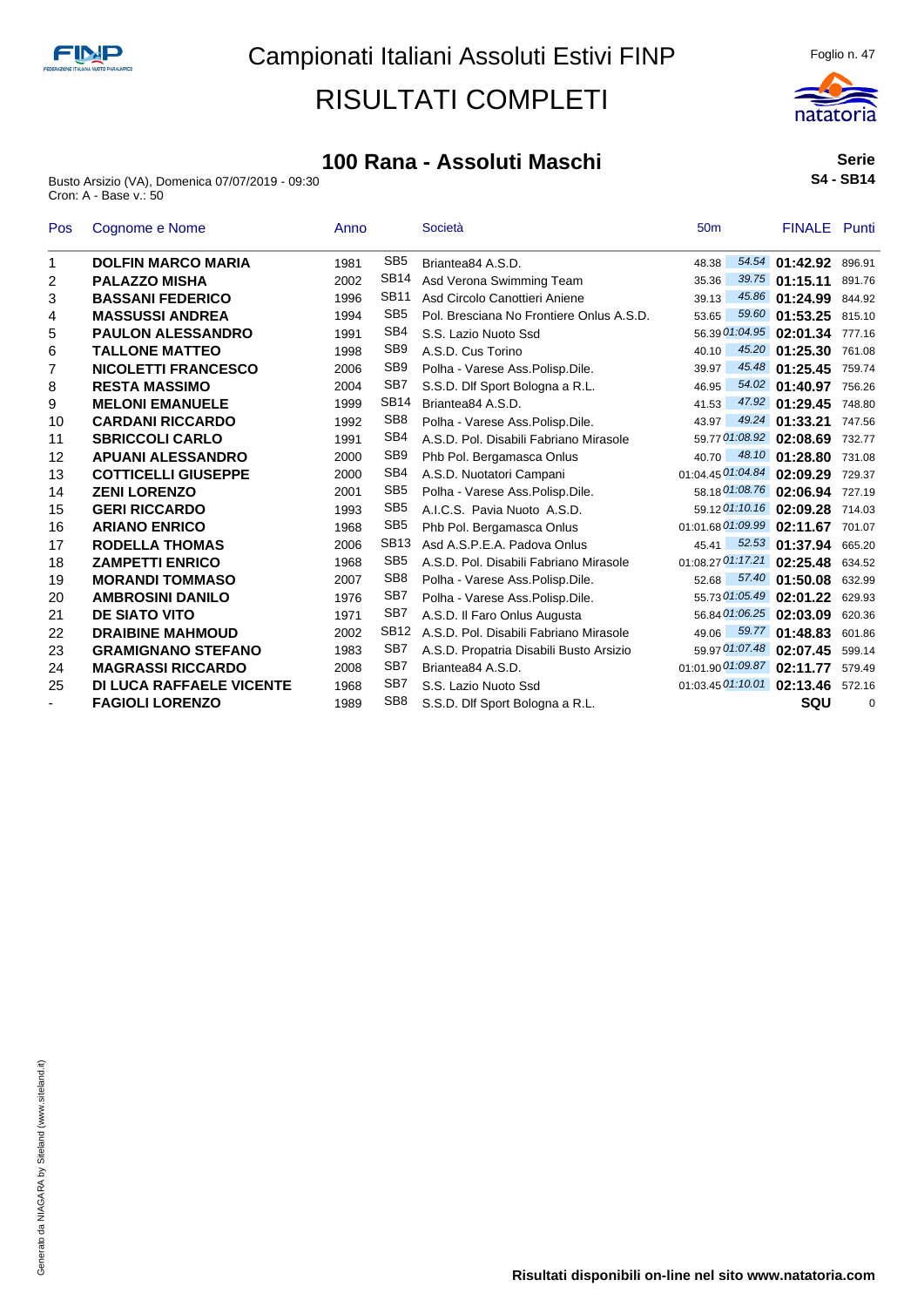

Busto Arsizio (VA), Domenica 07/07/2019 - 10:00 Cron: A - Base v.: 50



natatoria

| <b>Pos</b> | Cognome e Nome                           | Anno |                  | Società                                 | 50 <sub>m</sub>                | <b>FINALE</b> Punti |        |
|------------|------------------------------------------|------|------------------|-----------------------------------------|--------------------------------|---------------------|--------|
| 1          | <b>RABBOLINI MARTINA</b>                 | 1998 | SB <sub>11</sub> | G.S. Dil. Non Vedenti Milano - Onlus    | 49.66<br>47.04                 | 01:36.70            | 884.49 |
| 2          | <b>MARCHI GIORGIA</b>                    | 2001 | <b>SB14</b>      | Adus Triestina Nuoto                    | 48.60<br>42.56                 | 01:31.16            | 828.76 |
| 3          | <b>ROMANO EMANUELA</b>                   | 1990 | SB <sub>5</sub>  | A.S.D. Nuotatori Campani                | 58.43 01:05.66 02:04.09        |                     | 794.10 |
| 4          | <b>PALAZZETTI DANIELA</b>                | 1996 | SB <sub>9</sub>  | S.S. Lazio Nuoto Ssd                    | 47.38                          | 51.99 01:39.37      | 771.86 |
| 5          | <b>POZZI FRANCESCA</b>                   | 1989 | SB4              | Briantea84 A.S.D.                       | 01:09.63 01:15.19 02:24.82     |                     | 753.97 |
| 6          | <b>FOTIA GIORGIA</b>                     | 2006 | SB <sub>6</sub>  | A.S.D. Il Faro Onlus Augusta            | 01:04.01 01:07.42 02:11.43     |                     | 739.63 |
| 7          | <b>LUSCRI' CAMILLA</b>                   | 2002 | SB <sub>13</sub> | A.I.C.S. Pavia Nuoto A.S.D.             | 47.55                          | 53.49 01:41.04      | 738.22 |
| 8          | <b>FAUCETTA NOEMI</b>                    | 2002 | SB <sub>6</sub>  | A.S.D. Propatria Disabili Busto Arsizio | 01:01.85 01:09.90 02:11.75     |                     | 737.84 |
| 9          | <b>GRANATA SARA</b>                      | 1995 | SB <sub>8</sub>  | Polisport Dream Team Asd                | 51.13 01:00.60 01:51.73        |                     | 706.08 |
| 10         | <b>BRUNETTI ROSANNA</b>                  | 1964 | SB <sub>9</sub>  | Acquamarina Team Trieste Onlus          | 58.36<br>53.72                 | 01:52.08            | 684.33 |
| 11         | <b>FRESTA DENISE</b>                     | 1996 | SB4              | Asd All Sporting                        | 01:16.24 01:25.29 02:41.53     |                     | 675.97 |
| 12         | <b>TEOFILI VIVIANA</b>                   | 2003 | <b>SB13</b>      | S.S. Lazio Nuoto Ssd                    | 52.87 01:00.63 01:53.50        |                     | 657.18 |
| 13         | <b>PARENTE JESSICA</b>                   | 1992 | SB <sub>5</sub>  | Briantea84 A.S.D.                       | 01:12.47 01:22.54 02:35.01     |                     | 635.70 |
| 14         | <b>VELLUCCI CHIARA</b>                   | 1997 | SB <sub>5</sub>  | S.S. Lazio Nuoto Ssd                    | 01:17.94 01:24.87              | 02:42.81            | 605.25 |
| 15         | <b>MANTOAN LARA</b>                      | 1999 | SB <sub>12</sub> | Asd A.S.P.E.A. Padova Onlus             | 01:05.72 01:09.66 02:15.38     |                     | 581.18 |
| 16         | <b>RIVOSECCHI SARA</b>                   | 1990 | SB <sub>6</sub>  | A.S.D. Cavalluccio Marino               | 01:18.04 01:32.44 02:50.48     |                     | 570.21 |
| 17         | <b>TOTO JESSICA</b>                      | 1998 | SB <sub>5</sub>  | A.S.D Effegiguadro                      | $01:24.26$ $01:36.74$ 03:01.00 |                     | 544.42 |
| 18         | <b>MELOCCHI GARCIA CHIARA MARIA 2003</b> |      | SB <sub>6</sub>  | Phb Pol. Bergamasca Onlus               | 01:31.23 01:36.28              | 03:07.51            | 518.43 |
| 19         | <b>D'EUGENIO STEFANIA</b>                | 1959 | SB <sub>6</sub>  | A.S.D. Pol. Disabili Fabriano Mirasole  | 01:32.57 01:46.69 03:19.26     |                     | 487.86 |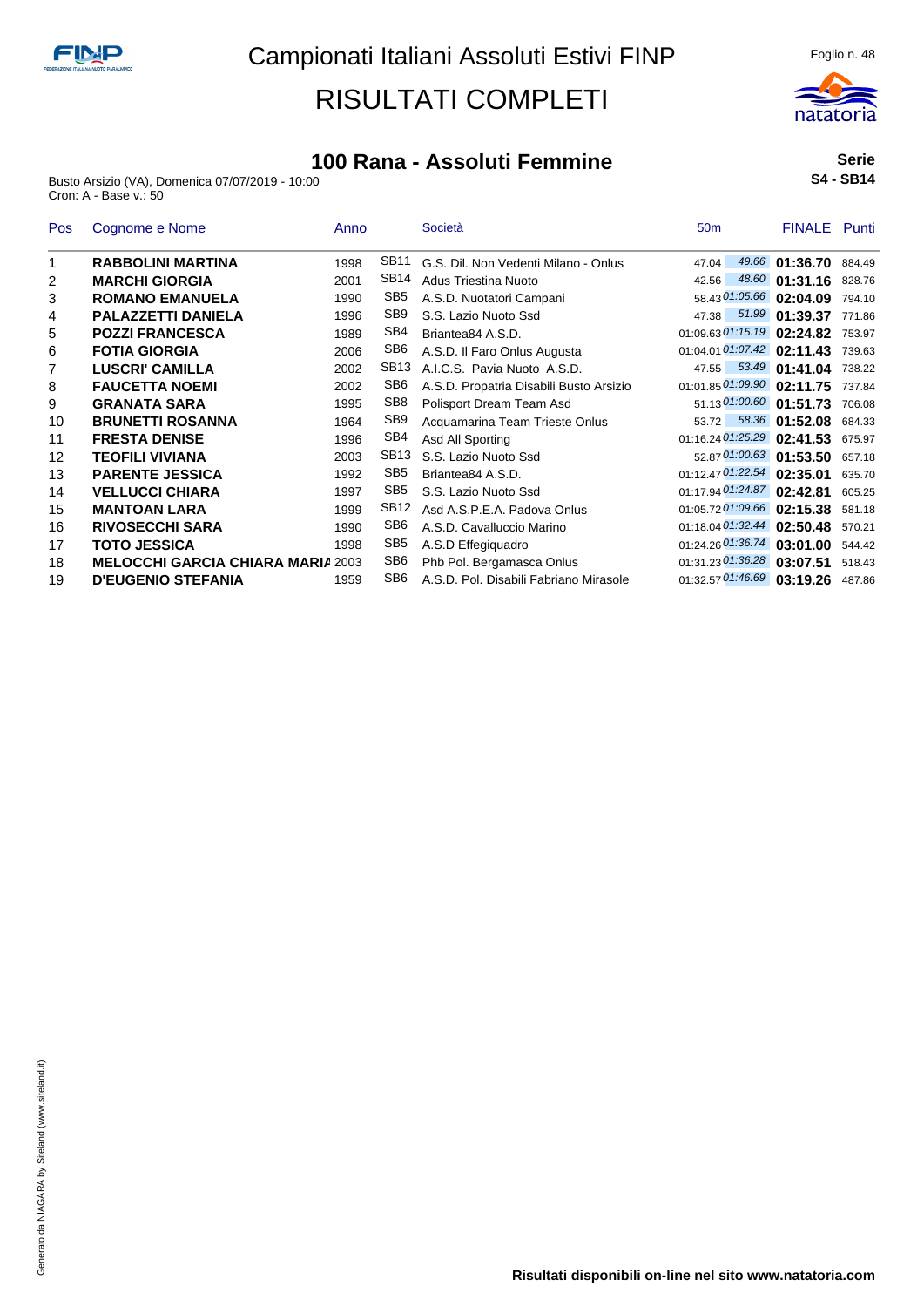

Busto Arsizio (VA), Domenica 07/07/2019 - 10:20 Cron: A - Base v.: 50

|         | Serie |
|---------|-------|
| S5 - S7 |       |

natatoria

| Pos          | Cognome e Nome                  | Anno |    | Società                                | <b>FINALE</b> Punti |          |
|--------------|---------------------------------|------|----|----------------------------------------|---------------------|----------|
| $\mathbf{1}$ | <b>PAULON ALESSANDRO</b>        | 1991 | S5 | S.S. Lazio Nuoto Ssd                   | 00:52.70            | 656.93   |
| 2            | <b>PRODOMO MILANA MATTIA</b>    | 1984 | S6 | S.S. Lazio Nuoto Ssd                   | 00:49.56 613.20     |          |
| 3            | <b>COTTICELLI GIUSEPPE</b>      | 2000 | S5 | A.S.D. Nuotatori Campani               | 01:03.73            | 543.23   |
| 4            | <b>BURATTINI MATTEO</b>         | 1976 | S5 | A.S.D. Pol. Disabili Fabriano Mirasole | 01:13.69            | 469.81   |
| $\sim$       | <b>LOMBARDINI SERGIO</b>        | 1977 | S5 | Phb Pol. Bergamasca Onlus              | <b>SQU</b>          | $\Omega$ |
| $\sim$       | <b>DE SIATO VITO</b>            | 1971 | S7 | A.S.D. Il Faro Onlus Augusta           | <b>SQU</b>          | 0        |
| $\sim$       | <b>DI LUCA RAFFAELE VICENTE</b> | 1968 | S7 | S.S. Lazio Nuoto Ssd                   | <b>SQU</b>          | $\Omega$ |

**Risultati disponibili on-line nel sito www.natatoria.com**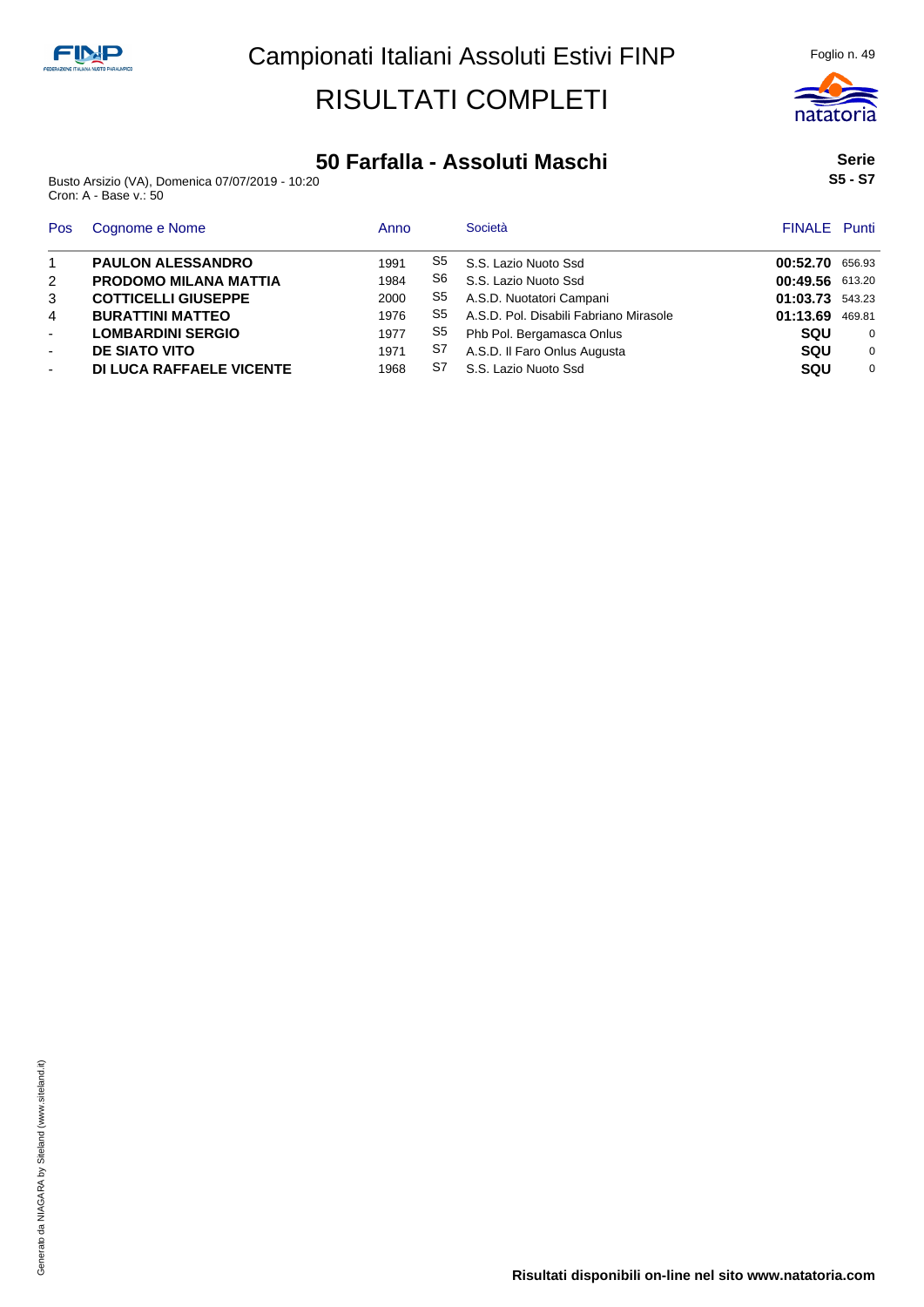

Busto Arsizio (VA), Domenica 07/07/2019 - 10:25 Cron: A - Base v.: 50

| Pos                      | Cognome e Nome                       | Anno |                 | Società                                 | <b>FINALE</b> Punti |        |
|--------------------------|--------------------------------------|------|-----------------|-----------------------------------------|---------------------|--------|
| $\mathbf{1}$             | TERZI GIULIA                         | 1995 | S7              | Polha - Varese Ass. Polisp. Dile.       | 00:36.84 940.28     |        |
| 2                        | <b>BOGGIONI MONICA</b>               | 1998 | S5              | A.I.C.S. Pavia Nuoto A.S.D.             | 00:58.15 731.56     |        |
| 3                        | <b>PIETRONI ELENA</b>                | 1996 | S6              | Briantea84 A.S.D.                       | 00:52.37            | 692.57 |
| 4                        | <b>AERE KATIA</b>                    | 1971 | S7              | Asd Trivium                             | 00:50.16 690.59     |        |
| 5                        | <b>MAGGI CAMILLA</b>                 | 2001 | S7              | A.S.D Effegiquadro                      | 01:00.56            | 571.99 |
| 6                        | <b>FAUCETTA NOEMI</b>                | 2002 | S7              | A.S.D. Propatria Disabili Busto Arsizio | 01:01.31            | 565.00 |
| $\overline{7}$           | <b>POZZI FRANCESCA</b>               | 1989 | S <sub>5</sub>  | Briantea84 A.S.D.                       | 01:23.40            | 510.07 |
| 8                        | <b>MOLINARI TOSATTI TERESA MARIA</b> | 2005 | S <sub>5</sub>  | Phb Pol. Bergamasca Onlus               | 01:29.48            | 475.41 |
| 9                        | <b>D'EUGENIO STEFANIA</b>            | 1959 | S7              | A.S.D. Pol. Disabili Fabriano Mirasole  | 01:15.74            | 457.35 |
| $\overline{\phantom{a}}$ | <b>GILLI CARLOTTA</b>                | 2001 | S <sub>13</sub> | Rari Nantes Torino Ssd Arl              | 00:30.15            | FG     |

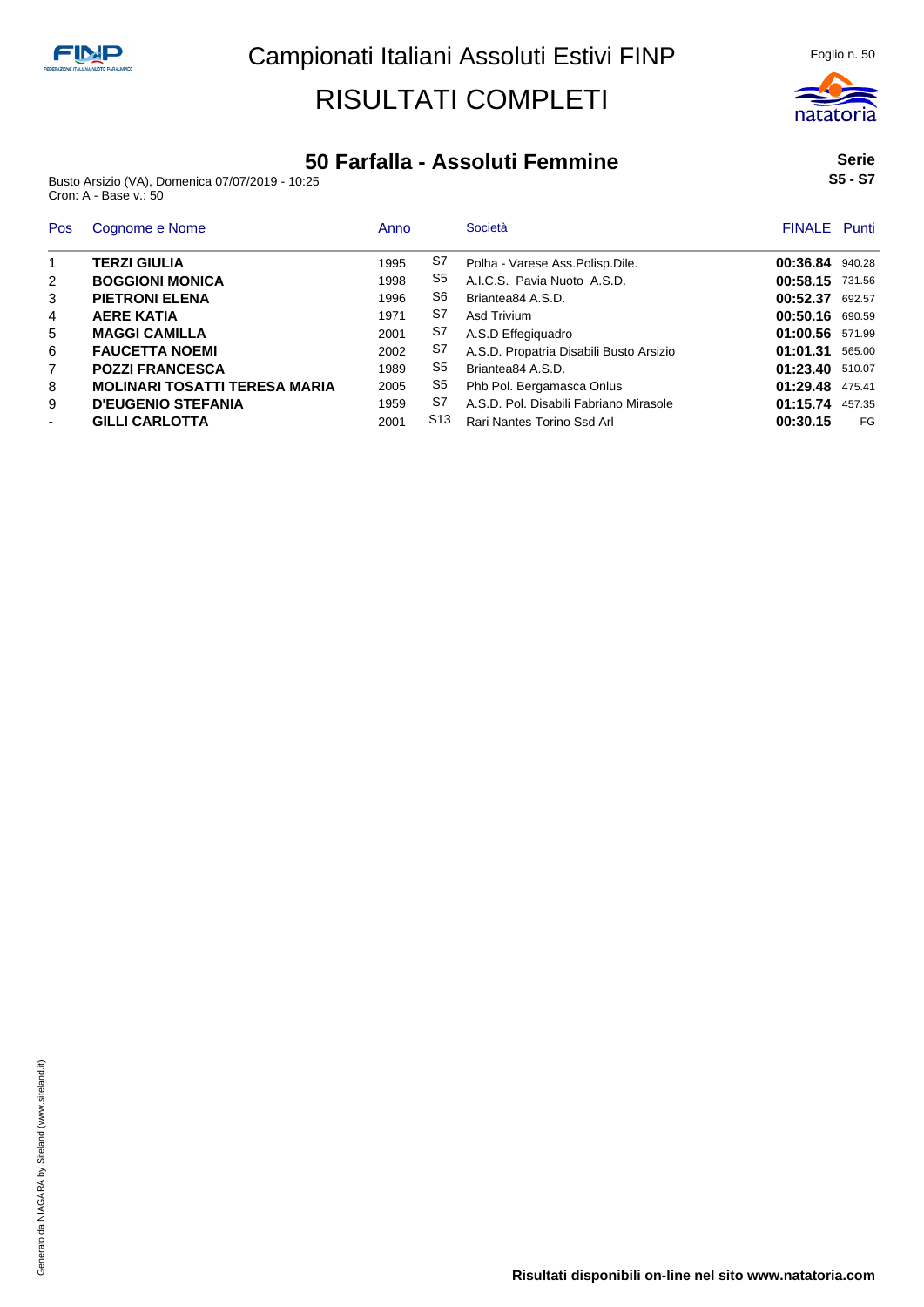

Busto Arsizio (VA), Domenica 07/07/2019 - 10:30 Cron: A - Base v.: 50

**Serie S8 - S14**

| <b>Pos</b> | Cognome e Nome             | Anno |                 | Società                           | 50 <sub>m</sub> | <b>FINALE</b> Punti   |        |
|------------|----------------------------|------|-----------------|-----------------------------------|-----------------|-----------------------|--------|
| 1          | <b>BARLAAM SIMONE</b>      | 2000 | S <sub>9</sub>  | Polha - Varese Ass. Polisp. Dile. | 29.12           | 33.57 01:02.69        | 947.20 |
| 2          | <b>CIULLI SIMONE</b>       | 1986 | S9              | Asd Circolo Canottieri Aniene     | 29.14           | 34.23 01:03.37        | 937.04 |
| 3          | <b>PALAZZO MISHA</b>       | 2002 | S14             | Asd Verona Swimming Team          | 31.87           | 35.17 01:07.04        | 887.68 |
| 4          | <b>AMODEO ALBERTO</b>      | 2000 | S9              | Polha - Varese Ass.Polisp.Dile.   | 32.43           | 36.95 01:09.38 855.87 |        |
| 5          | <b>URSO SALVATORE</b>      | 1999 | S <sub>11</sub> | A.S.D. Noived Napoli              | 34.49           | 41.70 01:16.19 814.94 |        |
| 6          | <b>CIAMPRICOTTI GIOELE</b> | 1998 | S8              | Asd Circolo Canottieri Aniene     | 37.76           | 41.89 01:19.65        | 754.80 |
| 7          | <b>APUANI ALESSANDRO</b>   | 2000 | S10             | Phb Pol. Bergamasca Onlus         | 33.90           | $42.06$ 01:15.96      | 738.94 |
| 8          | <b>GALLIULO GIACOMO</b>    | 1997 | S8              | Framarossport S.S.D. Srl          | 38.45           | 47.44 01:25.89        | 699.97 |
| ٠          | <b>MARINELLI MICHELE</b>   | 1995 | S8              | Asd Polisportiva Senigallia       |                 | squ                   | 0      |
| ۰          | <b>ANGELETTI MIRKO</b>     | 1976 | S8              | Asd Polisportiva Senigallia       |                 | sou                   | 0      |

**Risultati disponibili on-line nel sito www.natatoria.com**

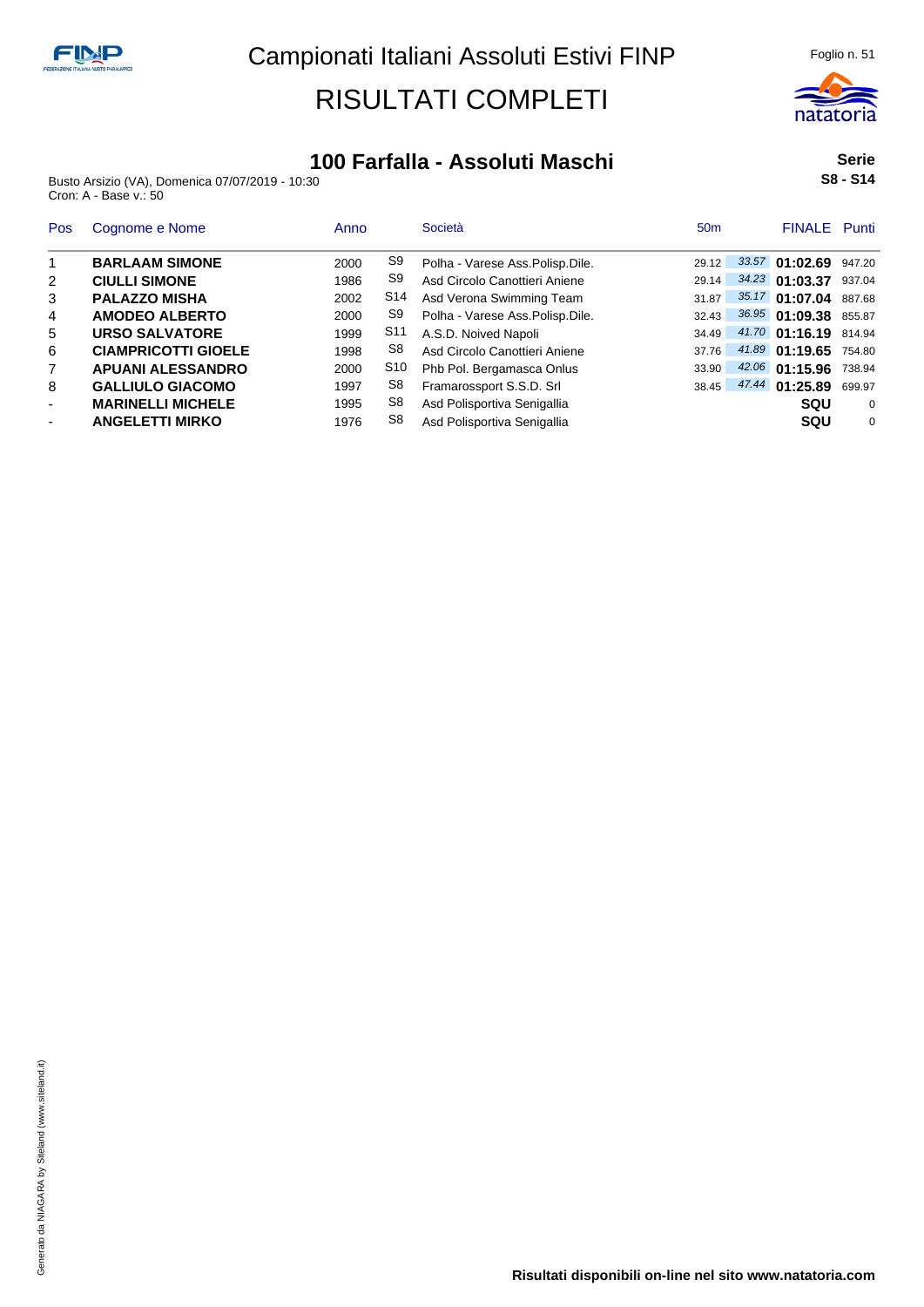

### **100 Farfalla - Assoluti Femmine**

Busto Arsizio (VA), Domenica 07/07/2019 - 10:40 Cron: A - Base v.: 50

**Serie S8 - S14**

| <b>Pos</b> | Cognome e Nome             | Anno |     | Società                              | 50 <sub>m</sub> | <b>FINALE</b> Punti   |   |
|------------|----------------------------|------|-----|--------------------------------------|-----------------|-----------------------|---|
|            | <b>GILLI CARLOTTA</b>      | 2001 | S13 | Rari Nantes Torino Ssd Arl           | 30.89           | 36.41 01:07.30 953.49 |   |
| 2          | <b>SCORTECHINI ALESSIA</b> | 1997 | S10 | Asd Circolo Canottieri Aniene        | 32.92           | 37.53 01:10.45 923.21 |   |
| 3          | <b>SECCI FRANCESCA</b>     | 1990 | S9  | Sa.Spo. Cagliari Onlus               | 37.39           | 42.91 01:20.30 845.45 |   |
| 4          | <b>MARCHI GIORGIA</b>      | 2001 | S14 | Adus Triestina Nuoto                 | 37.97           | 44.92 01:22.89 827.96 |   |
| 5          | <b>BIANCO VITTORIA</b>     | 1995 | S9  | Impianti Sportivi Nf Ssd Arl         | 36.80           | 48.65 01:25.45 794.50 |   |
| ۰.         | <b>PETTINELLA MARINA</b>   | 1995 |     | S <sub>14</sub> Asd Csi Trento Nuoto |                 | <b>SQU</b>            | 0 |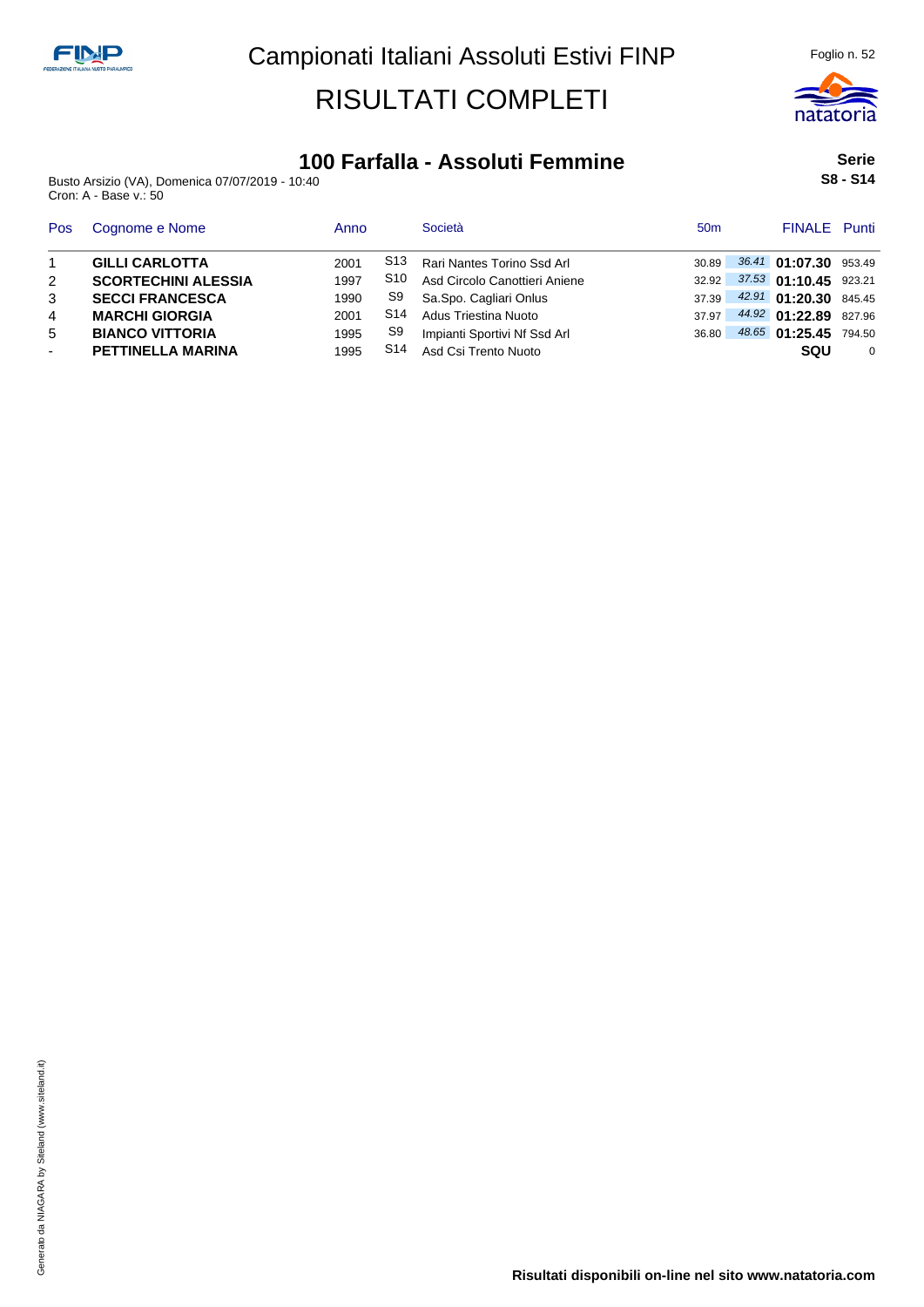

#### **100 Rana - Assoluti Maschi**

Busto Arsizio (VA), Domenica 07/07/2019 - 10:45 Cron: A - Base v.: 50

#### **Serie finale open SB4 - SB14**

| <b>Pos</b>     | Cognome e Nome             | Anno |      | Società                                  | 50 <sub>m</sub> | <b>FINALE</b> Punti            |  |
|----------------|----------------------------|------|------|------------------------------------------|-----------------|--------------------------------|--|
| $\overline{1}$ | <b>PALAZZO MISHA</b>       | 2002 |      | SB14 Asd Verona Swimming Team            | 35.58           | 39.10 01:14.68 896.89          |  |
| 2              | <b>DOLFIN MARCO MARIA</b>  | 1981 | SB5  | Briantea84 A.S.D.                        | 49.50           | 55.51 01:45.01 879.06          |  |
| 3              | <b>BASSANI FEDERICO</b>    | 1996 | SB11 | Asd Circolo Canottieri Aniene            | 39.35           | 45.58 01:24.93 845.52          |  |
| $\overline{4}$ | <b>MASSUSSI ANDREA</b>     | 1994 | SB5  | Pol. Bresciana No Frontiere Onlus A.S.D. | 54.95           | 58.73 01:53.68 812.02          |  |
| 5              | <b>NICOLETTI FRANCESCO</b> | 2006 |      | SB9 Polha - Varese Ass. Polisp. Dile.    |                 | 39.57 44.78 01:24.35 769.65    |  |
| 6              | <b>PAULON ALESSANDRO</b>   | 1991 |      | SB4 S.S. Lazio Nuoto Ssd                 |                 | 58.06 01:05.25 02:03.31 764.74 |  |
| $\overline{7}$ | <b>TALLONE MATTEO</b>      | 1998 | SB9  | A.S.D. Cus Torino                        | 39.76           | 45.54 01:25.30 761.08          |  |
| 8              | <b>RESTA MASSIMO</b>       | 2004 | SB7  | S.S.D. Dlf Sport Bologna a R.L.          | 49.16           | 53.57 01:42.73 743.31          |  |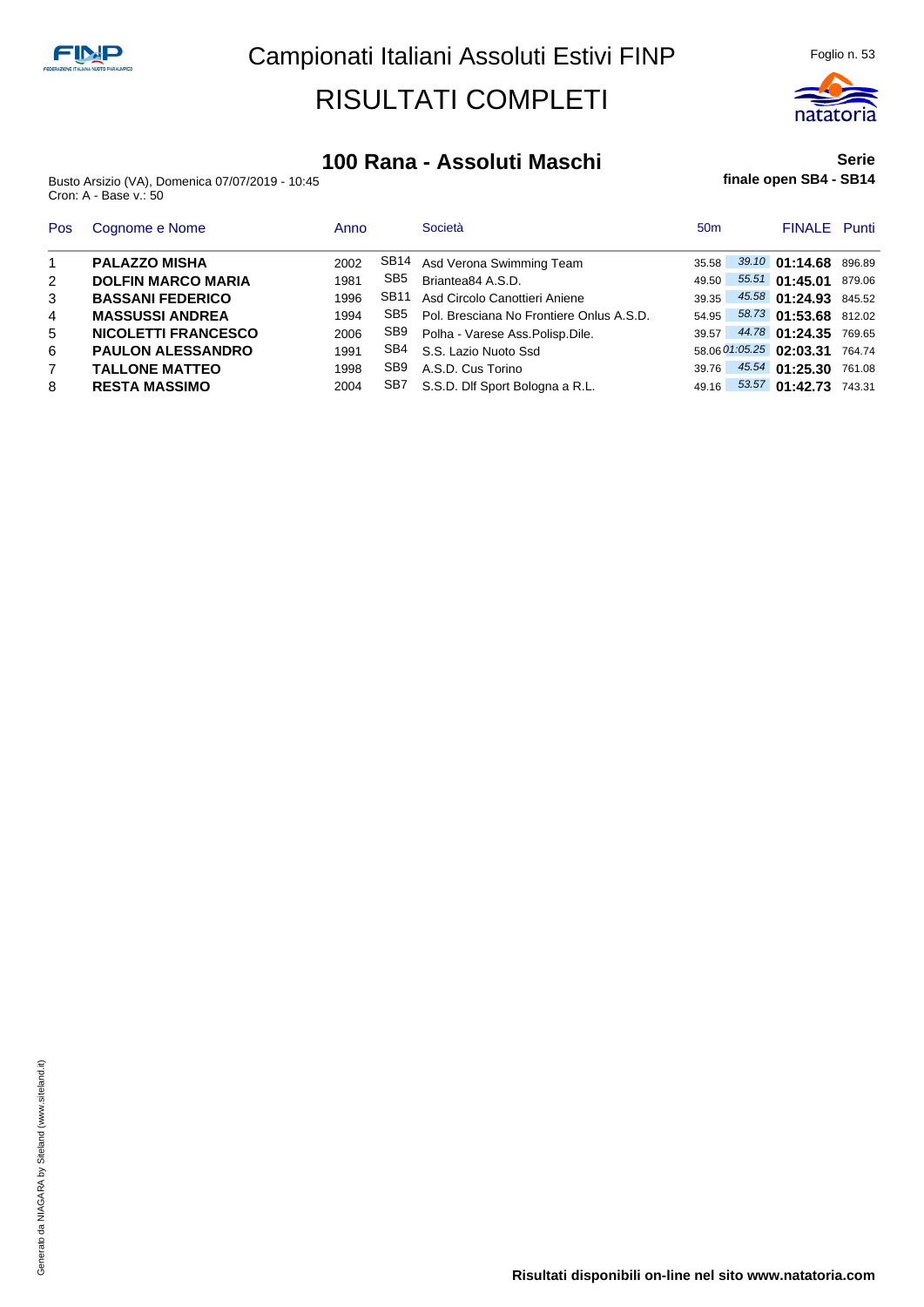

#### **100 Rana - Assoluti Femmine**

Busto Arsizio (VA), Domenica 07/07/2019 - 10:50 Cron: A - Base v.: 50

#### **Serie finale open SB4 - SB14**

| <b>Pos</b>               | Cognome e Nome            | Anno |     | Società                                   | 50 <sub>m</sub> | <b>FINALE</b> Punti               |          |
|--------------------------|---------------------------|------|-----|-------------------------------------------|-----------------|-----------------------------------|----------|
| $\overline{1}$           | <b>RABBOLINI MARTINA</b>  | 1998 |     | SB11 G.S. Dil. Non Vedenti Milano - Onlus | 46.65           | 50.87 01:37.52 877.05             |          |
| 2                        | <b>MARCHI GIORGIA</b>     | 2001 |     | SB14 Adus Triestina Nuoto                 | 43.32           | 48.86 01:32.18 819.59             |          |
| 3                        | <b>PALAZZETTI DANIELA</b> | 1996 |     | SB9 S.S. Lazio Nuoto Ssd                  | 45.65           | 50.65 01:36.30 796.47             |          |
| $\overline{4}$           | <b>ROMANO EMANUELA</b>    | 1990 |     | SB5 A.S.D. Nuotatori Campani              |                 | 57.69 01:11.61 02:09.30 762.10    |          |
| 5                        | <b>LUSCRI' CAMILLA</b>    | 2002 |     | SB13 A.I.C.S. Pavia Nuoto A.S.D.          |                 | 46.55 52.45 01:39.00 753.43       |          |
| 6                        | <b>FOTIA GIORGIA</b>      | 2006 |     | SB6 A.S.D. Il Faro Onlus Augusta          |                 | 01:04.83 01:08.58 02:13.41        | 728.66   |
| $\overline{7}$           | <b>FAUCETTA NOEMI</b>     | 2002 | SB6 | A.S.D. Propatria Disabili Busto Arsizio   |                 | 01:02.14 01:12.00 02:14.14 724.69 |          |
| $\overline{\phantom{a}}$ | <b>POZZI FRANCESCA</b>    | 1989 | SB4 | Briantea84 A.S.D.                         |                 | sou                               | $\Omega$ |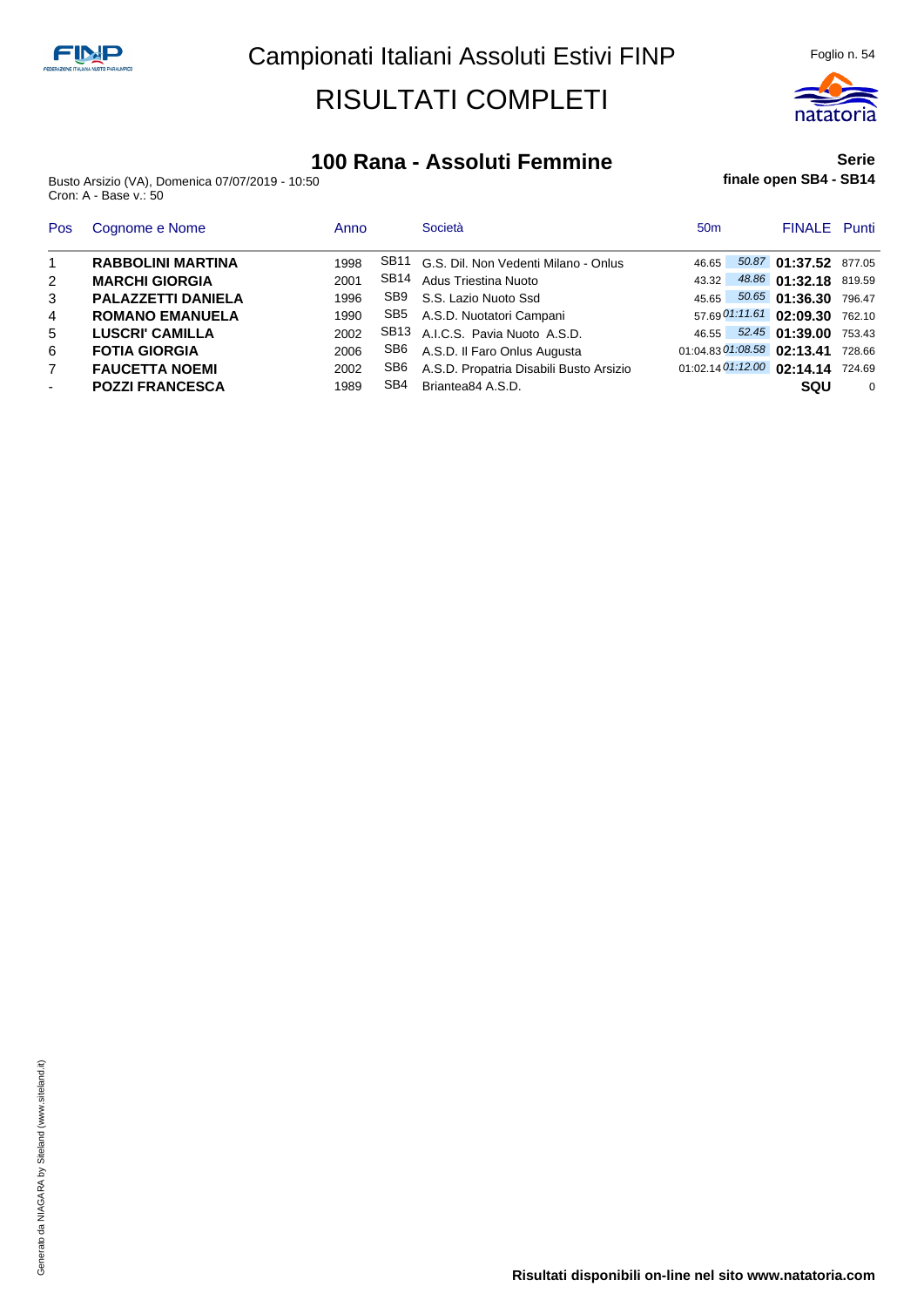

#### **50 Farfalla - Assoluti Maschi**

Busto Arsizio (VA), Domenica 07/07/2019 - 10:55 Cron: A - Base v.: 50

#### **Serie premiazione open S5 - S7**

| Pos | Cognome e Nome               | Anno |    | Società                                | <b>FINALE</b> Punti |        |
|-----|------------------------------|------|----|----------------------------------------|---------------------|--------|
|     | <b>PAULON ALESSANDRO</b>     | 1991 | S5 | S.S. Lazio Nuoto Ssd                   | 00:52.70 656.93     |        |
|     | <b>PRODOMO MILANA MATTIA</b> | 1984 | S6 | S.S. Lazio Nuoto Ssd                   | 00:49.56 613.20     |        |
| 3   | <b>COTTICELLI GIUSEPPE</b>   | 2000 | S5 | A.S.D. Nuotatori Campani               | 01:03.73 543.23     |        |
|     | <b>BURATTINI MATTEO</b>      | 1976 | S5 | A.S.D. Pol. Disabili Fabriano Mirasole | 01:13.69            | 469.81 |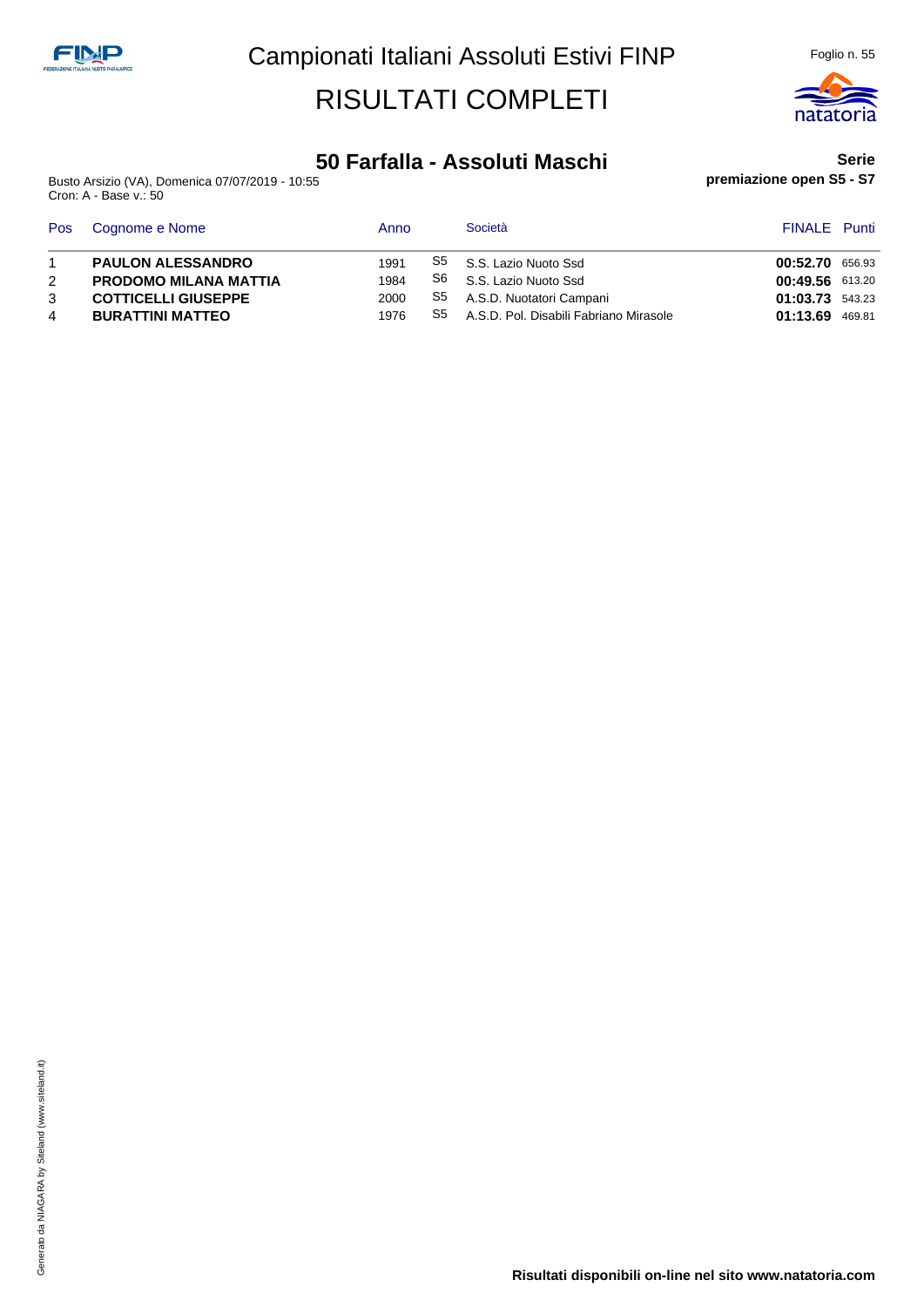

#### **50 Farfalla - Assoluti Femmine**

Busto Arsizio (VA), Domenica 07/07/2019 - 11:00 Cron: A - Base v.: 50

#### **Serie finale open S5 - S7**

| Pos                      | Cognome e Nome                       | Anno |    | Società                                 | <b>FINALE</b> Punti |          |
|--------------------------|--------------------------------------|------|----|-----------------------------------------|---------------------|----------|
| $\mathbf{1}$             | <b>TERZI GIULIA</b>                  | 1995 | S7 | Polha - Varese Ass. Polisp. Dile.       | 00:37.15 932.44     |          |
| 2                        | <b>BOGGIONI MONICA</b>               | 1998 | S5 | A.I.C.S. Pavia Nuoto A.S.D.             | 00:58.34 729.17     |          |
| 3                        | <b>PIETRONI ELENA</b>                | 1996 | S6 | Briantea84 A.S.D.                       | 00:52.43            | 691.78   |
| 4                        | <b>AERE KATIA</b>                    | 1971 | S7 | Asd Trivium                             | 00:50.80            | 681.89   |
| 5                        | <b>FAUCETTA NOEMI</b>                | 2002 | S7 | A.S.D. Propatria Disabili Busto Arsizio | 01:04.23            | 539.31   |
| 6                        | <b>POZZI FRANCESCA</b>               | 1989 | S5 | Briantea84 A.S.D.                       | 01:26.75            | 490.37   |
| $\blacksquare$           | <b>MAGGI CAMILLA</b>                 | 2001 | S7 | A.S.D Effegiguadro                      | <b>SQU</b>          | $\Omega$ |
| $\overline{\phantom{a}}$ | <b>MOLINARI TOSATTI TERESA MARIA</b> | 2005 | S5 | Phb Pol. Bergamasca Onlus               | <b>SQU</b>          | $\Omega$ |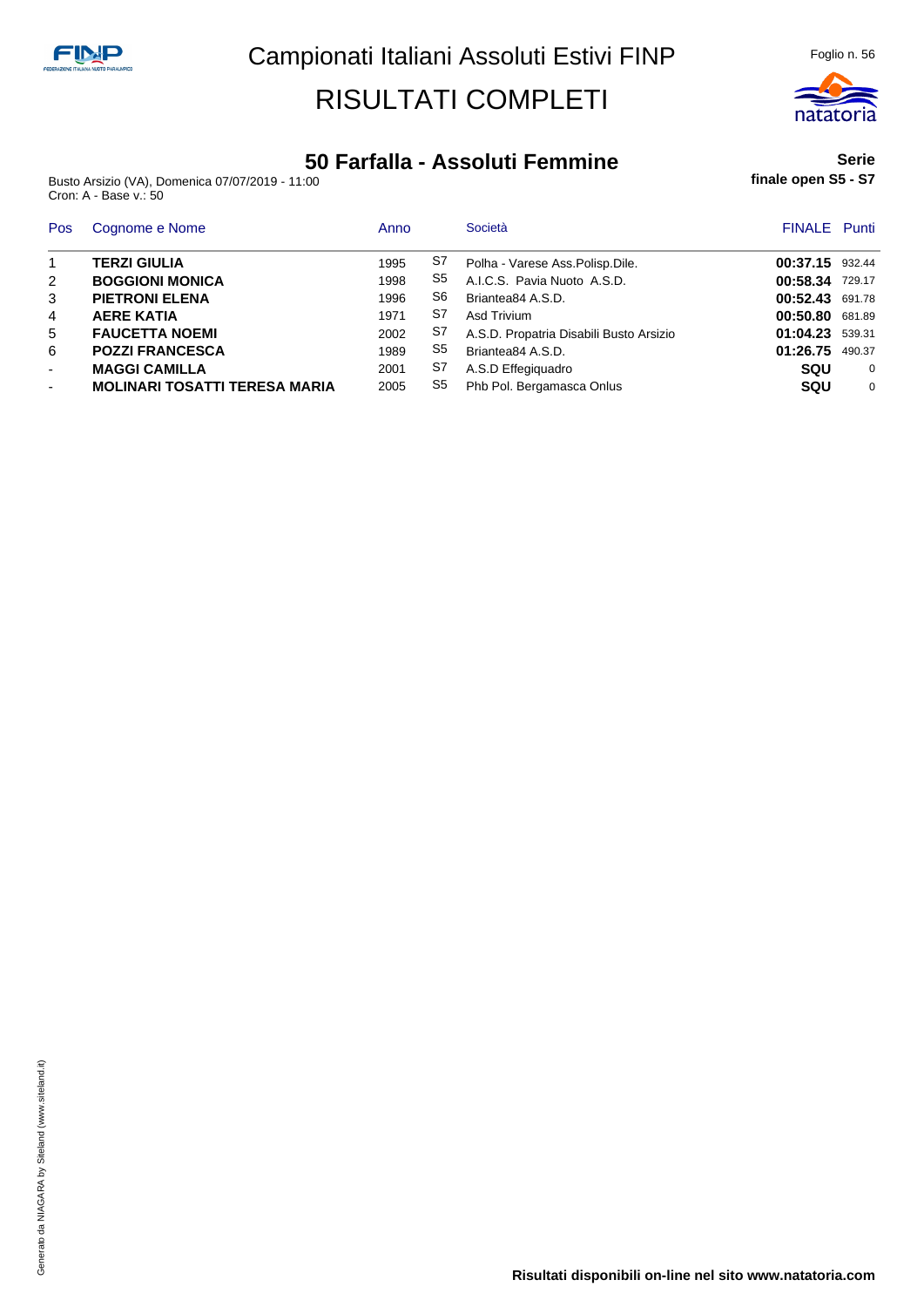

#### **100 Farfalla - Assoluti Maschi**

Busto Arsizio (VA), Domenica 07/07/2019 - 11:05 Cron: A - Base v.: 50

#### **Serie finale open S8 - S14**

| Pos                      | Cognome e Nome             | Anno |            | Società                           | 50 <sub>m</sub> | <b>FINALE</b> Punti   |          |
|--------------------------|----------------------------|------|------------|-----------------------------------|-----------------|-----------------------|----------|
|                          | <b>BARLAAM SIMONE</b>      | 2000 | S9         | Polha - Varese Ass. Polisp. Dile. | 28.89           | 33.06 01:01.95 958.51 |          |
| 2                        | <b>CIULLI SIMONE</b>       | 1986 | S9         | Asd Circolo Canottieri Aniene     | 29.05           | 34.24 01:03.29        | 938.22   |
| 3                        | <b>PALAZZO MISHA</b>       | 2002 | S14        | Asd Verona Swimming Team          | 31.33           | 35.32 01:06.65        | 892.87   |
| $\overline{4}$           | <b>AMODEO ALBERTO</b>      | 2000 | S9         | Polha - Varese Ass.Polisp.Dile.   | 32.51           | $35.84$ 01:08.35      | 868.76   |
| 5                        | <b>URSO SALVATORE</b>      | 1999 | <b>S11</b> | A.S.D. Noived Napoli              | 34.06           | 41.88 01:15.94        | 817.62   |
| 6                        | <b>APUANI ALESSANDRO</b>   | 2000 | S10        | Phb Pol. Bergamasca Onlus         | 34.74           | 41.76 01:16.50        | 733.73   |
| $\overline{\phantom{a}}$ | <b>CIAMPRICOTTI GIOELE</b> | 1998 | S8         | Asd Circolo Canottieri Aniene     |                 | ASS                   | $\Omega$ |
| $\overline{\phantom{a}}$ | <b>GALLIULO GIACOMO</b>    | 1997 | S8         | Framarossport S.S.D. Srl          |                 | <b>ASS</b>            | $\Omega$ |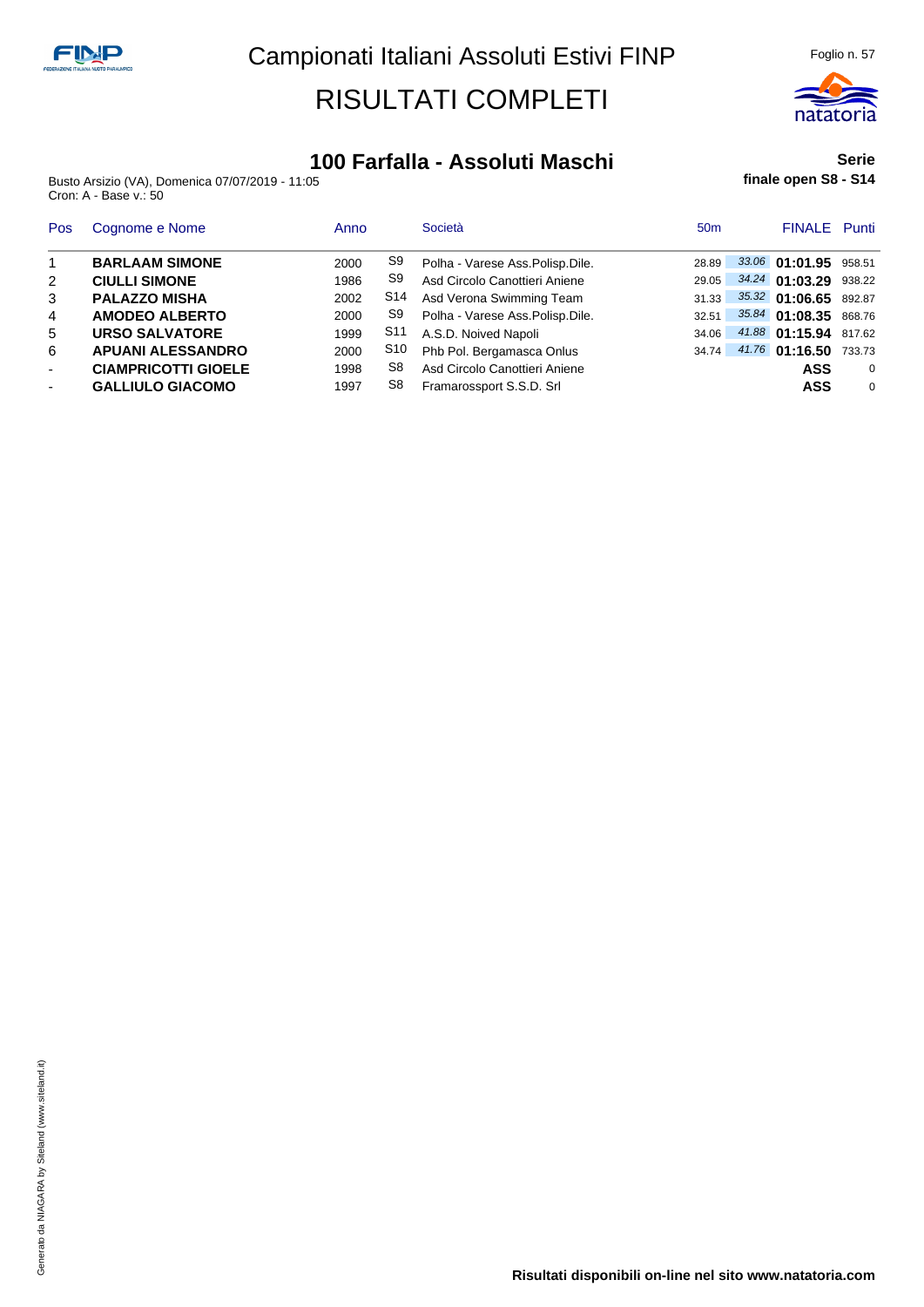

### **100 Farfalla - Assoluti Femmine**

Busto Arsizio (VA), Domenica 07/07/2019 - 11:10 Cron: A - Base v.: 50

#### **Serie premiazione open S8 - S14**

| <b>Pos</b> | Cognome e Nome             | Anno |                 | Società                       | 50 <sub>m</sub> | <b>FINALE</b> Punti |  |
|------------|----------------------------|------|-----------------|-------------------------------|-----------------|---------------------|--|
|            | <b>GILLI CARLOTTA</b>      | 2001 | S <sub>13</sub> | Rari Nantes Torino Ssd Arl    |                 | 01:07.30 953.49     |  |
|            | <b>SCORTECHINI ALESSIA</b> | 1997 | S10             | Asd Circolo Canottieri Aniene |                 | 01:10.45 923.21     |  |
|            | <b>SECCI FRANCESCA</b>     | 1990 | S9              | Sa.Spo. Cagliari Onlus        |                 | 01:20.30 845.45     |  |
| 4          | <b>MARCHI GIORGIA</b>      | 2001 | S14             | Adus Triestina Nuoto          |                 | 01:22.89 827.96     |  |
| 5          | <b>BIANCO VITTORIA</b>     | 1995 | S9              | Impianti Sportivi Nf Ssd Arl  |                 | 01:25.45 794.50     |  |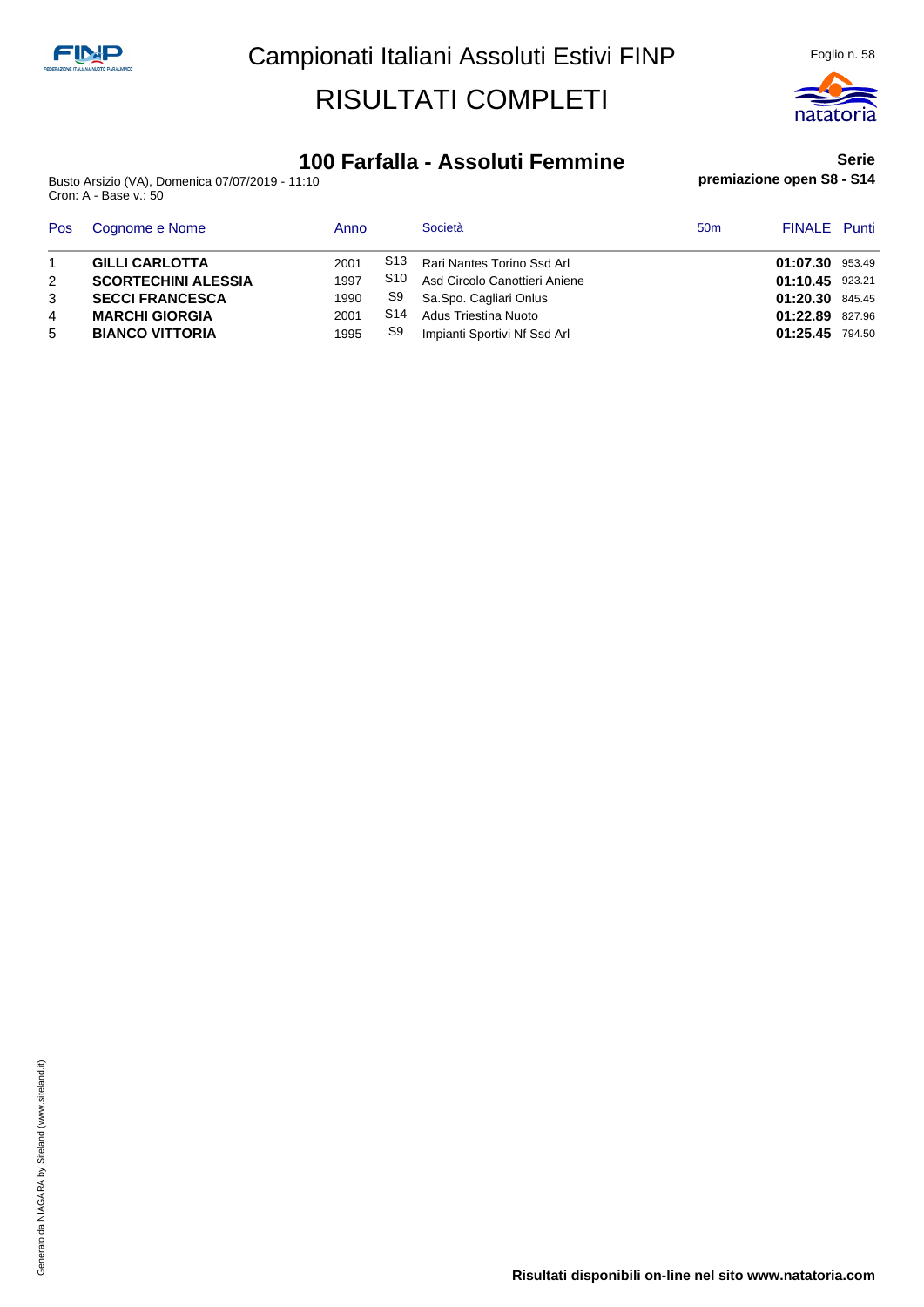

### **Staff. 4x100 Stile L. - Assoluti Maschi**

Busto Arsizio (VA), Domenica 07/07/2019 - 11:15 Cron: A - Base v.: 50

**Serie PT 34**

| <b>Pos</b> | <b>Società</b>                  | <b>Naz</b> |                  |       |                  |       | <b>FINALE Punti</b> |  |
|------------|---------------------------------|------------|------------------|-------|------------------|-------|---------------------|--|
|            | 1° Frazionista                  | Anno       | 50 <sub>m</sub>  |       | 100 <sub>m</sub> |       |                     |  |
|            | 2° Frazionista                  | Anno       | 150 <sub>m</sub> |       | 200 <sub>m</sub> |       |                     |  |
|            | 3° Frazionista                  | Anno       | 250 <sub>m</sub> |       | 300 <sub>m</sub> |       |                     |  |
|            | 4° Frazionista                  | Anno       | 350 <sub>m</sub> |       | 400m             |       |                     |  |
| 1          | Polha - Varese Ass.Polisp.Dile. | <b>ITA</b> |                  |       |                  |       | 04:44.38 806.17     |  |
|            | <b>BARLAAM SIMONE</b>           | 2000       | 28.00            |       | 57.65            | 29.65 |                     |  |
|            | AMODEO ALBERTO                  | 2000       | 01:28.75         | 31.10 | 02:02.01         | 33.26 |                     |  |
|            | CARDANI RICCARDO                | 1992       | 02:37.59         | 35.58 | 03:17.96         | 40.37 |                     |  |
|            | AMBROSINI DANILO                | 1976       | 03:58.83         | 40.87 | 04:44.38         | 45.55 |                     |  |
| 2          | S.S. Lazio Nuoto Ssd            | <b>ITA</b> |                  |       |                  |       | 05:18.92 718.86     |  |
|            | PRODOMO MILANA MATTIA           | 1984       | 41.79            |       | 01:27.90         | 46.11 |                     |  |
|            | COFRANCESCO PAOLO               | 2000       | 02:00.43         | 32.53 | 02:36.98         | 36.55 |                     |  |
|            | PERUZZO LORENZO                 | 2000       | 03:22.96         | 45.98 | 04:14.31         | 51.35 |                     |  |
|            | <b>PASQUINI ROBERTO</b>         | 1968       | 04:44.80         | 30.49 | 05:18.92         | 34.12 |                     |  |
| 3          | Phb Pol. Bergamasca Onlus       | <b>ITA</b> |                  |       |                  |       | 05:33.97 686.47     |  |
|            | APUANI ALESSANDRO               | 2000       | 33.41            |       | 01:08.53         | 35.12 |                     |  |
|            | ROTA MATTEO                     | 1994       | 01:54.21         | 45.68 | 02:46.06         | 51.85 |                     |  |
|            | <b>RECALCATI MARCO</b>          | 1994       | 03:19.45         | 33.39 | 03:56.66         | 37.21 |                     |  |
|            | <b>ARIANO ENRICO</b>            | 1968       | 04:43.56         | 46.90 | 05:33.97         | 50.41 |                     |  |
|            |                                 |            |                  |       |                  |       |                     |  |
| 4          | A.I.C.S. Pavia Nuoto A.S.D.     | <b>ITA</b> |                  |       |                  |       | 05:43.24 667.93     |  |
|            | <b>GERI RICCARDO</b>            | 1993       | 44.44            |       | 01:33.03         | 48.59 |                     |  |
|            | <b>BONETTI MIRKO</b>            | 1978       | 02:18.49         | 45.46 | 03:07.83         | 49.34 |                     |  |
|            | <b>TOLASI ANTONIO</b>           | 1962       | 03:48.40         | 40.57 | 04:29.49         | 41.09 |                     |  |
|            | <b>SICURANI SILVIO</b>          | 1978       | 05:03.33         | 33.84 | 05:43.24         | 39.91 |                     |  |